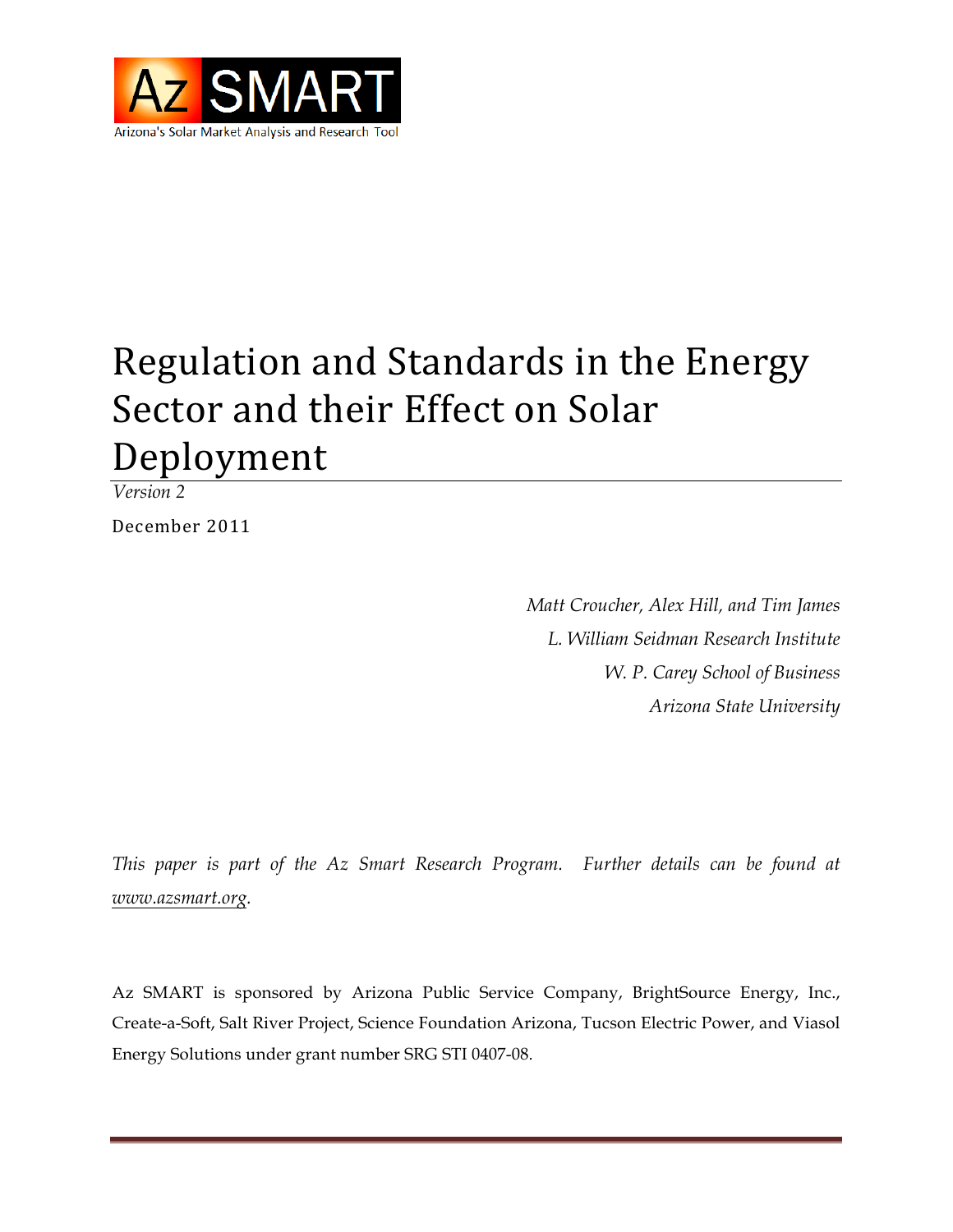## **Arizona's Solar Market Analysis and Research Tool (Az SMART)**

Arizona's Solar Market Analysis and Research Tool (Az SMART) is a breakthrough analysis environment that will enable stakeholders to examine the complex interaction of economic, security, environmental, and technological issues that impact Arizona's ability to become a global leader in solar power innovation, development and deployment. Multi-disciplinary research efforts and capabilities at Arizona State University and the University of Arizona are being utilized in close collaboration with partners from industry and government in the creation and use of Az SMART.

The goal of the three-year project is to develop a unique analysis tool, tailored to the examination of a successful roll-out of large-scale solar energy infrastructure in Arizona, and the required electric grid technologies to enable that infrastructure.

The principal outputs of the project are solar technical feasibility research, a Solar Scorecard for Arizona, and ultimately, the analytical tool that integrates them into a decision support framework. The end product will be accessible by remote web access (*www.azsmart.org*), as well as at the Decision Theater, a dynamic, immersive visualization environment facility at Arizona State University.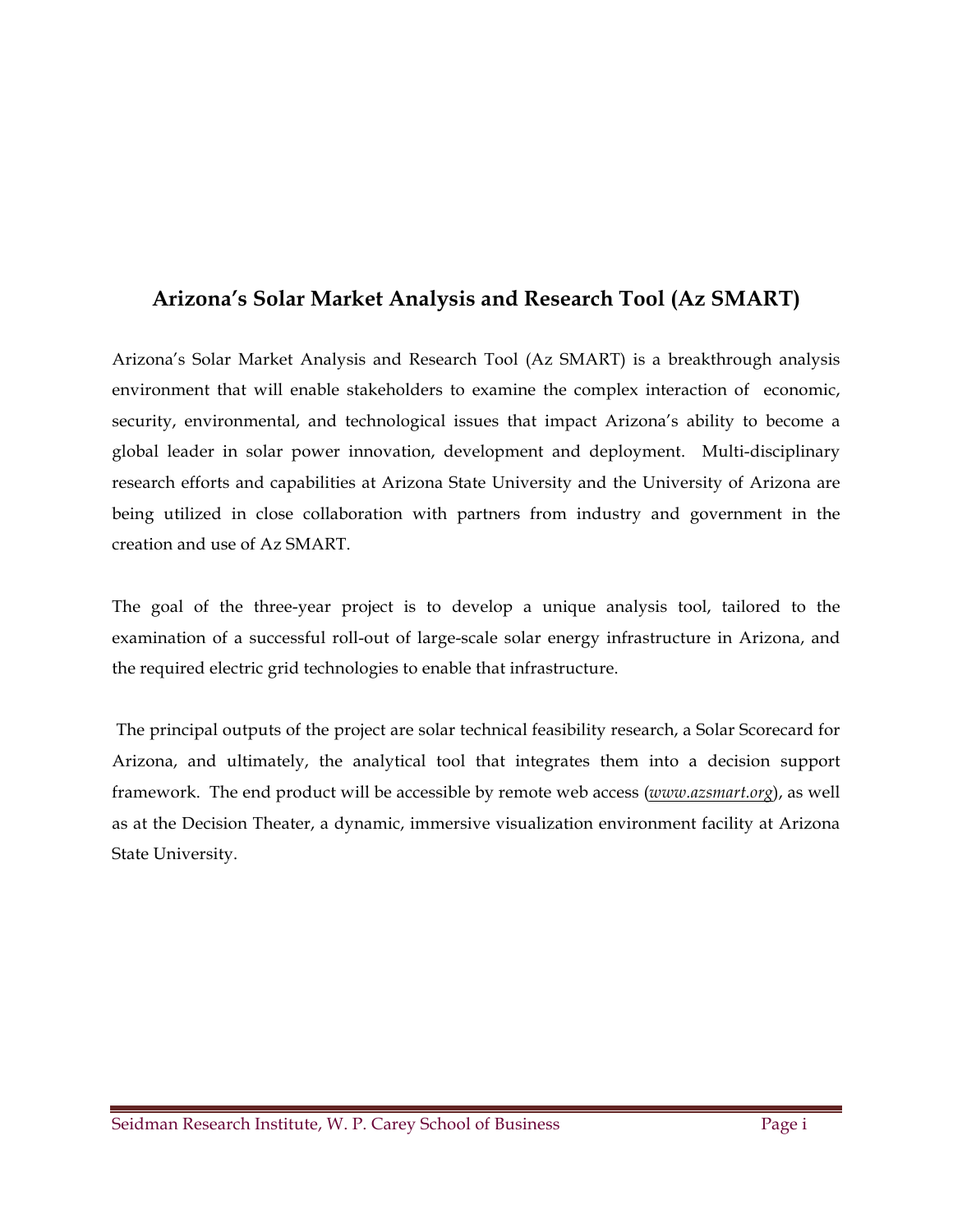## **Arizona's Solar Scorecard**

*Researchers at the L. William Seidman Research Institute of the W. P. Carey School of Business at Arizona State University are developing Arizona's Solar Scorecard. The Solar Scorecard comprises metrics drawn from energy usage forecasts, environmental valuation analyses, economic development analyses, and energy security evaluations. It is assembled from a series of whitepapers which provide the research and analysis to translate commercial and public policy choices into measures of economic, environmental, social and energy security impact on Arizona. These papers will be completed over a three year span, with the first year largely concentrated on utility-scale power generation. The second and third years concentrate on distributed generation and transportation. The completed and currently planned 14 whitepapers are as follows:*

- *1. Energy Sector Technology;*
- *2. The Market-Determined Cost of Inputs to Utility-Scale Electricity Generation;*
- *3. Incentives and Taxation;*
- *4. Regulations and Standards in the Energy Sector and their Effect on Solar Promotion;*
- *5. AZ Energy Demand Analysis;*
- *6. Present and Future Cost of New Utility-Scale Electricity Generation;*
- *7. Energy Usage/ Supply Forecasts;*
- *8. Emissions/Pollution Analysis;*
- *9. Solar Export Potential;*
- *10. Environmental Valuation Analysis;*
- *11. Solar Inter-State Competition;*
- *12. Economic Development Analysis;*
- *13. Energy Security Issues;*
- *14. The Determinants of the Financial Return from Residential Photovoltaic Systems.*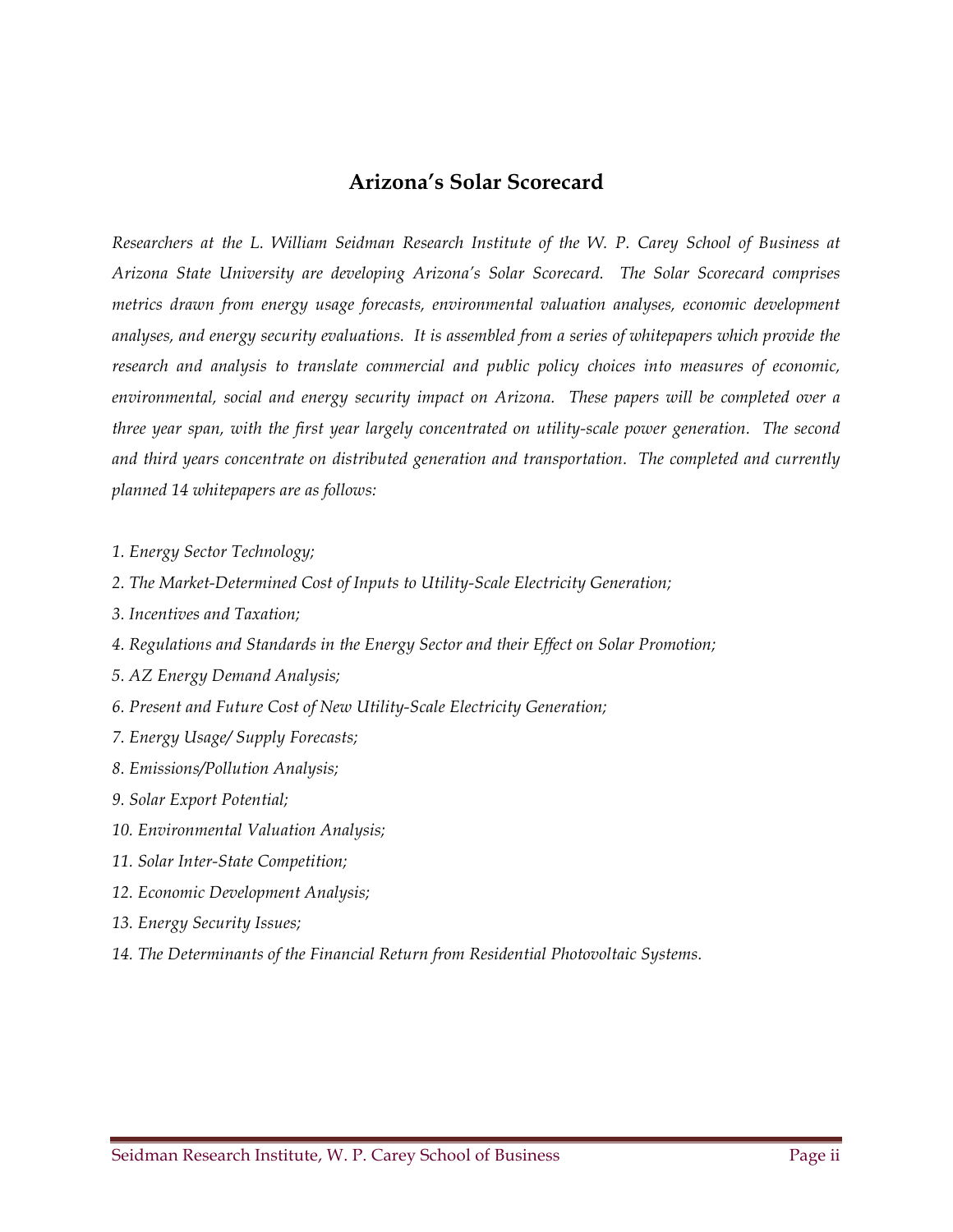## **About This Paper**

*This white paper is the 4th paper of a series of 14 white papers that make up the Solar Scorecard. The goal of the paper is to inform the reader about mechanisms that encourage a reduction in carbon emissions through government intervention and, directly or indirectly, promote the use of renewable resources such as solar. The paper separates the mechanisms used by governments into two categories: direct (Cap-and-Trade and Carbon Tax) and indirect (Renewable Portfolio Standard, Energy Efficiency, and Loading Order). In addition, governments use subsidies to encourage a reduction in carbon emissions. An analysis on subsidies is available in the 3rd paper of this series: Taxes and Incentives.* 

*This paper will develop over time and contribute to future papers in the Az SMART project. The first version focuses on the impact of government intervention on electricity generation in the state. In later versions, the paper will focus on the impact of regulations and standards on transportation.*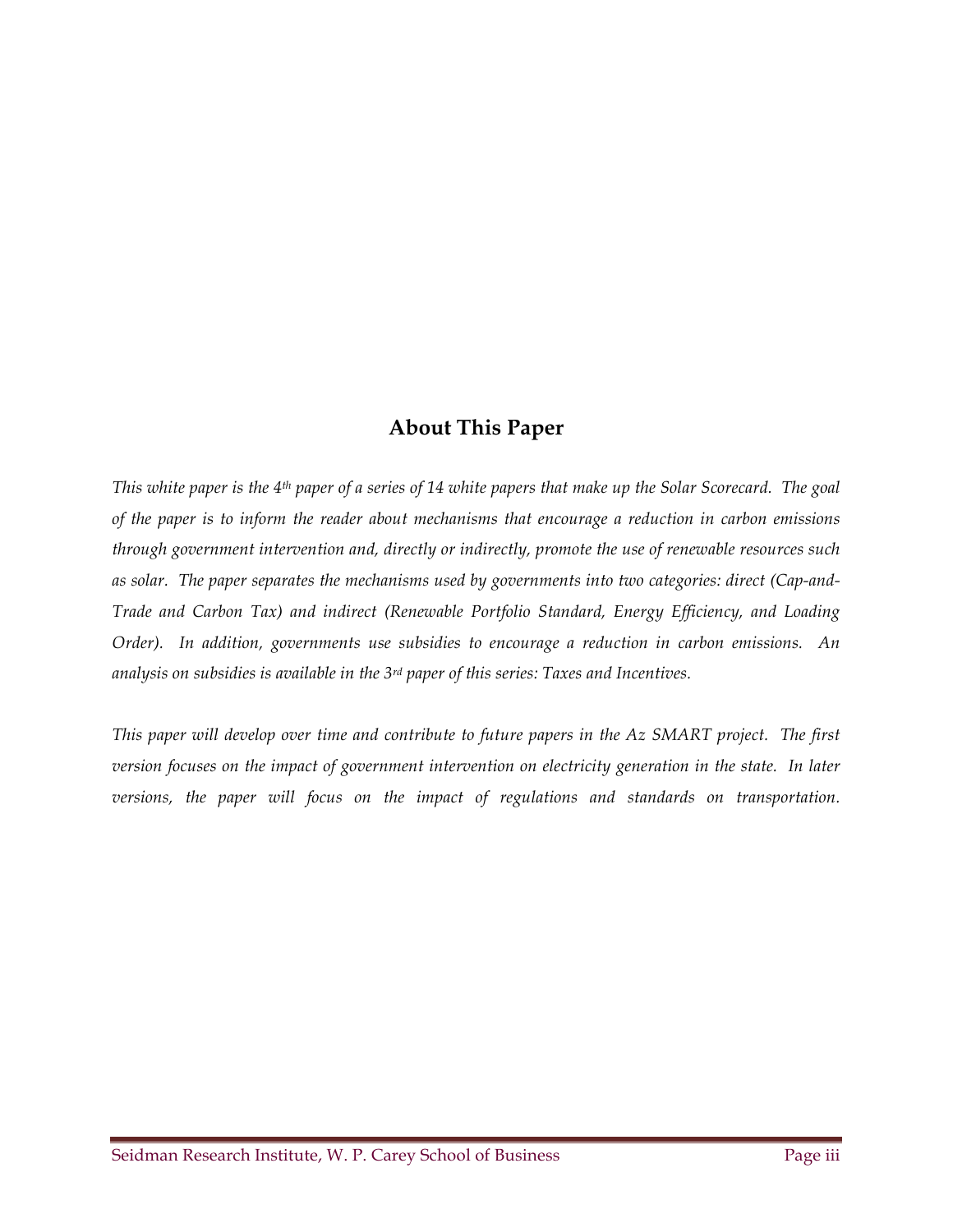## **Executive Summary**

The U.S. utility sector currently generates electricity at a price that does not reflect its social cost, which includes the negative externality of greenhouse gas (GHG) emissions.<sup>1</sup> To improve social welfare outcomes, the government could intervene in the market. Government intervention could influence utilities to invest in generation technologies that reduce GHG emissions and decrease consumption of electricity to the socially optimal level.2 Reaching the socially optimal level requires individuals and firms to internalize the cost of GHG emissions. Governments have the ability to enforce, or move closer to, the socially optimal level of electricity production and consumption by intervening in the electricity market directly, through regulation, or indirectly, through carbon pricing and subsidies.

#### *Government Mandated Indirect Mechanisms*

1

Indirect government intervention in the electricity generation sector adjusts the cost of generating electricity to encourage utilities and other power producers to adopt alternative carbon-reduced technologies. The increased cost decreases GHG emissions by shifting generation technology *and* lowering electricity consumption. The two indirect government mechanisms used to reduce GHG emissions from the electricity sector are a Pigouvian tax and a cap-and-trade system.

The most important step in implementing a Pigouvian tax on carbon is for lawmakers to set the correct tax level. If the tax is too low, it will not change the behavior of utilities sufficiently to induce a significant decrease in carbon emissions. If the tax is set too high, it will discourage potential technology solutions from being adopted and increase electricity prices higher than necessary. After the level is set, the tax is applied to any generation technology that emits

 $1$  There is a significant debate within the literature in determining what the value of the externality is. This will be examined in future papers.

<sup>2</sup> The social optimum of generation is dependent upon the external costs associated with GHG emissions. Since there is some debate surrounding the valuation of the external cost, there is some debate about what the social optimum is (much of this will be discussed in a future paper). However, while the social optimum is debatable, there is a consensus about the impact that policies that take these external costs into account have on electricity generation.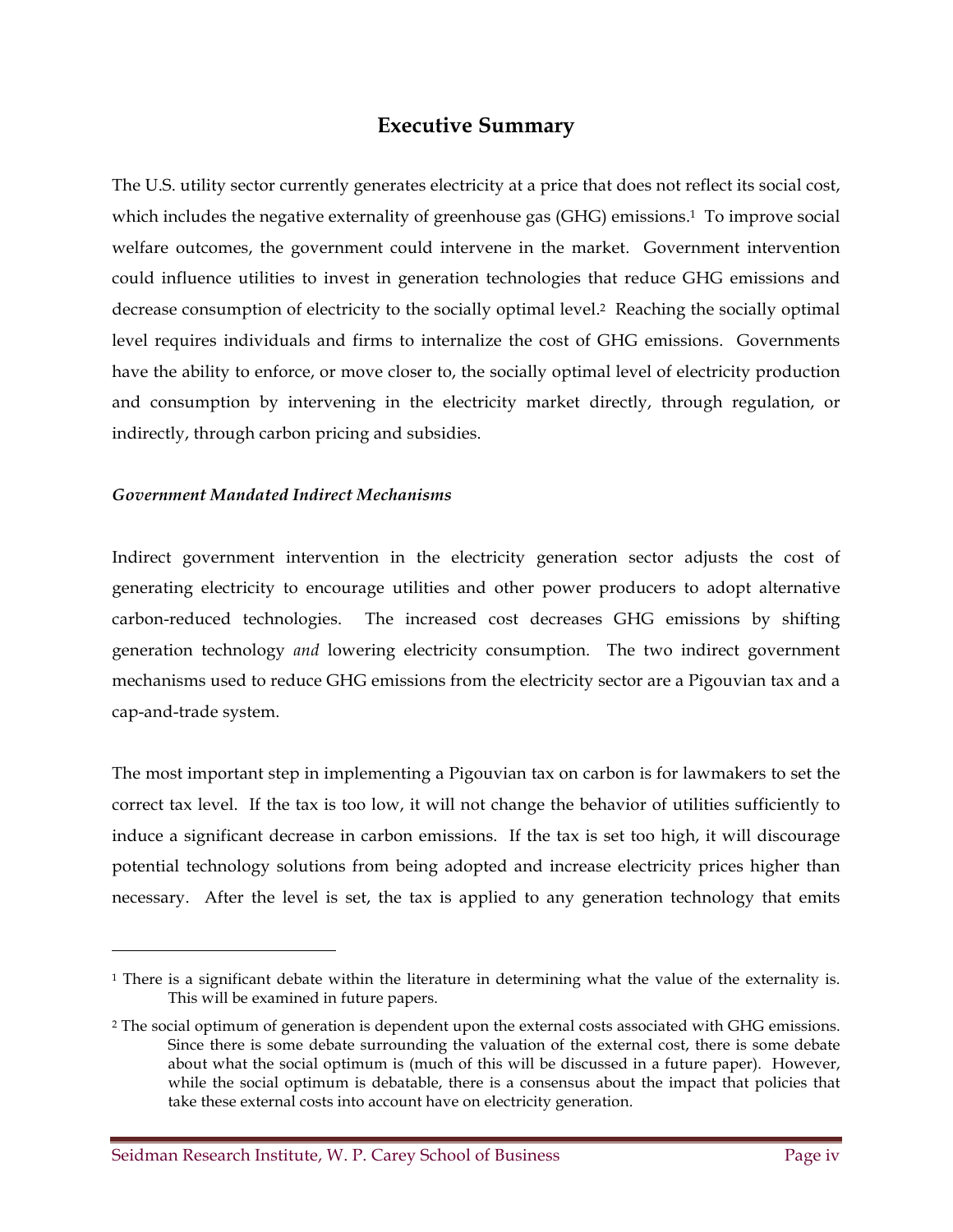carbon dioxide. At this point, the tax functions as a price on carbon, increasing the cost of carbon-emitting generation technologies.

Cap-and-trade systems place a price on carbon by setting a limit ("cap") on the quantity of carbon dioxide emissions allowed by electricity generating firms. Once the limit has been determined, allowances to emit carbon are distributed via some mechanism. The most important criteria in the design of a successful cap-and-trade system are the total amount and distribution method of allowances (by quota or auction), and whether to regulate the emissions upstream, midstream, or downstream.

All else being constant, the competitiveness of electricity generating technologies that rely on fossil fuels without any use of novel technologies, like carbon capture and storage (CCS), would be impacted most by a carbon pricing mechanism. In other words, an explicit carbon price would raise the cost of fossil fuels like coal and natural gas, while lowering the relative cost of all resources that emit less or no carbon (or are carbon neutral). Among the former, coal-fired power plants might see their production costs rise further relative to their natural gas-fired counterparts. The latter group (resources that emit little to no carbon) includes coal and natural gas with carbon capture and storage (CCS) equipment, nuclear and all renewable sources.3 However, it is important to note that depending on the actual regulatory mechanism (and the effective carbon price level) and characteristics of the regional power market, coal and natural gas-fueled power generation technologies might remain competitive (vis-à-vis renewables) even after a carbon pricing mechanism is put in place.

The impact of carbon pricing on solar energy is not easily quantified. On one hand, carbon pricing would level the playing field by better reflecting the true cost fossil fuel-based generation and make renewable resources, like solar, more competitive. On the other hand, without any direct regulatory requirement for solar, the share of solar power, relative to nuclear and technologies with CCS equipment, would change very little. Therefore, regulation

 $\ddot{ }$ 

<sup>3</sup> Referring to GHG emissions from power generation only -- not lifecycle emissions from mining, refining and transport of fuels, and other upstream sources of emissions that might be attributable to all generation technologies, renewable or not.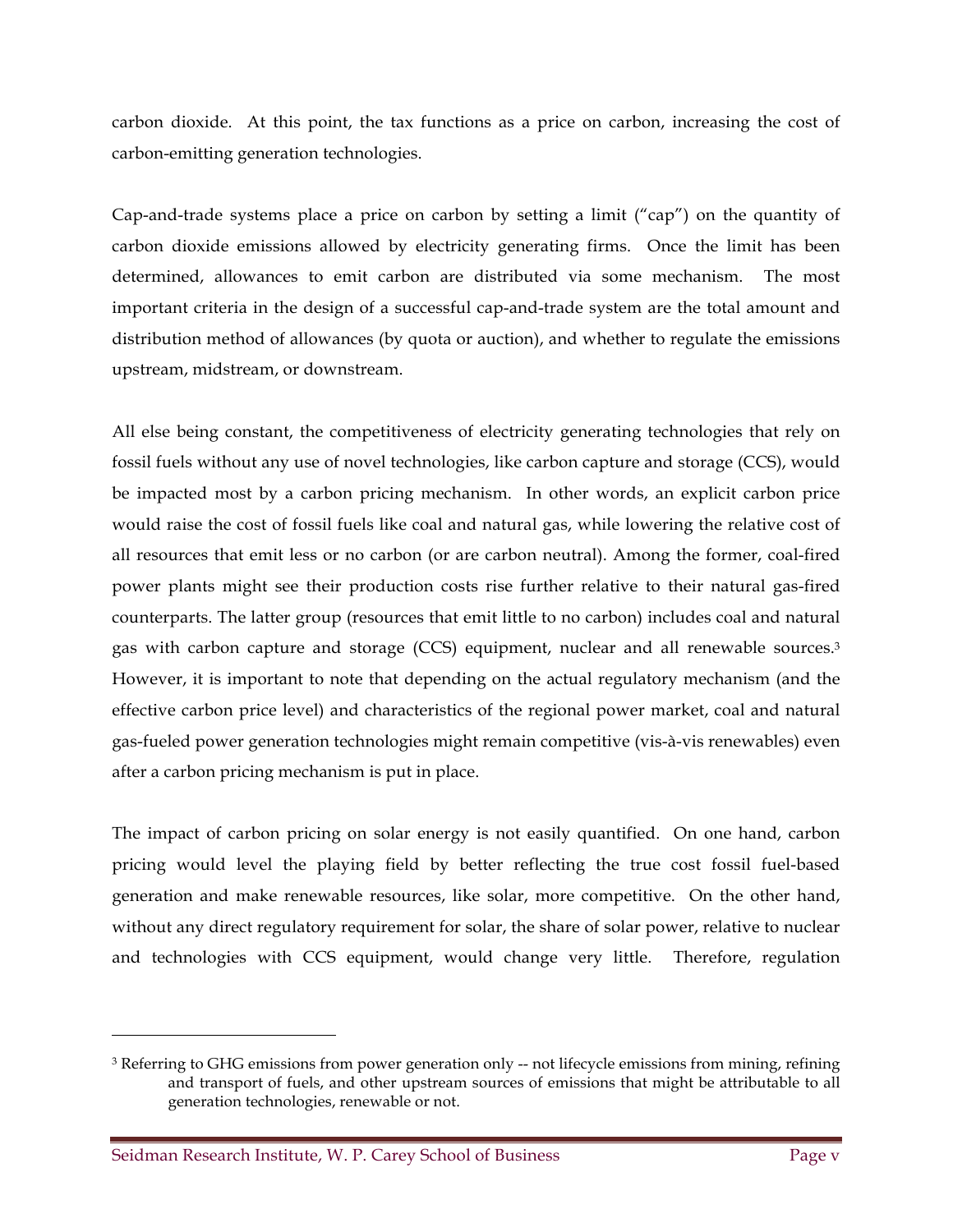(additional to a carbon pricing mechanism) that specifically targets solar energy might be necessary to accelerate solar adoption in markets such as Arizona.

#### *Government Mandated Direct Mechanisms*

Government-mandated direct mechanisms enforce a particular solution or set of solutions on the electricity generation sector. Renewable energy requirements, energy efficiency programs, and loading order all promote particular technologies over other solutions that the market may choose without direct intervention. As a result, such measures may be more successful in promoting solar power than a carbon pricing mechanism, because they prevent carbon-limited alternatives, such as nuclear, natural gas, and clean coal, from competing with solar.

Renewable portfolio standards (RPS) require regulated utilities to generate a certain amount of their total electricity generation from renewable resources. The standard method of measurement is a percentage of electricity retail sales (ERS) generated by renewable resources by a target year. The state of Arizona provides rates of generation required each year to prevent utilities from ramping up renewable generation in the final year and creating regulatory and production complications. An alternative method of measurement in use is a required amount of renewable capacity available by a certain date.

Energy efficiency programs are government-mandated methods for improving the energy efficiency of buildings and electrical appliances, leading to a reduction in electricity demand. In the United States, more than twenty states had programs that either require a certain percentage of electricity supply to be reduced through energy efficiency measures, or allow such measures to qualify as an eligible resource for its RPS (as of September 2011). The ability of energy efficiency gains to offset state RPS requirements is important for states with limited low-cost renewable resources. Although market intervention often leads to inefficiency, energy efficiency programs are the exception because there are cost-effective improvements available. One of the reasons significant energy efficiency gains are available is because electricity consumers, who have the greatest incentive to buy energy efficient devices, do not make the efficient choice, largely due to information deficiency (U.S. DOE Energy Efficiency and Renewable Energy, 2010).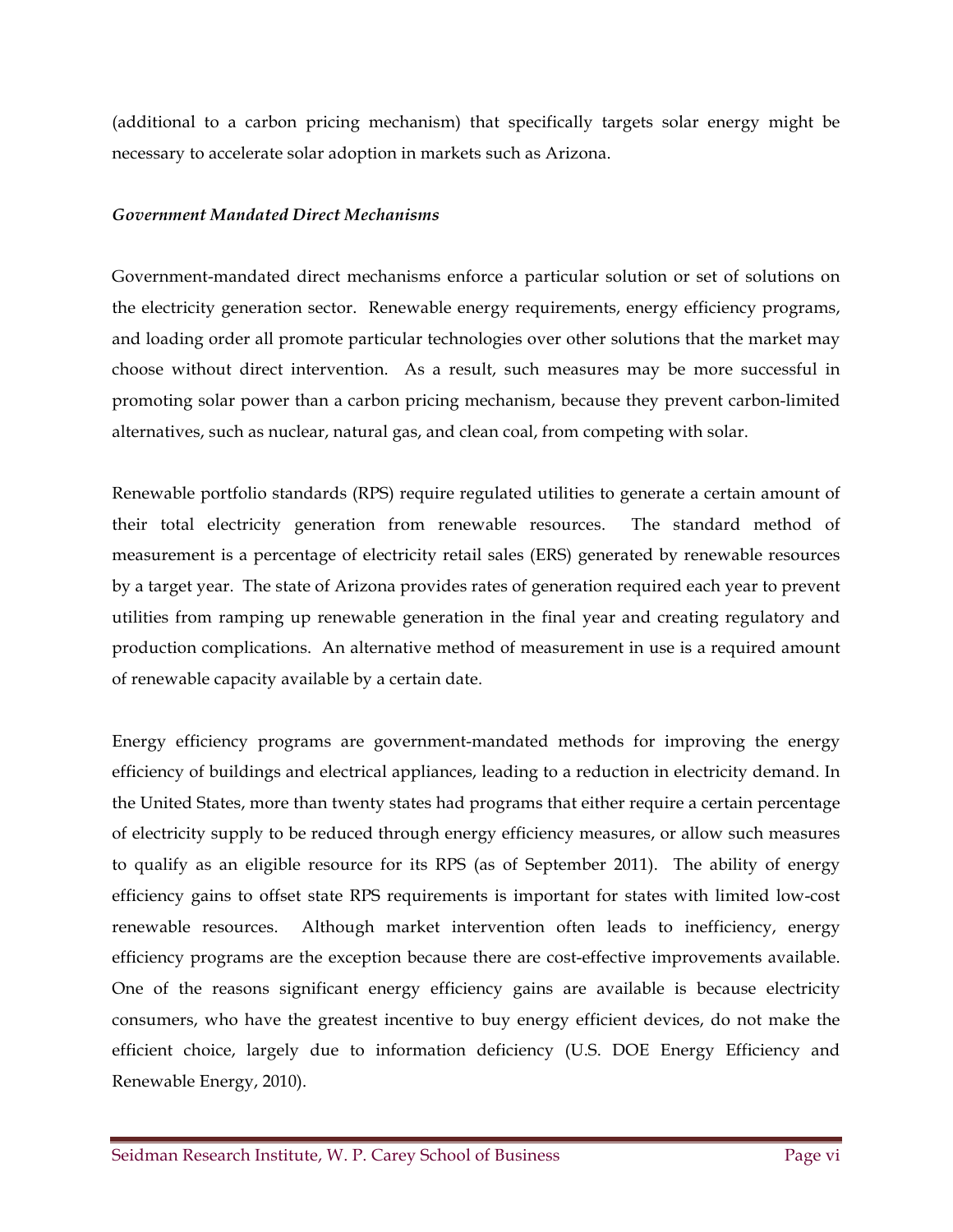Loading order is a method of regulation that seeks to meet increasing electricity demand with a pre-determined set of preferred resources. In the California loading order system, energy efficiency, demand response, renewable resources, and distributed generation are given preference over other resources for meeting increases in future electricity demand. The other resources would include nuclear as well as coal, natural gas, and petroleum with or without carbon emission reducing technology. By making this distinction, California regulators are signaling their preference for renewable resources and reducing electricity demand as tools for mitigating carbon emissions over nuclear and clean coal and natural gas.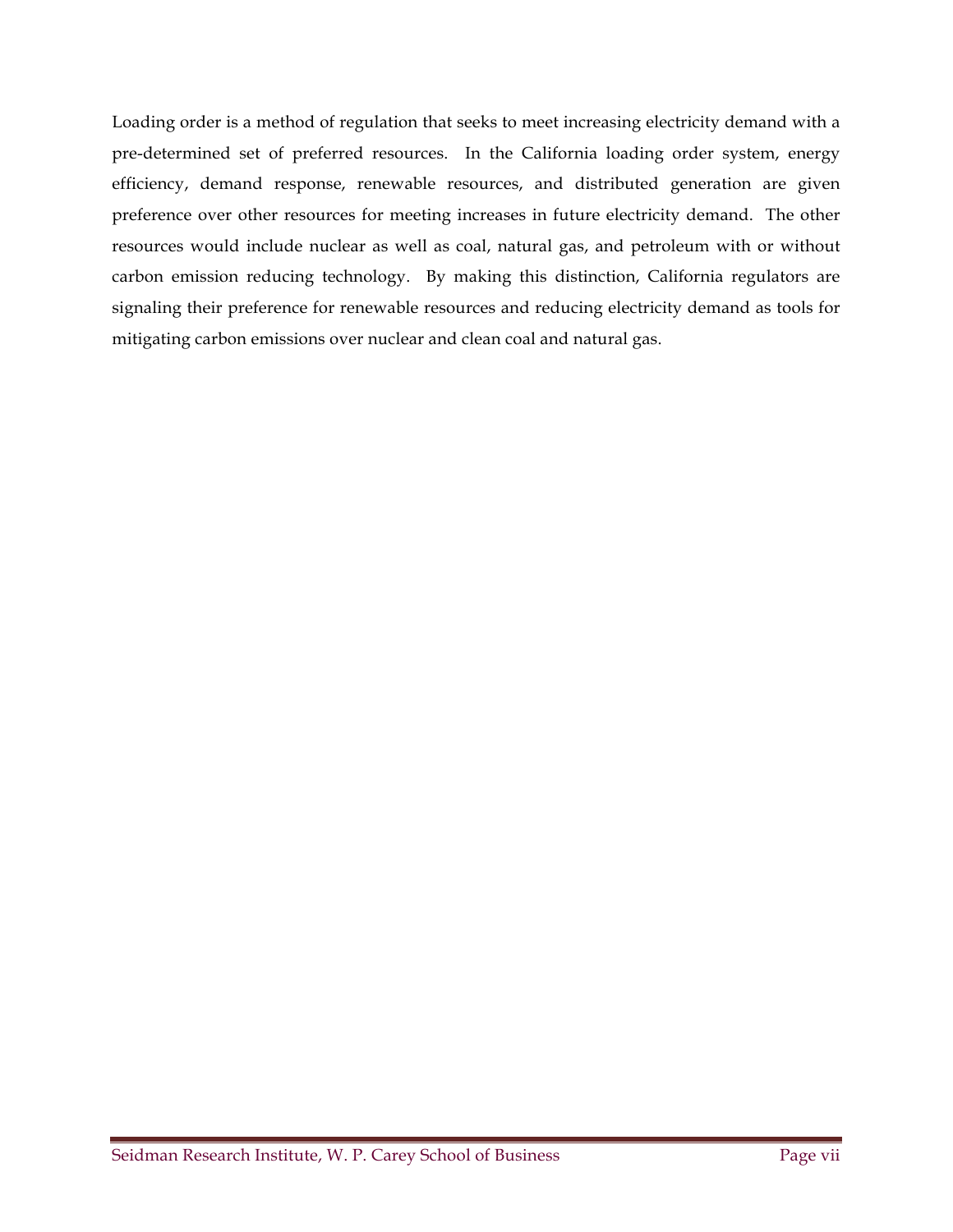## **Table of Contents**

| 1                       |       |                                                                                                                                                                                                                                                                                                                                                                                         |  |  |  |  |
|-------------------------|-------|-----------------------------------------------------------------------------------------------------------------------------------------------------------------------------------------------------------------------------------------------------------------------------------------------------------------------------------------------------------------------------------------|--|--|--|--|
| 2                       |       |                                                                                                                                                                                                                                                                                                                                                                                         |  |  |  |  |
|                         | 2.1   |                                                                                                                                                                                                                                                                                                                                                                                         |  |  |  |  |
|                         | 2.1.1 |                                                                                                                                                                                                                                                                                                                                                                                         |  |  |  |  |
|                         | 2.1.2 |                                                                                                                                                                                                                                                                                                                                                                                         |  |  |  |  |
|                         | 2.1.3 |                                                                                                                                                                                                                                                                                                                                                                                         |  |  |  |  |
|                         | 2.2   |                                                                                                                                                                                                                                                                                                                                                                                         |  |  |  |  |
|                         | 2.2.1 |                                                                                                                                                                                                                                                                                                                                                                                         |  |  |  |  |
|                         | 2.3   |                                                                                                                                                                                                                                                                                                                                                                                         |  |  |  |  |
|                         | 2.3.1 | $\label{thm:opt2} \textit{Offsets} \textit{} \textit{} \textit{} \textit{} \textit{} \textit{} \textit{} \textit{} \textit{} \textit{} \textit{} \textit{} \textit{} \textit{} \textit{} \textit{} \textit{} \textit{} \textit{} \textit{} \textit{} \textit{} \textit{} \textit{} \textit{} \textit{} \textit{} \textit{} \textit{} \textit{} \textit{} \textit{} \textit{} \textit{}$ |  |  |  |  |
|                         | 2.3.2 |                                                                                                                                                                                                                                                                                                                                                                                         |  |  |  |  |
|                         | 2.3.3 |                                                                                                                                                                                                                                                                                                                                                                                         |  |  |  |  |
| 3                       |       |                                                                                                                                                                                                                                                                                                                                                                                         |  |  |  |  |
|                         | 3.1   |                                                                                                                                                                                                                                                                                                                                                                                         |  |  |  |  |
|                         | 3.1.1 |                                                                                                                                                                                                                                                                                                                                                                                         |  |  |  |  |
|                         | 3.1.2 |                                                                                                                                                                                                                                                                                                                                                                                         |  |  |  |  |
|                         | 3.2   |                                                                                                                                                                                                                                                                                                                                                                                         |  |  |  |  |
|                         | 3.2.1 |                                                                                                                                                                                                                                                                                                                                                                                         |  |  |  |  |
|                         | 3.2.2 |                                                                                                                                                                                                                                                                                                                                                                                         |  |  |  |  |
|                         | 3.3   |                                                                                                                                                                                                                                                                                                                                                                                         |  |  |  |  |
|                         | 3.3.1 |                                                                                                                                                                                                                                                                                                                                                                                         |  |  |  |  |
|                         | 3.3.2 |                                                                                                                                                                                                                                                                                                                                                                                         |  |  |  |  |
| $\overline{\mathbf{4}}$ |       |                                                                                                                                                                                                                                                                                                                                                                                         |  |  |  |  |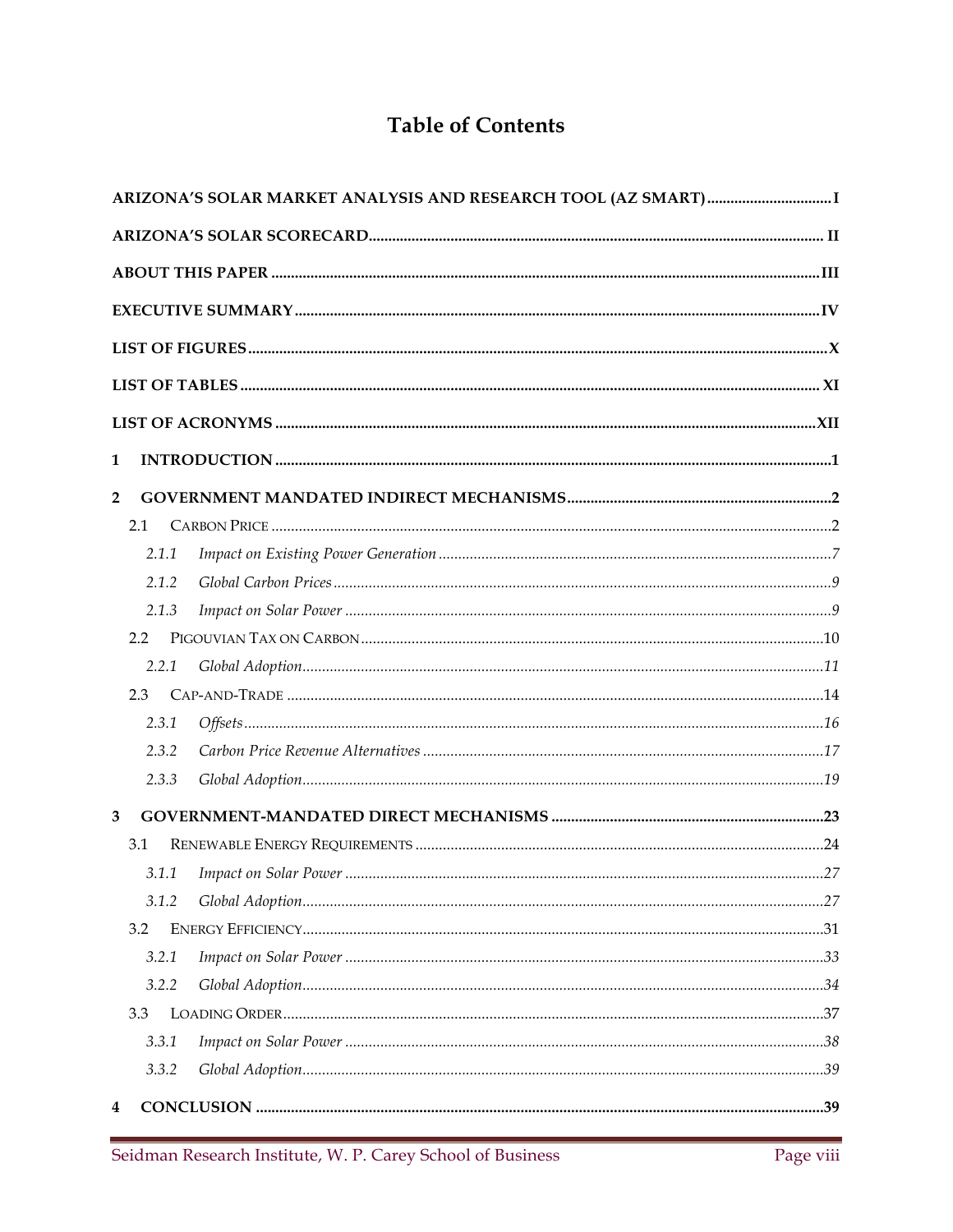| APPENDIX 1: CARBON DIOXIDE EMISSION FACTORS OF GENERATION TECHNOLOGIES45 |  |
|--------------------------------------------------------------------------|--|
|                                                                          |  |
|                                                                          |  |
|                                                                          |  |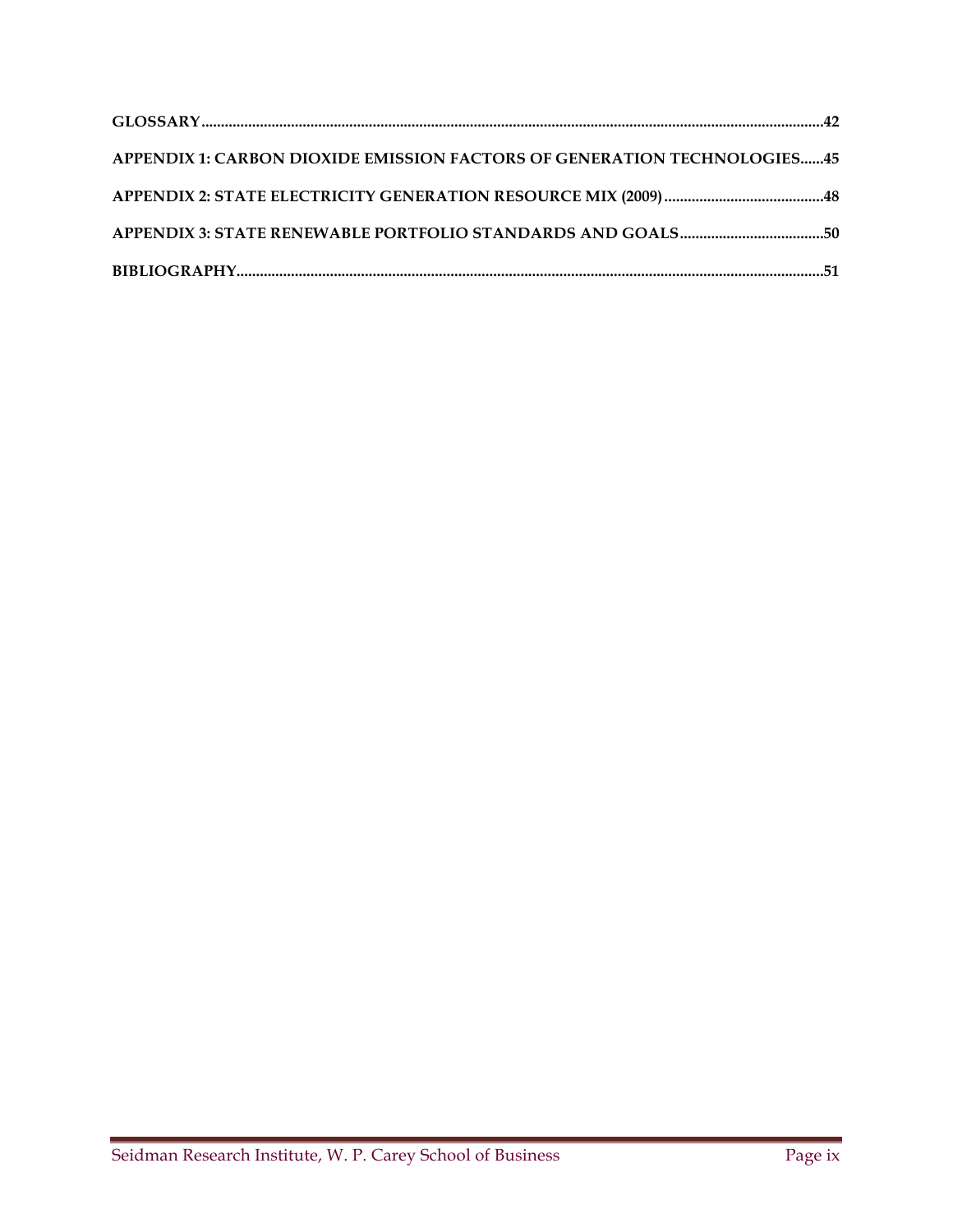## **List of Figures**

| FIGURE 2: RELATIVE IMPACT OF CARBON PRICING ON LEVELIZED COSTS OF NEW ENTRANT TECHNOLOGIES 7 |  |
|----------------------------------------------------------------------------------------------|--|
|                                                                                              |  |
|                                                                                              |  |
| FIGURE 5: ELECTRICITY GENERATION RESOURCE MIX FOR CALIFORNIA AND ARIZONA, 200938             |  |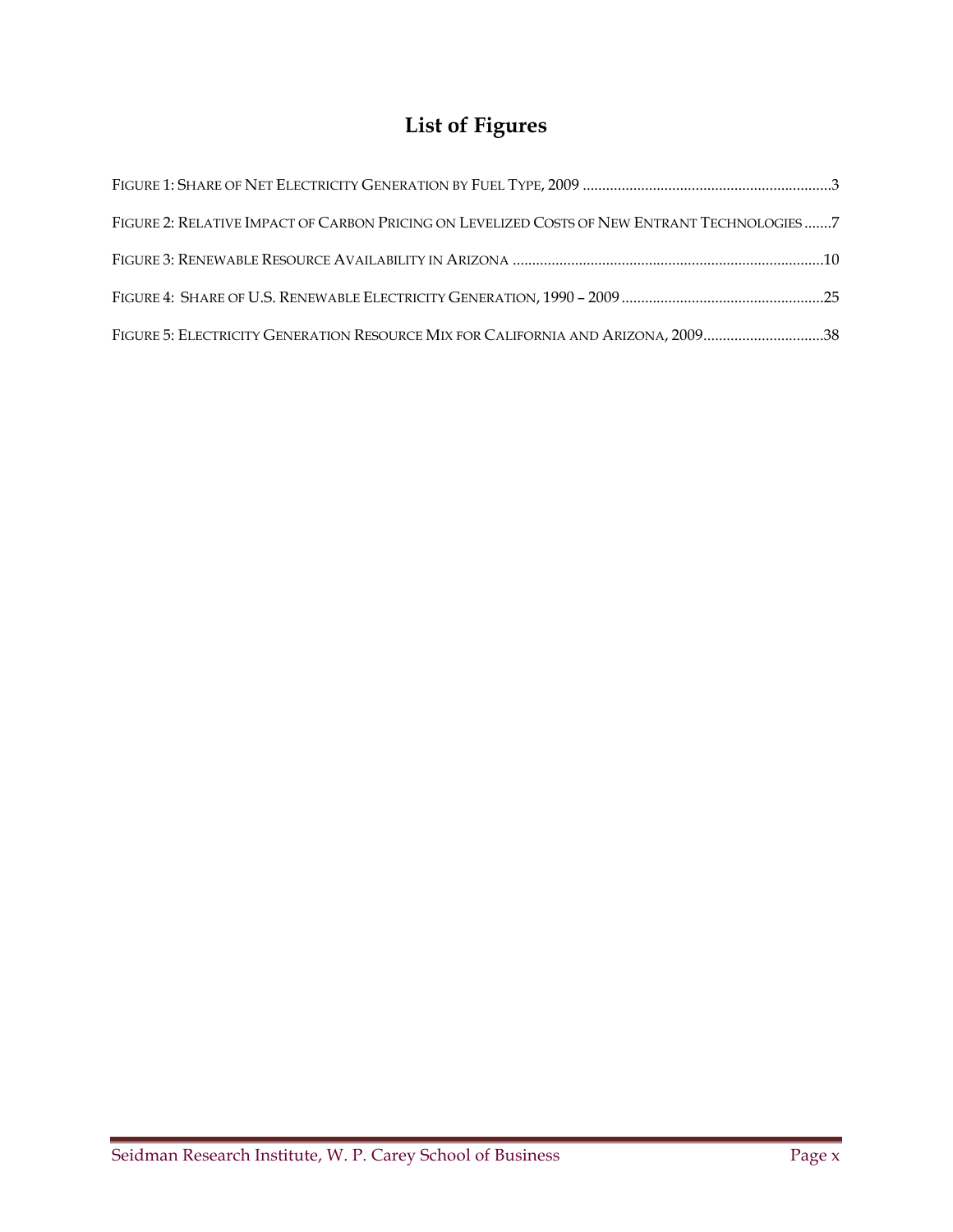## **List of Tables**

| TABLE 2: ELECTRICITY GENERATION RESOURCE MIX IN THE SOUTHWESTERN STATES AND THE U.S., 20098      |  |
|--------------------------------------------------------------------------------------------------|--|
|                                                                                                  |  |
| TABLE 4: PHASE I AND II EMISSION CAPS IN THE EU ETS (MILLION METRIC TONS OF CO <sub>2</sub> ) 22 |  |
|                                                                                                  |  |
| TABLE 6: RENEWABLE ENERGY TARGETS FOR EU MEMBERS (% OF GROSS ENERGY CONSUMPTION) 30              |  |
|                                                                                                  |  |
|                                                                                                  |  |
|                                                                                                  |  |
|                                                                                                  |  |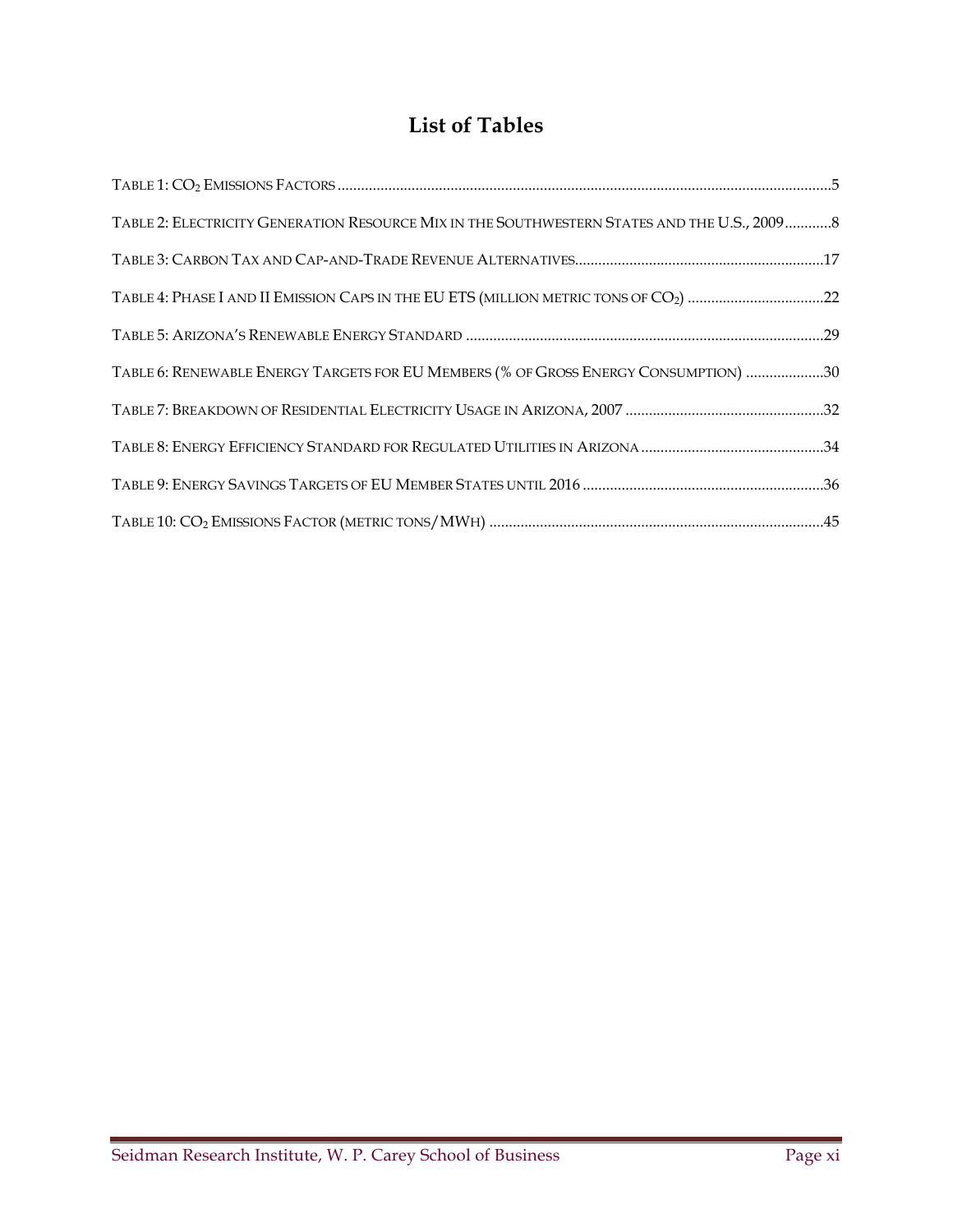## **List of Acronyms**

| Abbreviation       | Definition                                            |
|--------------------|-------------------------------------------------------|
| Entities           |                                                       |
| <b>ACC</b>         | Arizona Corporation Commission                        |
| <b>APS</b>         | Arizona Public Service Company                        |
| <b>ARB</b>         | California Air Resources Board                        |
| Az SMART           | Arizona's Solar Market Analysis and Research Tool     |
| <b>CDM</b>         | Clean Development Mechanism                           |
| <b>CEC</b>         | California Energy Commission                          |
| <b>DOE</b>         | Department of Energy (United States)                  |
| <b>EERE</b>        | Energy Efficiency and Renewable Energy                |
| EIA                | Energy Information Administration                     |
| <b>EPA</b>         | <b>Environmental Protection Agency</b>                |
| EU                 | European Union                                        |
| ICP                | <b>Institutional Conservation Program</b>             |
| <b>IEA</b>         | <b>International Energy Agency</b>                    |
| <b>MGGRA</b>       | Midwest Greenhouse Gas Reduction Accord               |
| <b>NETL</b>        | National Energy Technology Laboratory                 |
| <b>NREL</b>        | National Renewable Energy Laboratory                  |
| <b>RGGI</b>        | Regional Greenhouse Gas Initiative                    |
| <b>SRP</b>         | Salt River Project                                    |
| <b>SECP</b>        | <b>State Energy Conservation Program</b>              |
| <b>TEP</b>         | <b>Tucson Electric Power</b>                          |
| <b>UNFCCC</b>      | United Nations Framework Convention on Climate Change |
| WCI                | Western Climate Initiative                            |
| <b>Other Terms</b> |                                                       |
| Btu                | <b>British Thermal Unit</b>                           |
| CC                 | Combined Cycle                                        |
| CCS                | Carbon Capture and Storage                            |
| CO <sub>2</sub>    | Carbon Dioxide                                        |
| <b>CHP</b>         | Combined Heat and Power                               |
| ${\cal C}{\cal T}$ | Combustion Turbine                                    |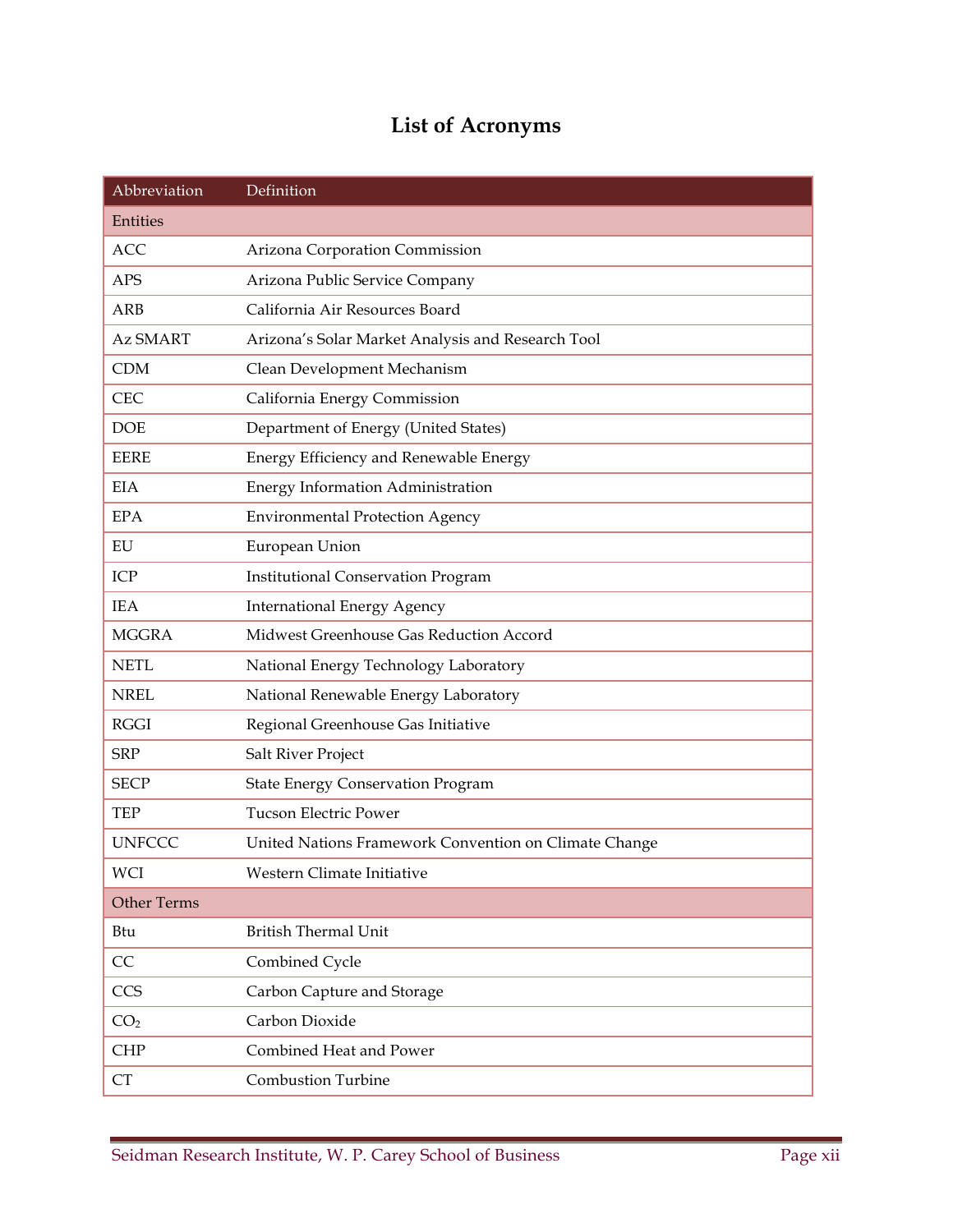| Abbreviation    | Definition                                 |
|-----------------|--------------------------------------------|
| <b>ERS</b>      | <b>Electricity Retail Sales</b>            |
| <b>ETS</b>      | <b>Emissions Trading System</b>            |
| GWh             | Gigawatthour                               |
| <b>GHG</b>      | Greenhouse Gas(es)                         |
| <b>IGCC</b>     | Integrated Gasification and Combined Cycle |
| MWh             | Megawatthour                               |
| NO <sub>x</sub> | Nitrogen Oxides                            |
| PV              | Photovoltaic                               |
| <b>RES</b>      | Renewable Energy Standard                  |
| <b>RET</b>      | Renewable Energy Target                    |
| <b>RPS</b>      | Renewable Portfolio Standard               |
| SO <sub>2</sub> | Sulfur Dioxide                             |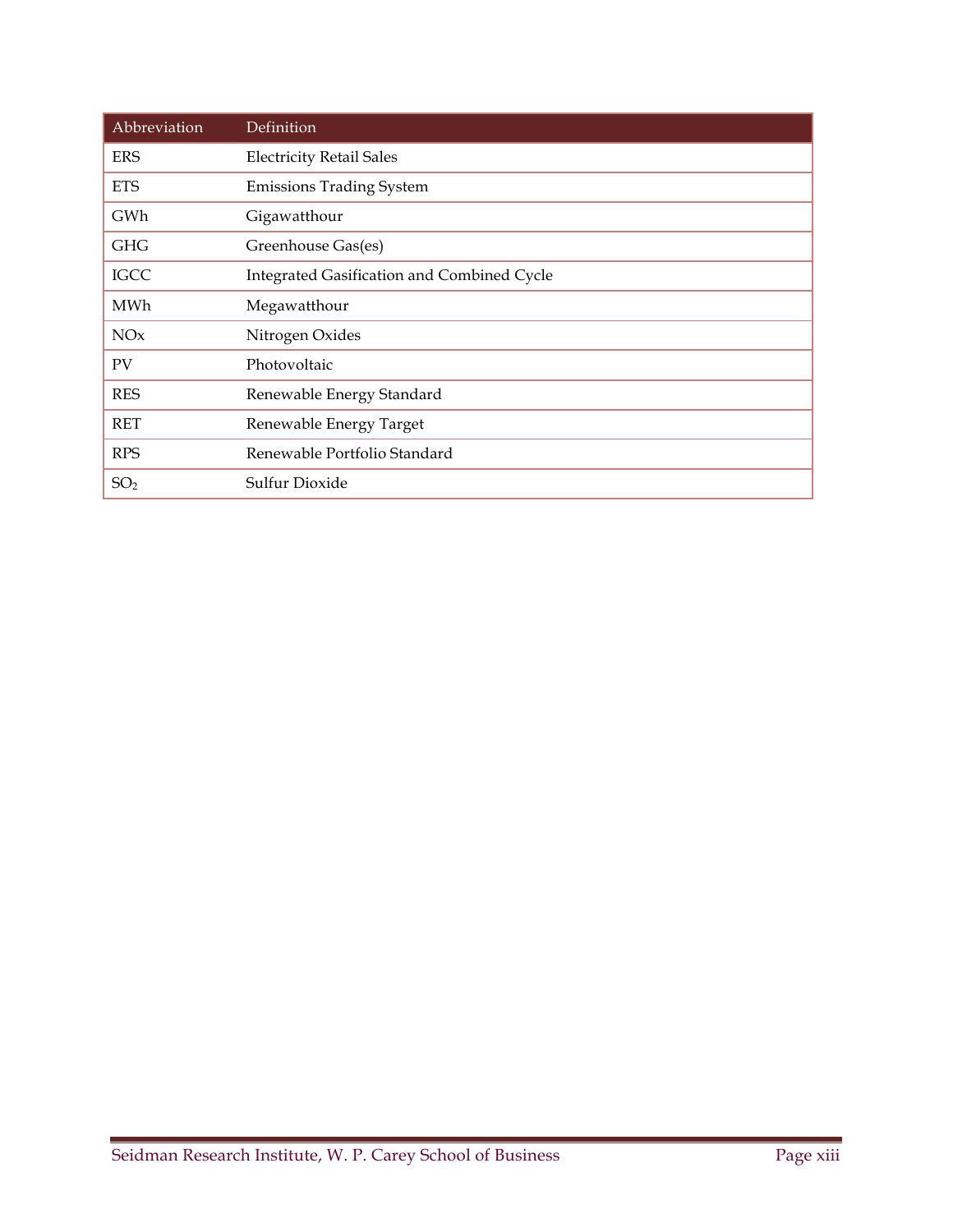## **1 Introduction**

 $\ddot{ }$ 

Currently, the market price of electricity in the United States does not reflect the social cost of generation (production);<sup>4</sup> specifically, the negative externality of greenhouse gas (GHG) emissions. In such cases, improving social welfare<sup>5</sup> may require government intervention in the market. Appropriate policy would create incentives for the private sector (utilities and independent power producers) to invest in those generation technologies with lower or no GHG emissions.

Governments may intervene in the electricity market *directly*, through regulation, or *indirectly*, through carbon pricing and subsidies. Direct intervention mandates specific technologies or methods of generation through the use of renewable portfolio requirements, energy efficiency programs, and other mechanisms (such as imposing a "loading order"). Indirect intervention encourages electricity generating firms to adopt technologies by altering the price of generation through the use of Pigouvian taxes, $6$  cap-and-trade schemes, and subsidies. Due to their complex nature, subsidies were addressed separately from this paper in Incentives and Taxation, another paper in the Az SMART project.

Due to the focus of the Az SMART project on solar power, this paper concentrates on the impact on solar electricity generation of government intervention in the electricity market. We analyze the effect of direct and indirect government intervention on the adoption of solar and calculate the potential impact of a GHG price on the major forms of electricity generation.

Section 2 of this paper describes the indirect government mandated mechanisms, their impact on solar power, and global adoption of each mechanism. Section 3 discusses direct government mandated mechanisms. Section 4 summarizes the difference between direct and indirect mechanisms and identifies which is most likely to encourage the adoption of solar.

<sup>4</sup> Social cost accounts for the costs to society that may not be reflected in the price of a good. In this context, the social cost of GHG emissions includes air and water pollution and climate change.

<sup>5</sup> Social welfare would be improved in this case by reducing GHG emissions.

<sup>6</sup> A Pigouvian tax is placed on negative externalities to correct for a market failure. In this paper, we investigate a Pigouvian tax on carbon, to correct for the negative externality of GHG emissions.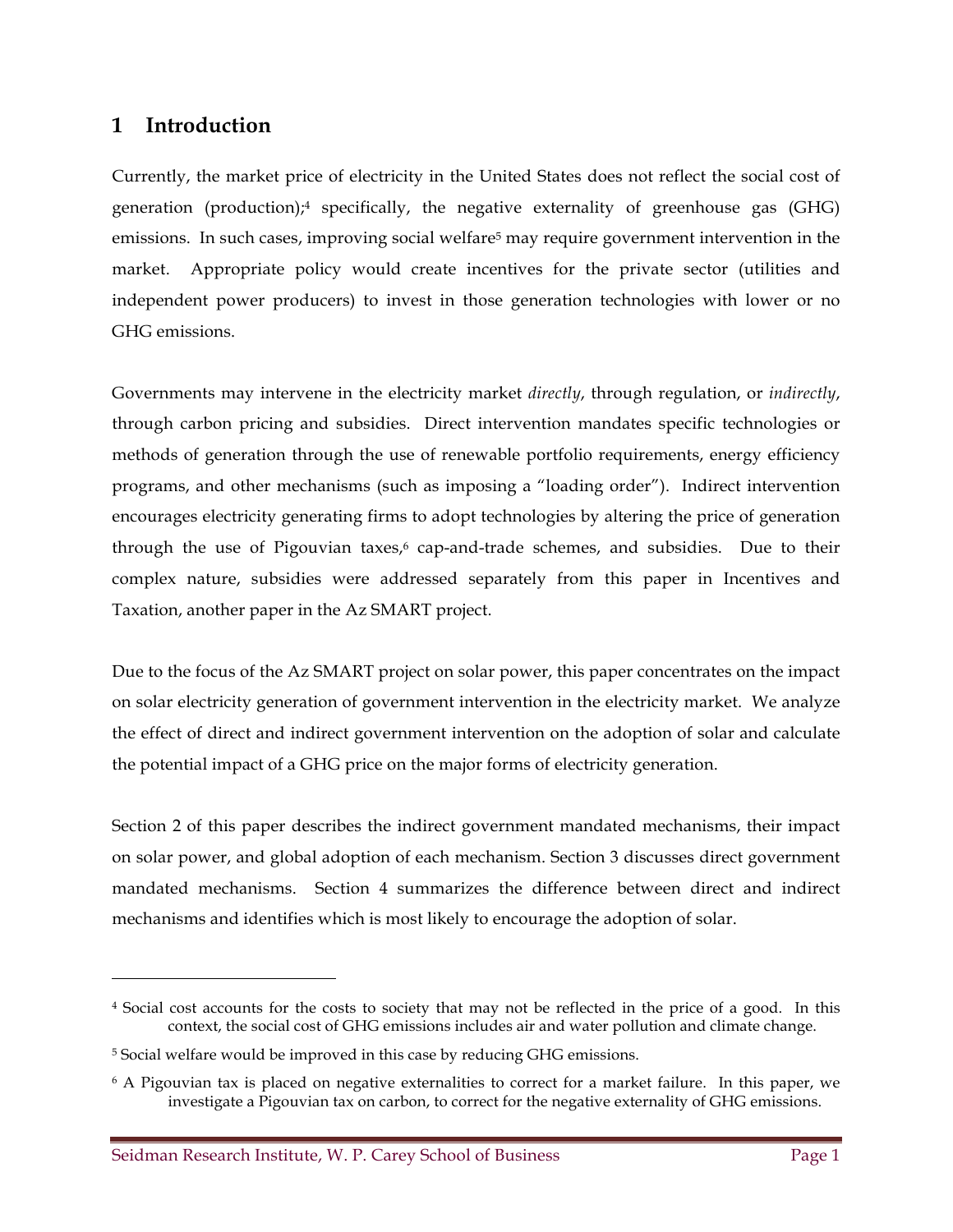## **2 Government Mandated Indirect Mechanisms**

Indirect government intervention in the electricity generation sector involves altering the cost of generating electricity to encourage utilities and other power producers to adopt alternative carbon-reduced generation technologies. These technologies are generally more expensive than the previous generation technologies because, without intervention, electricity generating firms choose the lowest cost form of generation. The majority of the cost increase is passed on to electricity consumers in the form of higher electricity prices,7 which reduces electricity consumption. The combination of lowering electricity consumption towards the socially optimal level and increasing the importance of non-carbon emitting technologies in utilities generation portfolio is the goal of indirect government intervention.

There are currently two indirect government mechanisms used globally to reduce GHG emissions from the electricity sector. A Pigouvian tax increases the cost of GHG-emitting technologies through a tax based on the level of GHGs each technology emits. A cap-and-trade system places a cap on allowed GHG emissions, which increases the cost of GHG-emitting technologies due to emitting entities needing to obtain a permit to emit.8 The resulting GHG price alters the cost of technology options for electricity generating firms and reduces GHG emissions. In the area of environmental policy, a GHG price is typically referred to as a carbon price, so from this point forward, the term carbon price will be used.9

## **2.1 Carbon Price**

1

Increasing the cost of GHG-emitting technologies decreases GHG emissions in two ways. The first effect on GHG emissions is the result of a shift in generation technologies from GHGemitting technologies to technologies that do not emit GHGs.<sup>10</sup> GHG-emitting technologies

<sup>7</sup> The elasticity of demand for electricity is generally low.

<sup>8</sup> Some of these costs can be offset if some (all) of the permits are distributed freely to utilities.

<sup>9</sup> While other GHG gases also damage the environment, the size of annual carbon emissions and their impact on the environment make carbon dioxide being the most targeted GHG gas.

<sup>10</sup> The carbon dioxide emission factors of major generation technologies are available in Appendix 1. Carbon dioxide is the most prevalent GHG, making it the focus of environmental emissions data compiled (EPA, 2010). It is important to note that these estimates are for the carbon emitted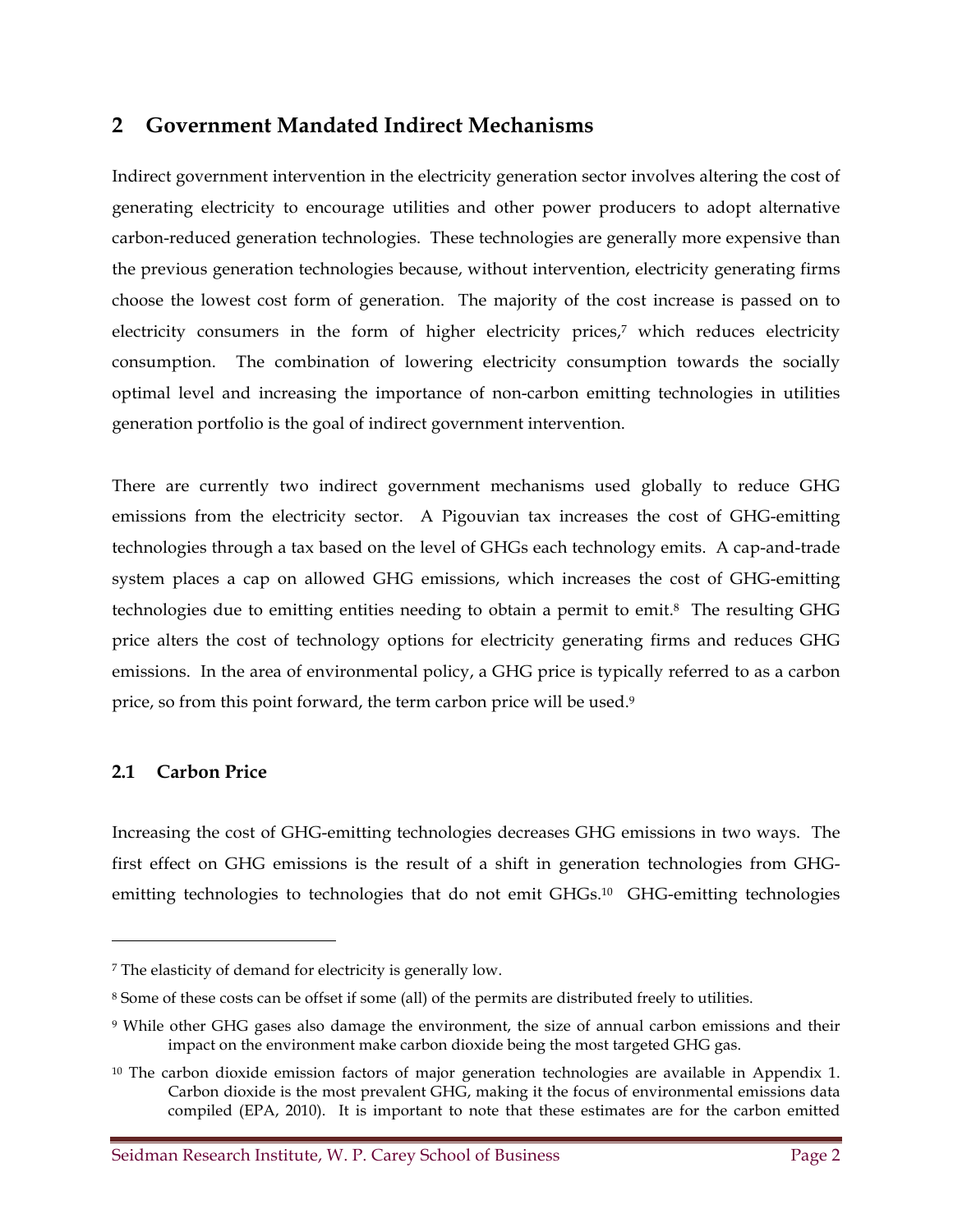include coal, petroleum and natural gas, while GHG-free technologies include nuclear, hydro, solar, wind and other renewable energy sources. As Figure 1 illustrates, of the total electricity generated in the United States, nearly 70 percent comes from GHG-emitting technologies. The proportion is somewhat lower in Arizona (66.5 percent).





 $\overline{a}$ 

As the cost of GHG-emitting technologies increases due to a carbon price set in a cap-and-trade system or imposition of a Pigouvian tax, technologies with no GHG emissions become more cost-competitive. Indirect GHG reducing programs gradually increase the carbon price to give electricity generating firms time to adapt to the new cost environment. Assuming that the participants in the power sector are well-informed and make decisions largely based on cost of generation, the lowest cost GHG-free technologies will be adopted first.

A secondary effect of setting a carbon price is the impact on electricity consumers. Due to the low current electricity prices driven by GHG-emitting technologies, electricity is being consumed at a rate that is not socially optimal. Electricity consumers do not currently pay for

Source: EIA (2010).

during power generation. Estimates of carbon emissions from the manufacturing of parts used and during the construction of the power plant are not included.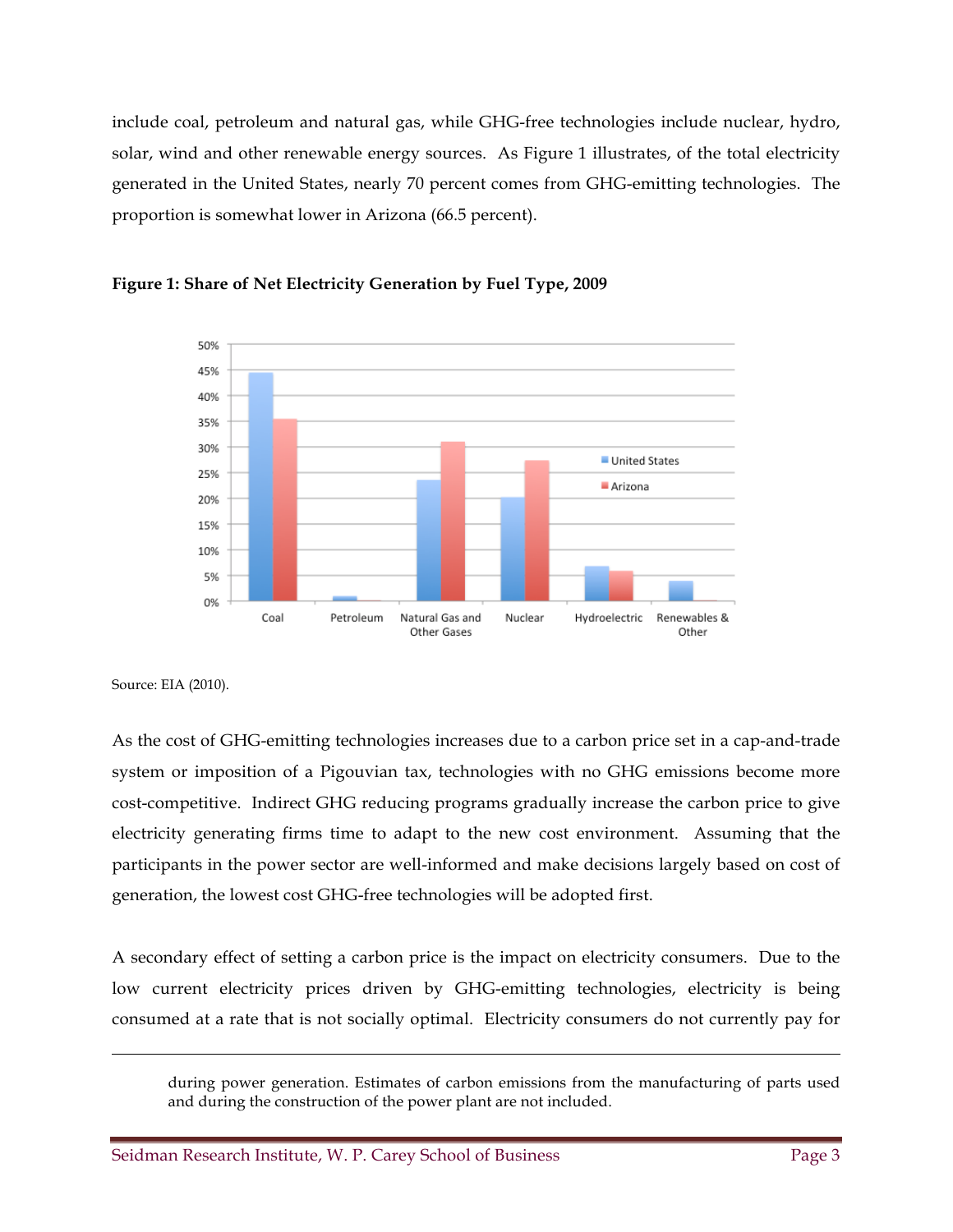the environmental impact of their electricity use, resulting in overconsumption. By implementing a carbon pricing mechanism, electricity prices will increase and consumers will use less electricity.11 A decrease in electricity demand reduces the generation supply necessary to meet demand, which reduces the need for GHG-emitting technologies.

The advantage of an indirect mechanism is that it allows electricity generating firms to make decisions on which technologies to pursue. These firms will calculate the potential carbon price, its impact on the levelized cost of electricity for each generation technology, and what GHGlimited technologies become cost-competitive at various levels of carbon prices. The disadvantage of an indirect mechanism is that it does not promote technologies that are beneficial in areas other than cost (i.e., have positive externalities). Electricity generating firms do not make generation choices based only on cost. These firms look at energy security, the ability of generation technologies to meet the demand profile, and the future availability of resources when planning their generation mix. For example, if a utility is interested in replacing its coal plants with a GHG-free generating technology, the inability of intermittent resources, such as wind and solar, to replace a baseload technology without backup generation is a major factor in their decision.

However, all else being the same, the levelized cost of a generating technology is the most important investment criteria. Three factors determine the levelized cost impact on each generating technology: carbon content of the fuel, the heat rate of conversion (power generation) technology, and the carbon price. The most important of these is the carbon content of the fuel source.12 Power plants in the United States use three carbon-emitting (a.k.a. "fossil") fuels: coal, natural gas and petroleum.13 Carbon dioxide emissions from the

1

 $11$  It is important to note that each individual electricity consumer will be impacted differently by a GHG price. For example, electricity intensive industries will be impacted more by this policy than industries that do not use large amounts of electricity. In the residential case, an increase in electricity prices influences the decisions of individual with less disposable income compared to those with more.

<sup>12</sup> The EIA reports the carbon content of each generation fuel (pre-combustion). However, emissions are post-combustion and therefore are typically reported in terms of carbon dioxide emitted (EIA, 2010).

<sup>13</sup> Petroleum-fired power plants use various petroleum products, including: distillate fuel oil, petroleum liquids and petroleum coke. The carbon content calculated for petroleum assumed a mix of 65% petroleum coke, 25% petroleum liquids and 10% distillate fuel oil (EIA, 2010).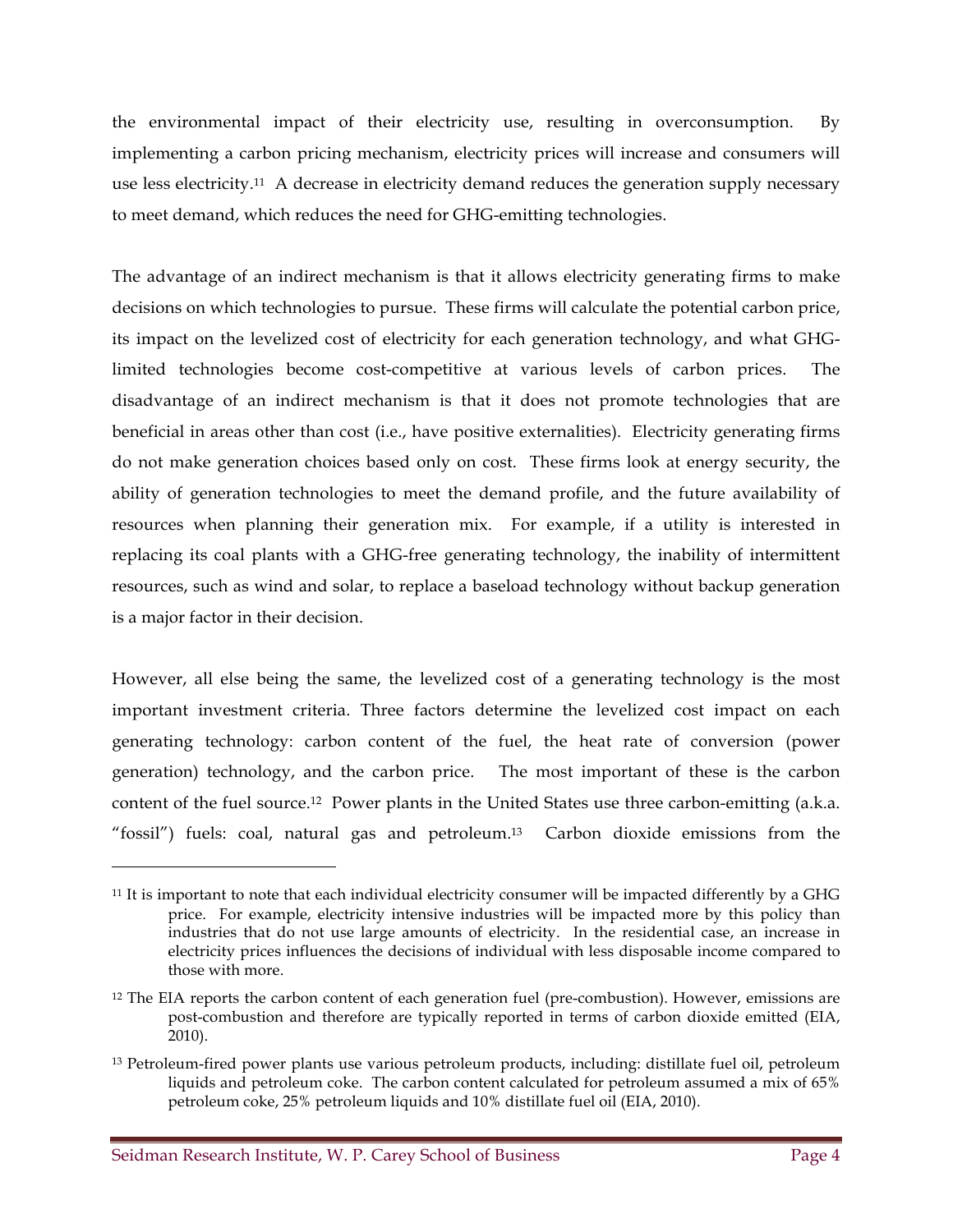combustion of these fossil fuels are then reported as metric tons emitted per billion British thermal units (Btu). As Table 1 illustrates, the carbon content of coal and petroleum is significantly greater than that of natural gas. When incorporated, the CCS technology is estimated to eliminate 90 percent of carbon dioxide emissions (MIT, 2007).

| <b>Power Generating</b><br>Technology | Fuel        | $CO2$ Emissions<br>(Metric<br>Tons/Billion<br>Btu) | Heat Rate* of<br>Generating<br>Technology<br>(Btu/kWh) | $CO2$ Emissions<br>Factor (Metric<br>Tons/MWh) |
|---------------------------------------|-------------|----------------------------------------------------|--------------------------------------------------------|------------------------------------------------|
| Scrubbed New Coal                     | Coal        | 94.7                                               | 8,800                                                  | 0.83                                           |
| <b>IGCC</b>                           | Coal        | 94.7                                               | 8,700                                                  | 0.82                                           |
| <b>IGCC</b> with CCS                  | Coal        | 9.47                                               | 10,700                                                 | 0.10                                           |
| Conv. Gas CC                          | Natural Gas | 53.06                                              | 7,050                                                  | 0.37                                           |
| Adv. Gas CC                           | Natural Gas | 53.06                                              | 6,430                                                  | 0.34                                           |
| Adv. CC with CCS                      | Natural Gas | 5.306                                              | 7,525                                                  | 0.04                                           |
| Conv. Gas CT                          | Natural Gas | 53.06                                              | 10,745                                                 | 0.57                                           |
| Adv. Gas CT                           | Natural Gas | 53.06                                              | 9,750                                                  | 0.52                                           |

**Table 1: CO2 Emissions Factors from Coal and Natural Gas Fueled Power Generation**

(\*) Heat rate for new entrant technologies as estimated in the EIA's Annual Energy Outlook (2011). Source: EIA and MIT (2007).

Electricity output (generation) is measured in some scale of watt-hours,**<sup>14</sup>** rather than Btus, because each fuel generates a different amount of megawatt-hours (MWh) based on the conversion efficiency of the turbine used in combustion of that fuel. This conversion, or thermal, efficiency of generation is simply referred to as the "heat rate." The heat rate measures how many Btus of fuel are necessary to generate a certain quantity of MWh; the more efficient a given power generating technology is, the lower is its the heat rate.

In Table 1, the heat rate of each technology is used to convert  $CO_2$  emissions to a  $CO_2$  factor expressed in metric tons/MWh.15 In general, the combined cycle (CC) technologies are more efficient**<sup>16</sup>** than combustion turbine (CT) and scrubbed coal. While CCS reduces the amount of

 $\ddot{ }$ 

<sup>14</sup> In this case, MWh (1,000,000 watt-hours) are used.

<sup>&</sup>lt;sup>15</sup> Metric Tons of CO<sub>2</sub> emitted per MWh = Metric Tons of CO<sub>2</sub> per Billion Btu \* (1-CCS factor) / Heat Rate.

<sup>16</sup> More efficient generation technologies generate more watt-hours of electricity per unit of fuel input.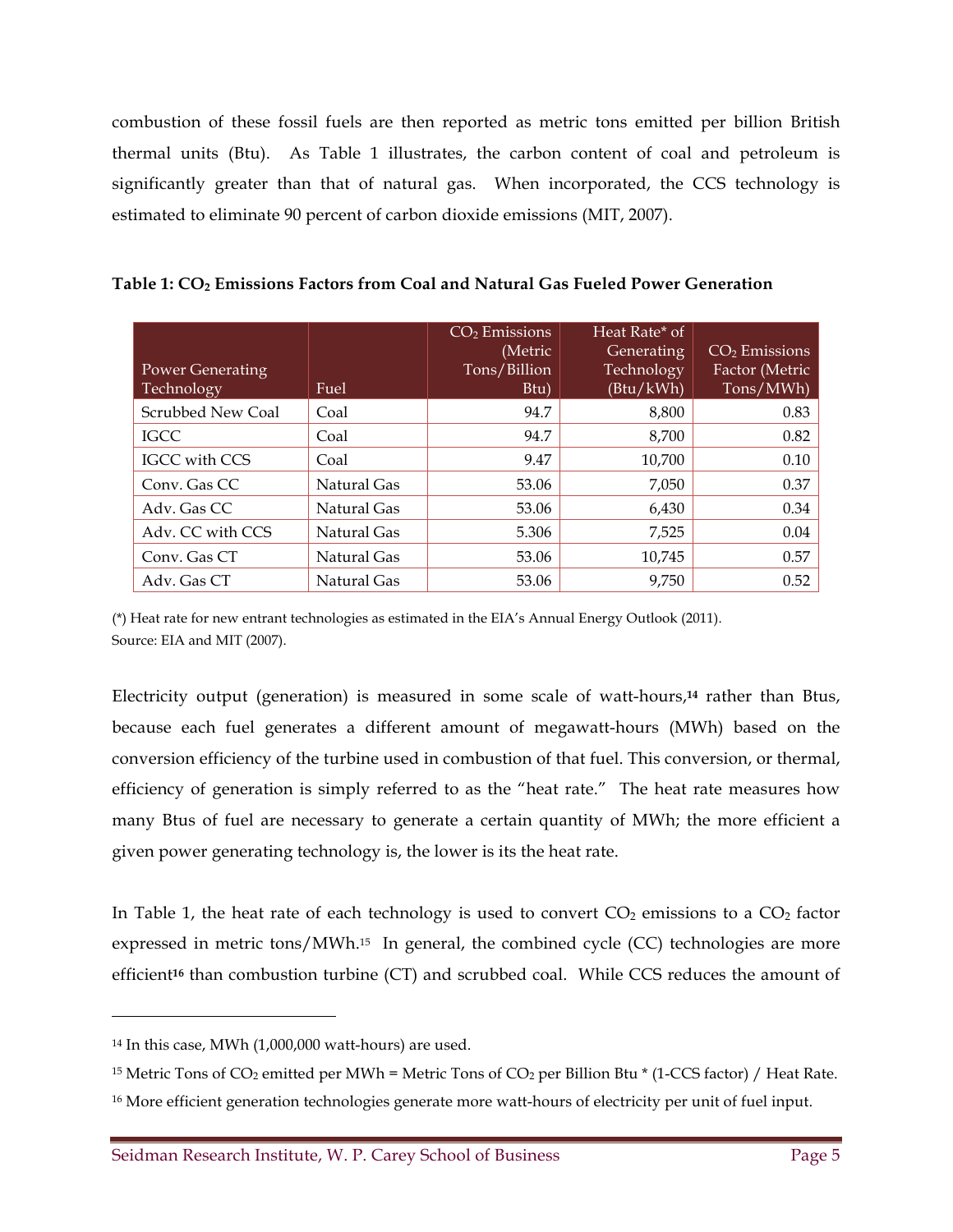carbon dioxide released by up to 90 percent, power plants equipped with CCS will experience a decrease in thermal efficiency (i.e., they will have higher heat rates than their non-CCS versions) due to the additional energy required to operate the CCS equipment.

Combining the carbon content of each fuel and the heat rate (generating efficiency) of each generating technology, it is possible to construct an indicative ranking of the levelized costs and consider the impact of a carbon pricing scheme. All else being constant (financing, construction lead-times, economic life of technology, fuel costs and other operational constraints), the relative cost impact on each technology would closely mirror their  $CO<sub>2</sub>$  factors in Table 1. Based on that, the least impacted fossil fuel technology would be advanced natural gas combined cycle (CC) with carbon capture and sequestration. This is due to the lower carbon dioxide content of the fuel, the efficiency of the CC generation process, and the ability of CCS to radically reduce emissions actually released into the atmosphere. The most impacted technology would be scrubbed coal.

Figure 2 demonstrates the levelized cost impact of carbon pricing on those generating technologies listed in Table 1. Four different, hypothetical carbon (dioxide) price levels are assumed: \$20, \$40 and \$60 per metric ton. In addition, the levelized price impact is evaluated assuming these plants would be new entrants to the market, using indicative operating characteristics as of 2010-2011.17 This cost impact is reported in terms of percentage increase over levelized costs with no (zero) carbon pricing.18

 $\overline{a}$ 

<sup>&</sup>lt;sup>17</sup> New entrant characteristics by generating technology (typical size/capacity, construction lead time, overnight capital costs, variable and fixed operating and maintenance expenses, and heat rates) obtained from the EIA's Assumptions to Annual Energy Outlook 2011, Electricity Market Module, Table 8.2, retrieved from http://www.eia.gov/forecasts/aeo/assumptions /pdf/electricity.pdf on December 2, 2011. Capacity (load) factors by technology were also obtained from the EIA, retrieved from http://www.eia.gov/oiaf/aeo/electricity generation.html on December 2, 2011. Delivered natural gas prices were assumed to average \$6 per MMBtu, and delivered coal prices were assumed average \$2.5 per MMBtu (in real terms), indicative of market outlook for these fuels as of December 2011. Projects were assigned equal economic lives and financing terms.

<sup>&</sup>lt;sup>18</sup> Note that those plants or technologies, all else being constant, that have the least relative levelized cost impact due to carbon pricing (i.e., percentage increase in the levelized cost *with* carbon pricing over the levelized cost *without* carbon pricing), may not have the lowest overall levelized cost in dollar terms.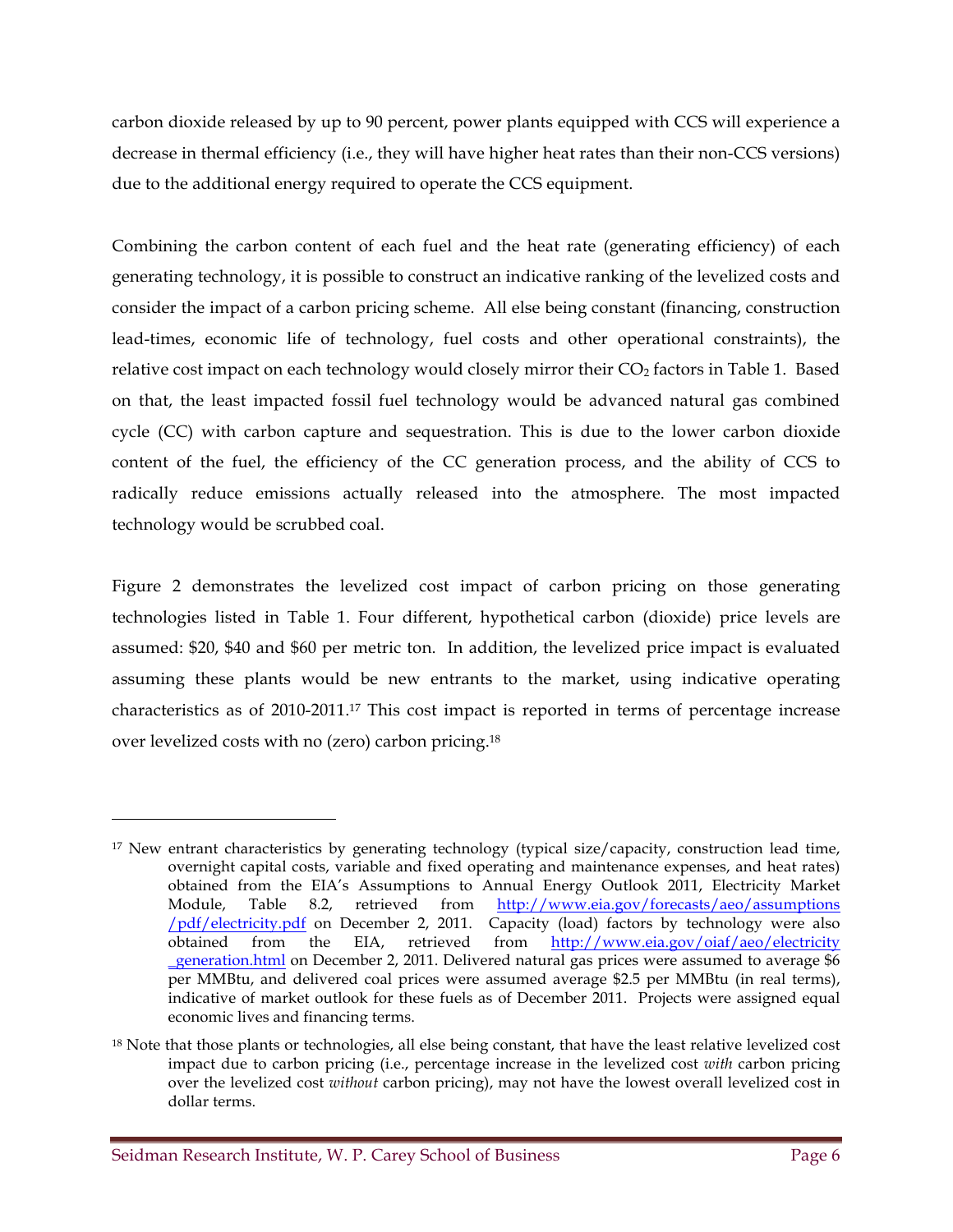

**Figure 2: Relative Impact of Carbon Pricing on Levelized Costs of New Entrant Technologies**

Source: EIA (2011) and the authors' calculations.

More detailed discussion on levelized costs that incorporate carbon prices can be found in the sixth paper of the Az SMART series, *"Present and Future Cost of New Utility-Scale Generation".*

## **2.1.1 Impact on Existing Power Generation**

Implementing a carbon price will affect regions in the United States differently based on their electricity generation portfolio. For example, those that generate a majority of their electricity from coal and petroleum will experience a significant increase in electricity prices.19 Given that, on average, 44.5 percent of all electricity generation in the United States comes from coal plants, many states will be impacted.<sup>20</sup> Faced with an increase in costs due to a carbon price, electricity generating firms have three options: continue to generate electricity from carbon dioxideemitting sources and pay the carbon premium, reduce total electricity production, which increases the price of electricity and reduces demand, or scale back operations and buy electricity from plants that do not emit a large amount of carbon dioxide. In each circumstance,

 $\overline{a}$ 

<sup>&</sup>lt;sup>19</sup> This is due to the high carbon content of coal used as fuel for coal-fired power plants.

<sup>20</sup> Appendix 2 provides a list of electricity generation resource mix by state.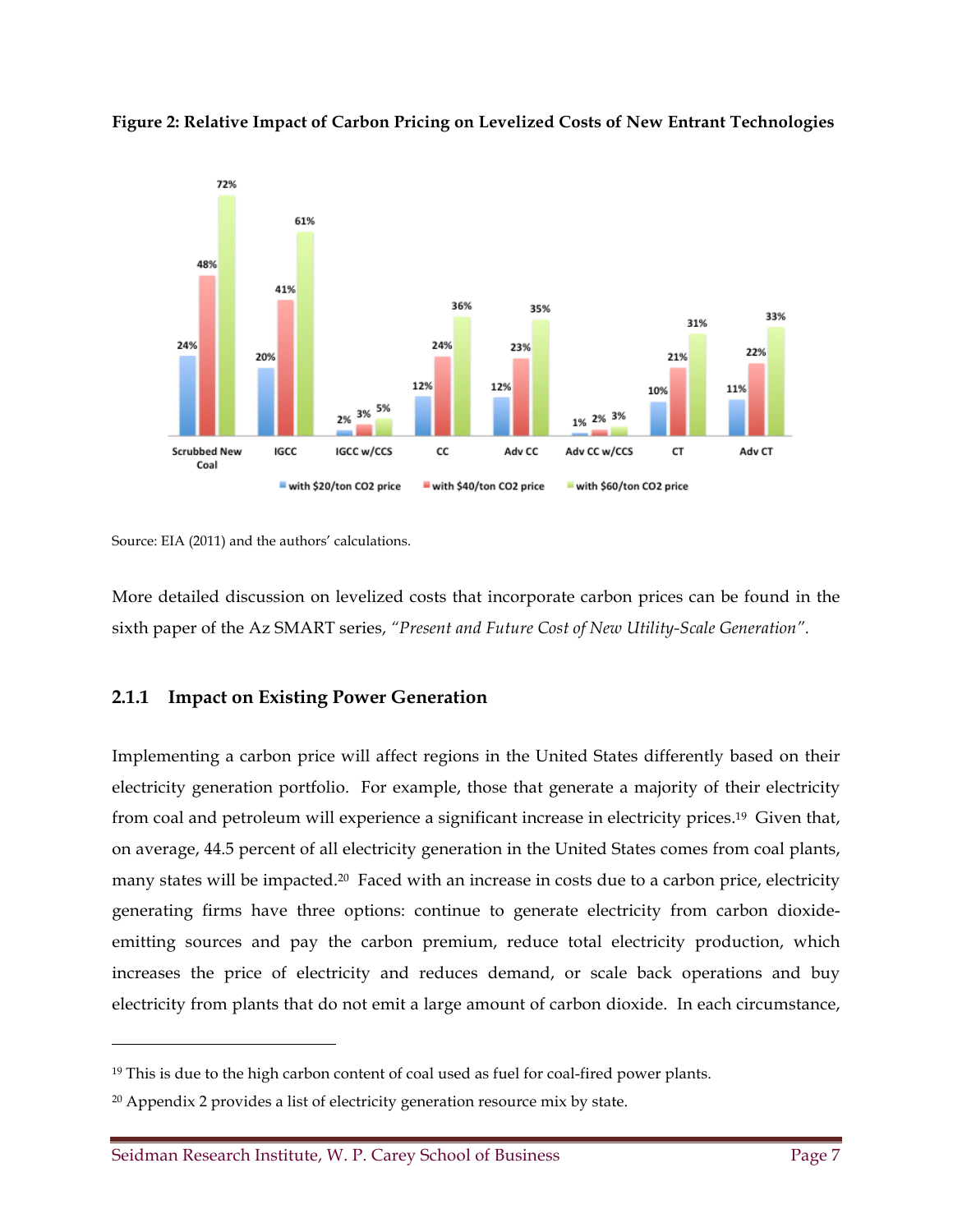electricity costs will increase, a portion of which electricity generating firms will seek to pass on to consumers in the form of higher electricity prices to maintain a sufficient rate of return.

| <b>State</b>         | Coal     | Petroleum | <b>Natural</b><br>Gas | Nuclear  | Hydro   | Renewables<br>& Other |
|----------------------|----------|-----------|-----------------------|----------|---------|-----------------------|
| Arizona              | 35.5%    | $0.1\%$   | 31.0%                 | 27.4%    | 5.9%    | $0.2\%$               |
| California           | 1.0%     | 0.8%      | 56.2%                 | 15.5%    | 13.7%   | 12.8%                 |
| Colorado             | 62.6%    | $0.0\%$   | $27.4\%$              | $0.0\%$  | 3.5%    | 6.5%                  |
| Nevada               | 73.4%    | $0.1\%$   | 21.8%                 | $0.0\%$  | $0.7\%$ | 4.0%                  |
| New Mexico           | 20.0%    | $0.0\%$   | 68.6%                 | $0.0\%$  | 6.5%    | 4.8%                  |
| Utah                 | 81.6%    | $0.1\%$   | 14.9%                 | $0.0\%$  | 1.9%    | 1.5%                  |
| <b>United States</b> | $44.5\%$ | $1.0\%$   | $23.6\%$              | $20.2\%$ | 6.8%    | $3.9\%$               |

**Table 2: Electricity Generation Resource Mix in Arizona, Neighboring States and the United States, 200921**

Source: EIA (2010). Natural gas includes other gases. Hydroelectric includes pumped storage.

Table 2 shows the generation mix (by fuel type) for Arizona, the surrounding states, and the national average in 2009. States that rely on coal or petroleum for a majority of their electricity supplies would experience an increase in electricity prices should a carbon price be imposed. States that rely on natural gas would also experience an increase in electricity prices, but not as much as the coal and petroleum states. All else being constant, states with large amounts of nuclear, hydropower and other renewable resources in their generation portfolio would be impacted the least as a result of a carbon price. Based on Table 2, we would expect consumers in Utah, Colorado and Nevada to experience a larger relative increase in electricity prices, should a carbon price scheme is implemented. We would expect electricity consumers in Arizona, California and New Mexico to be impacted less severely. On average, we would expect the U.S. as a whole to experience a measurable increase in power prices due to its reliance on coal.

 $\ddot{ }$ 

<sup>&</sup>lt;sup>21</sup> It is important to note that the generation mix for a state is different than its consumption mix. For example, Arizona both exports and imports electricity, which changes the consumption balance of consumers in the state. However, since data of this type are not readily available, we estimated the impact of carbon prices using generation numbers.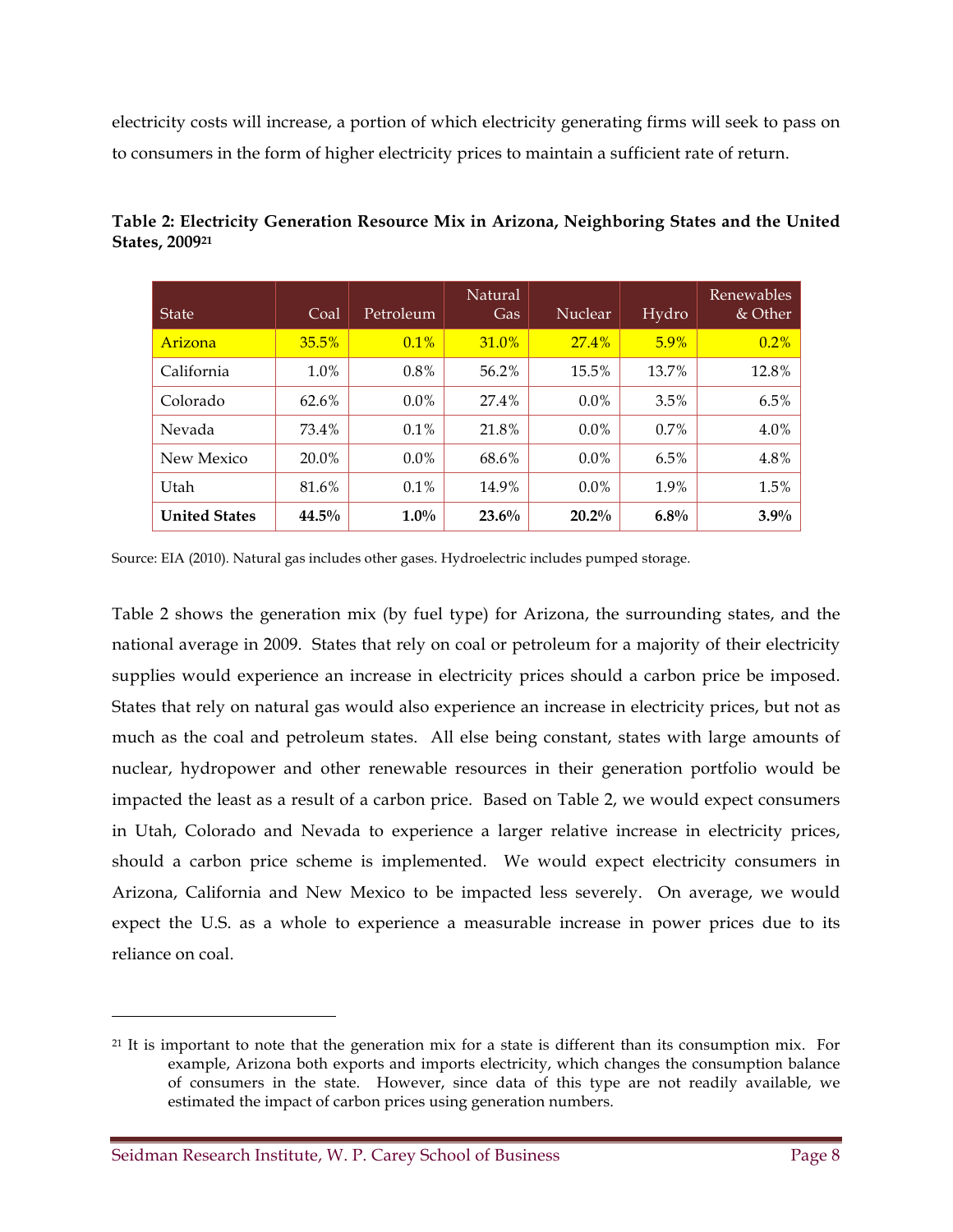#### **2.1.2 Global Carbon Prices**

There are several cap-and-trade programs and carbon tax schemes in operation around the world. The European Union Emissions Trading System (EU ETS), the largest GHG cap-andtrade program currently in existence, has been operating since 2005, and will enter its third phase in 2012. Recent (2009-2011) allowance prices under the EU ETS have varied from \$14 to \$28 per metric ton of carbon dioxide (Bloomberg, 2011). In the United States, several climate bills that featured a cap-and-trade program were introduced since 2007, but none passed. Currently, there are only regional and state-level efforts towards cap-and-trade, such as the Regional Greenhouse Gas Initiative (RGGI) that covers ten northeastern states, active since 2009, and the Western Climate Initiative (WCI), spearheaded by California, which is slated to commence operations in 2012. Allowance prices in RGGI have remained under \$5 per ton of CO2 since the program's launch. The French carbon tax, which was to be introduced in 2010 until economic concerns prevented its launch, would have started at  $\epsilon$ 17 per metric ton of CO<sub>2</sub> in (Carbon Tax Center, 2010). Lastly, the carbon tax in British Columbia, which is currently C\$10 per metric ton of  $CO<sub>2</sub>$ , will increase C\$5 a year until it reaches C\$30 in 2012 (Lang Michener, 2009). Most recently, Australia introduced a tax on carbon, set at AUS\$23 per ton starting in 2012; however, the tax will transition into a cap-and-trade scheme in 2015 (Australian Government, 2011).

#### **2.1.3 Impact on Solar Power**

Initially, the implementation of a carbon pricing mechanism appears to improve the relative economics of solar power. By raising the cost of coal and natural gas-fired power generation, a carbon price makes resources that do not emit carbon more cost-competitive. The resources that emit little to no carbon are coal and natural gas-fired power plants equipped with CCS technology, nuclear power, and electricity generated from renewable energy sources. Below, Figure 3 illustrates that, besides solar, Arizona does not have many renewable resources suited for large-scale power generation. This leaves nuclear power, coal and natural gas-fired power plants (equipped with CCS technology) and electricity imports (from out of state) as alternatives to solar power in Arizona.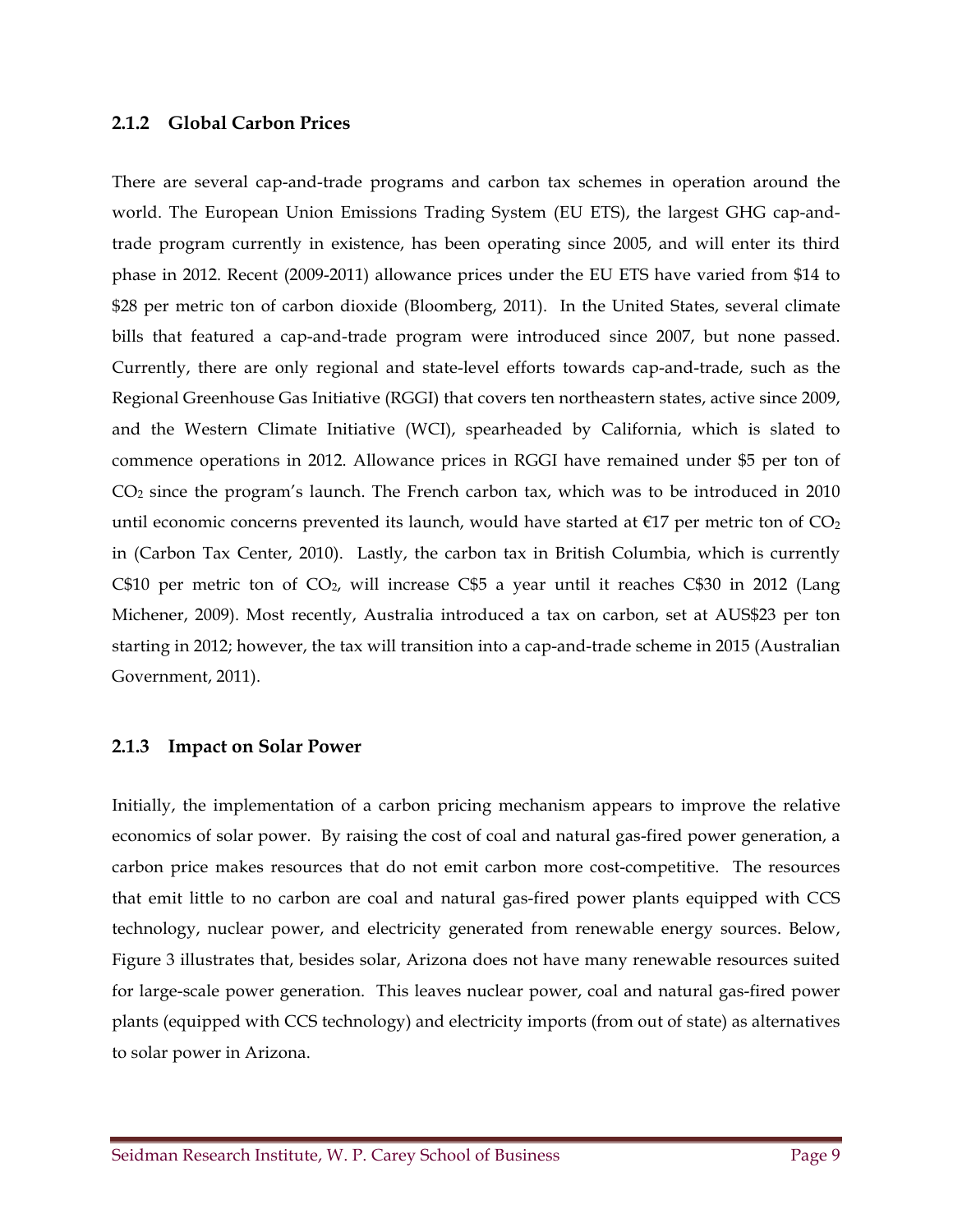

#### **Figure 3: Renewable Resource Availability in Arizona22**

Source: Black and Veatch, 2007.

However, if there is no regulation in place that mandate utilities and power producers to generate a portion of their energy from solar, the relative share of solar power in Arizona's generation resource mix might change very little. (Consider that a carbon pricing scheme would neither substantially increase the levelized costs for coal plants with CCS technology, nor alter the economics of nuclear power). In order to significantly improve the share of solar relative to technologies that do not emit large amounts of carbon dioxide, regulation is required.

## **2.2 Pigouvian Tax on Carbon**

 $\overline{a}$ 

A Pigouvian tax on carbon is one of two methods of government intervention currently used to place a cost on carbon dioxide emissions in the electricity generation sector. The most important step in implementing a carbon tax is for lawmakers to set the correct tax level. If the tax is too low, it will not change the behavior of utilities sufficiently to force a significant decrease in carbon emissions. If the tax is set too high, it will result in an increase electricity prices (or the output prices of other sectors included under such tax, like aviation) higher than

<sup>&</sup>lt;sup>22</sup> This report assessed only what resources were sufficient to meet Arizona's forecast renewable energy requirements in 2025. Actual solar potential in Arizona is much greater (Black and Veatch, 2007).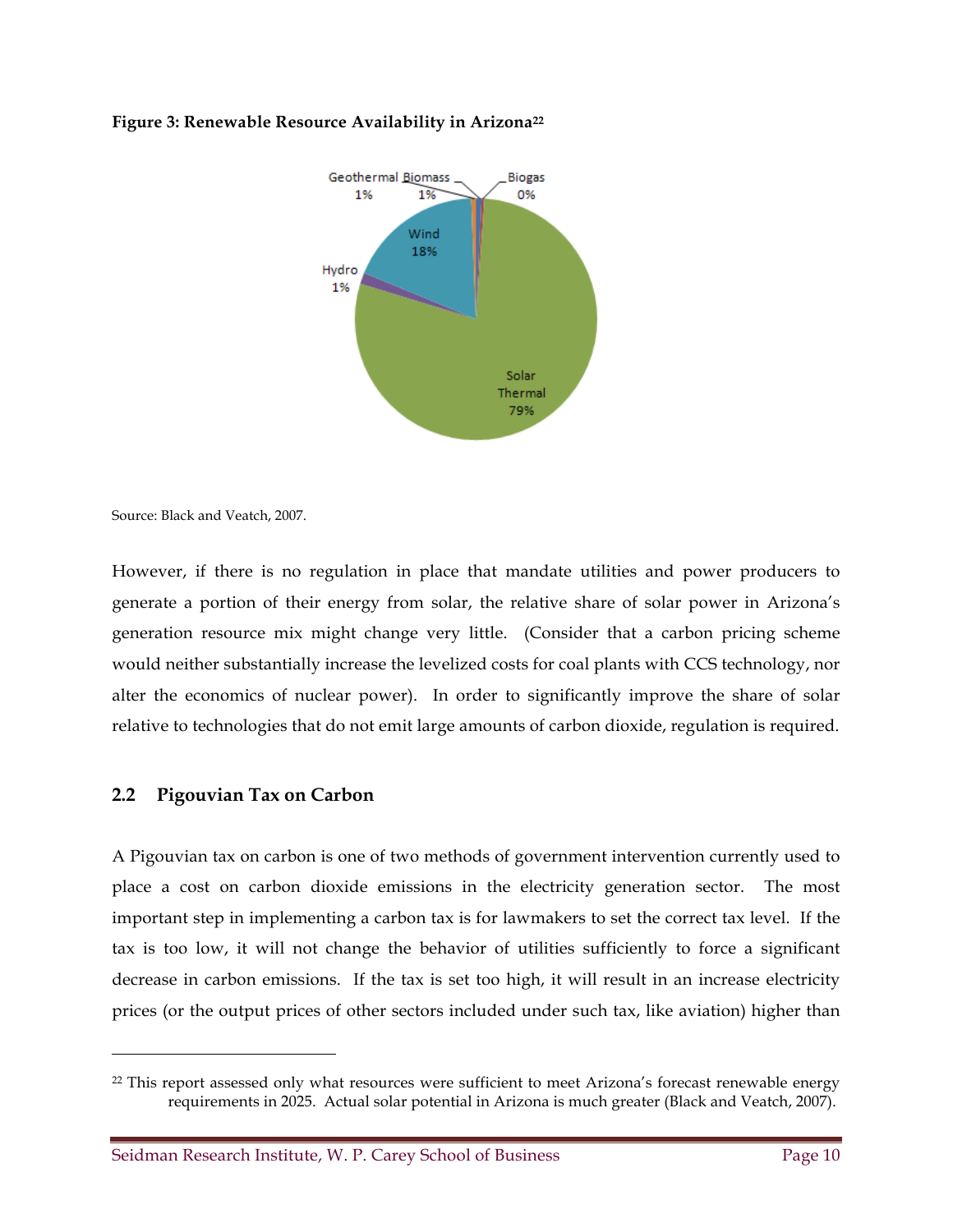were required to generate the desired reduction in emissions. Therefore, the ability of a carbon tax to produce the desired outcome depends entirely on choices made by the government. After the level is set, the tax is applied to any power generation technology (or any other sectors of the economy) that emits carbon dioxide. At this point, the tax functions like a price on carbon, increasing the cost of carbon dioxide-emitting generation technologies.

By increasing the cost of carbon dioxide-emitting generation technologies, a carbon tax decreases such emissions by decreasing the relative cost of carbon-free technologies and reducing electricity demand due to higher electricity prices.23 It may also raise significant amounts of revenue for the government. The potential options for this revenue, and their impact on electricity users, is discussed further in the cap-and-trade section of this paper.

## **2.2.1 Global Adoption**

 $\overline{a}$ 

Carbon taxes have grown in popularity within the past few years and have been successfully implemented in several regions and countries around the world. In 1990, Finland was the first country to impose a carbon tax, at  $\epsilon$ 1.12 per metric ton of CO<sub>2</sub> (about \$1.36) which, by 2010, was raised to  $\epsilon$ 20 (about \$27). In January 2011, the carbon tax structure in Finland reverted back to a combined carbon/energy tax (which was the format used from 1994 to 1997). Under this method, fossil fuels are taxed based on both their energy content and their  $CO<sub>2</sub>$  emissions. Finland raised the tax rates considerably as a result of this revision. For instance, the tax rate for transport fuels is up from  $\epsilon$ 20 per metric ton of CO<sub>2</sub> to  $\epsilon$ 50, and to  $\epsilon$ 30 for heating fuels (which will be applied at a 50 percent reduced rate for heating fuels used in CHP facilities). (Finland Ministry of the Environment, 2011).

In 1991, a tax on  $CO<sub>2</sub>$  was added to the Sweden's existing energy tax system, along with a tax on emissions of sulfur dioxide and nitrogen oxides. The tax is based on the carbon content of all fuels except for biofuels and peat. Since 1991, the tax rate increased several times, reaching SEK 1.05 per kilogram of  $CO_2$  (more than \$150 per metric ton of  $CO_2$ ) in 2009. However, this rate is reduced significantly (by nearly 80 percent) for industry and agriculture (IEA, 2011).

<sup>&</sup>lt;sup>23</sup> The severity of this increase depends on the amount of the cost increase that the electricity generating firm is able to pass on to its customers.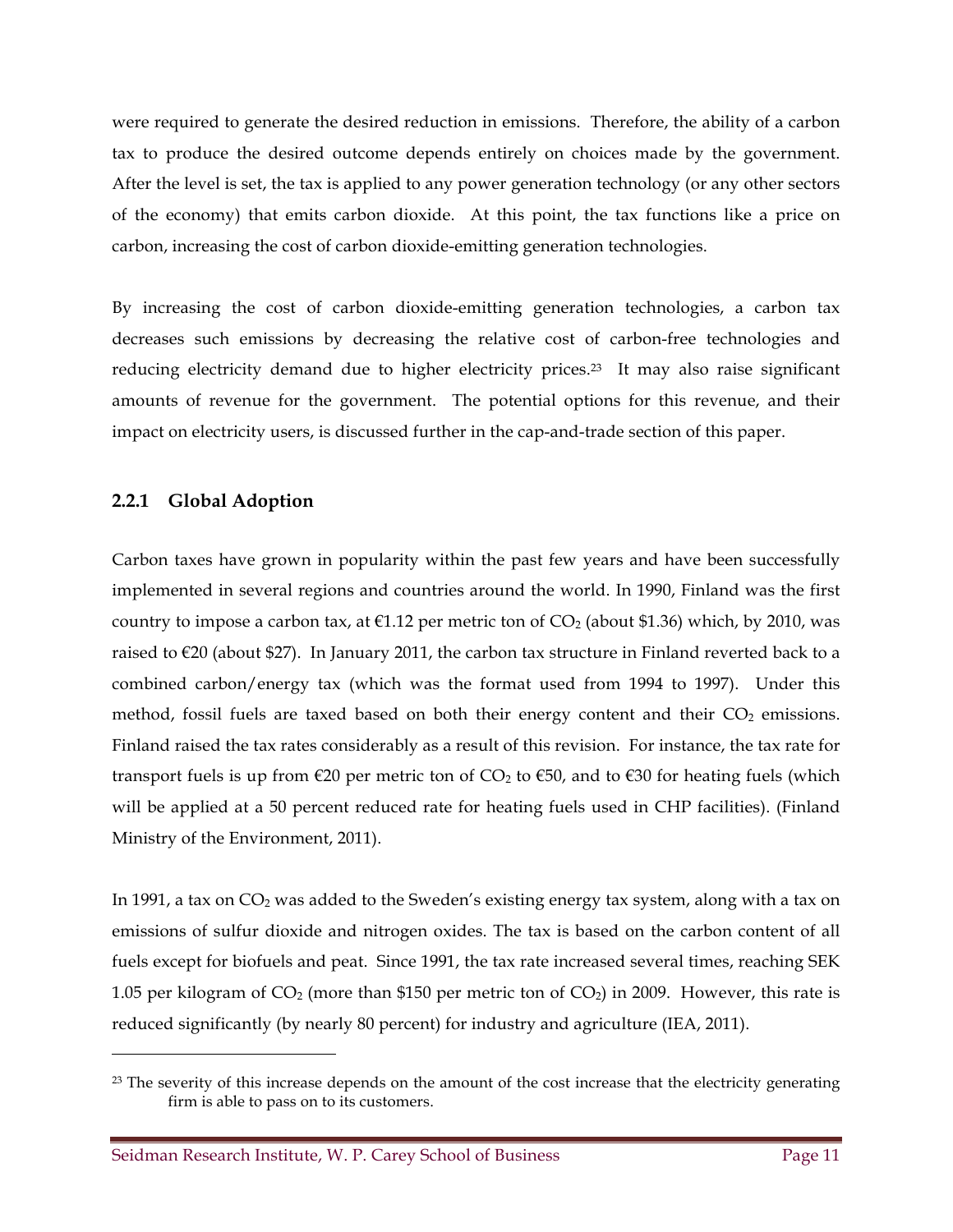The United Kingdom instituted a revenue neutral "climate change levy" in 2001 on energy use in the end-use sectors. Examples of rates for 2011 are 0.169 pence/kWh for gas (about 0.27 cents) and 0.485 pence/kWh (about 0.78 cents) for electricity. Electricity generated from new renewable energy and fuel used for certain combined heat and power (CHP) facilities are exempt (HM Revenue & Customs, 2011). The Netherlands (1990), Norway (1991), Denmark (1992), Switzerland (2008), and Ireland (2010) are other European countries that have instituted some form of carbon tax (IEA, 2011).

Quebec became the first North American state or province to impose a carbon tax, starting on October 1, 2007. The tax mainly affects transport fuels (gasoline and diesel), heating oil, and coal, but is relatively small in amount (the initial average tax rate was about C\$3.5 per metric ton of  $CO<sub>2</sub>$ .<sup>24</sup> The tax is expected to generate about C\$200 million per year to finance climate change initiatives and public transit projects. In Quebec, only a small portion of electricity is generated from fossil fuels (the primary resource is hydroelectricity), the tax does not have a significant impact on electricity prices (National Renewable Energy Laboratory - NREL, 2009).

British Columbia introduced a revenue-neutral carbon tax in July 2008, applicable to transportation fuels, natural gas, and fossil fuels used in industrial processes. Road, rail, marine, and air transportation within the province are all covered by the tax (but not interstate transportation). The program maintains revenue neutrality by returning the tax revenues to taxpayers as reductions in individual and corporate income taxes. The tax rate started at C\$10 per metric ton of  $CO<sub>2</sub>$  and has increased every year by C\$5 per ton, until it reaches the C\$30 maximum level in 2012 (NREL, 2009). Further increases beyond the C\$30 level are possible, since it has been estimated that a C\$75 per ton carbon tax is required to meet British Columbia's emissions reduction commitment, which is 10 percent below 1990 levels by 2020 (Pembina Institute, 2008).

 $\ddot{ }$ 

<sup>24</sup> Actual tax rates vary by fuel. For instance, for the initial year (2007), the rates were 0.8 cents/liter for gasoline, 0.9 cents/liter for diesel, about 1 cent/liter for heating oil, 1.3 cents/liter for petroleum coke, 0.5 cents/liter for propane, and C\$8/ton for coal (all figures in Canadian Dollars).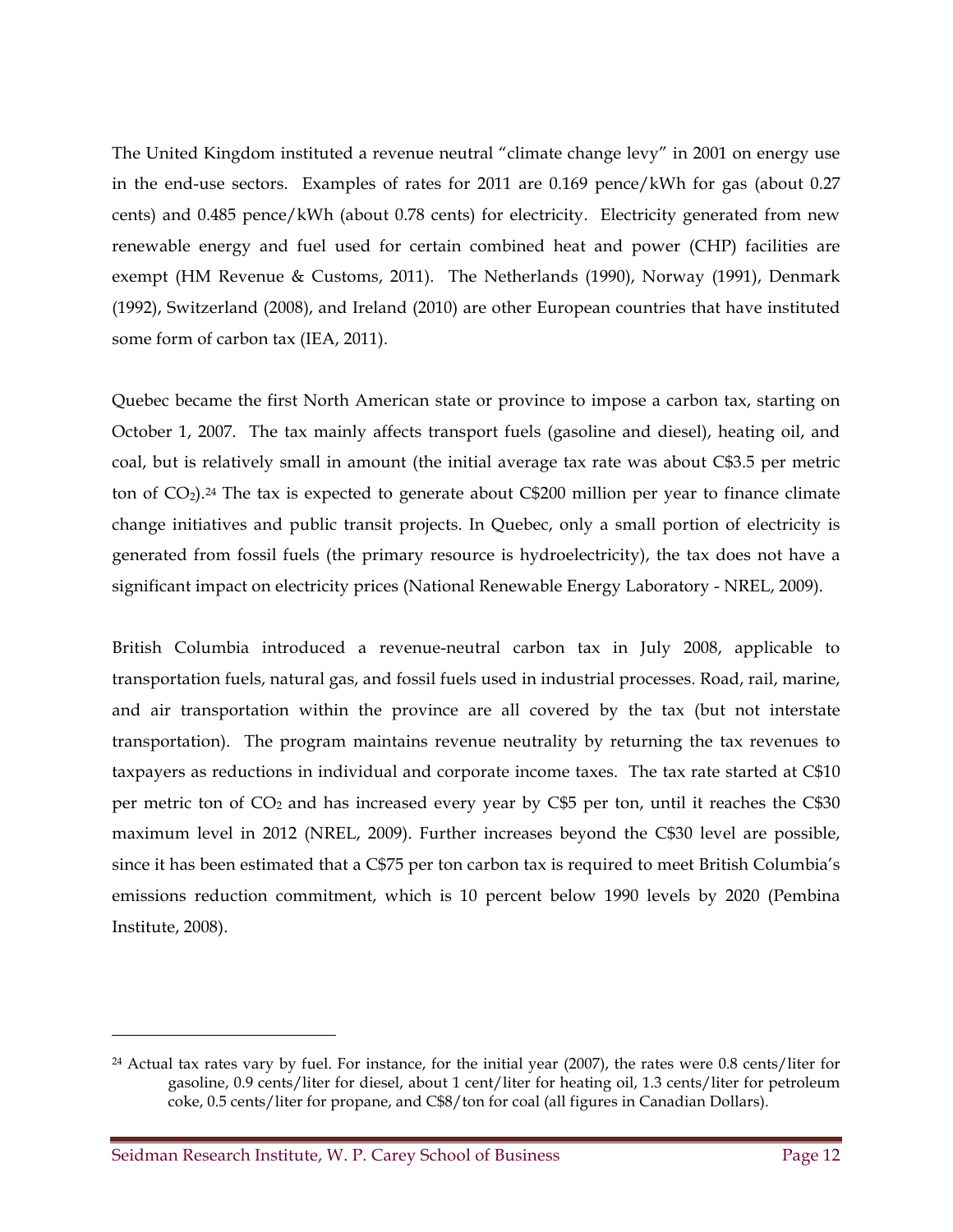Most recently, the lower chamber of the Australian Parliament voted narrowly in favor of a tax of AUS\$23 per metric ton of  $CO<sub>2</sub>$  to be levied on the 500 largest polluters in the country, starting July 2012. This tax rate will rise at 2.5 percent annually, when, in 2015, it will transition into a market-based (cap-and-trade) scheme. In the meantime, many of the impacted sectors (like the household sector) will be directly compensated by the government (i.e., some of the collected tax will be returned to the public). The legislation is expected to become law once it passes the Senate before the end of 2011 (Australian Government, 2011).

The City of Boulder, Colorado implemented the United States' first tax on carbon dioxide emissions from electricity in April 2007. The tax rates are set based on electricity consumption (\$ per kWh), and vary for residential, commercial and industrial users. In 2009, the rates were raised to the maximum level allowed by the city ordinance, which corresponds to an average of \$12 per ton of CO2. According to the City of Boulder, the tax generates about \$1 million annually, with the revenues used to fund the city's climate action plan. The tax is set to expire in March 2013, unless voters choose to extend it (City of Boulder, 2011). A similar city-wide carbon tax was also implemented in the San Francisco metro area<sup>25</sup> in July 2008. The 2009 tax rate was 4.5 cents per metric ton of CO<sub>2</sub>. The tax revenues are used to support city efforts to reduce GHG emissions (NREL, 2011).

On the other hand, to date, a carbon tax has not been implemented in the United States on either the state or federal level. When negotiations were ongoing at the Kyoto Conference, the U.S. delegation showed its preference for a cap-and-trade system over a carbon tax for enforcement reasons (The Economist, 2009).<sup>26</sup> With the momentum of the country behind capand-trade systems,<sup>27</sup> it appears unlikely that the United States will implement a carbon tax in the near future (Carbon Tax Center, 2010). In the European Union, an emissions trading scheme

1

<sup>25</sup> Specifically, the Bay Area Air Quality Management District (BAAQMD), which incorporates nine counties of the San Francisco Bay Area.

<sup>&</sup>lt;sup>26</sup> The U.S. delegation assumed that a carbon tax would be harder to pass through the legislature and that a cap-and-trade system would provide more room to maneuver around carbon cuts.

<sup>27</sup> The Western Climate Initiative (WCI) and the Regional Greenhouse Gas Initiative (RGGI) (discussed in more detail later in the text), and the Waxman-Markey Bill and the Kerry-Lieberman Act all either utilize or proposed a cap-and-trade scheme.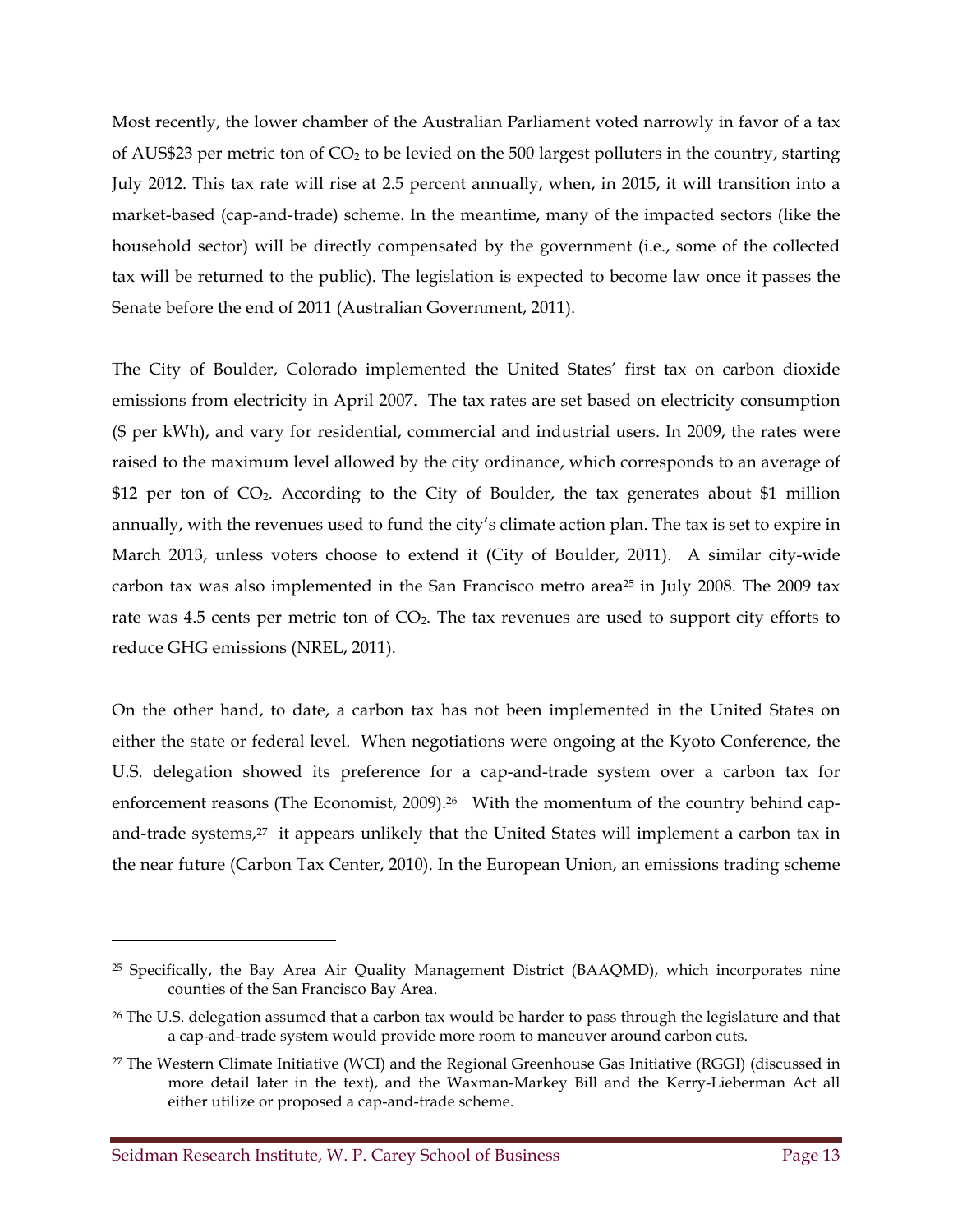(i.e., cap-and-trade) has been implemented to achieve GHG emissions reductions, rather than a carbon tax.

## **2.3 Cap-and-Trade**

1

Cap-and-trade systems<sup>28</sup> allow the market to determine a price for carbon by setting a limit on the quantity of emissions allowed. Once the limit has been determined, allowances to emit carbon are, in most cases, distributed to regulated entities. Allowances can be distributed in two ways: by quota or auction. If the allowances are distributed by quota, the regulating body must determine the manner in which they are distributed. While there are many different ways to distribute allowances,<sup>29</sup> the impact of the distribution on the regulated firms is important to consider. For example, if allowances are distributed by carbon emissions, electricity generating firms that have already reduced their carbon emissions will not receive credit for this in the system.

If allowances are distributed by a quota system, there is only one circumstance in which allowances will not be traded after initial distribution. If allowances are distributed based on ability to switch to less carbon-emitting fuels, there is no opportunity for trade since the allowances will already have been efficiently distributed. However, if this is not the case, a secondary market for allowances will be created after distribution by quota. Firms with low carbon abatement costs will offer to sell their allowances at a price that is greater than the difference between the carbon-emitting source they are moving away from and the carbonreduced $30$  source they are adopting. Firms with high carbon abatement costs will purchase allowances at a price that is less than the difference between the carbon-reduced option available and the carbon-emitting source they seek to continue using. Over time, the cap is

<sup>&</sup>lt;sup>28</sup> Ideally, a cap-and-trade system assumes the market is operating with perfect information, allowing each firm to make the most cost-effective choice.

<sup>&</sup>lt;sup>29</sup> Examples include by production, population, carbon emissions or electricity produced. In the now defunct Waxman-Markey bill, if a state had an RPS, it would have received more allowances than a state without one.

<sup>&</sup>lt;sup>30</sup> It is important to note that firms will not necessarily choose carbon-free sources. If technologies are available that emit small amounts of carbon dioxide at a price that becomes competitive after a carbon dioxide price is implemented, firms may choose these technologies. Examples include coal and natural gas plants with CCS equipment.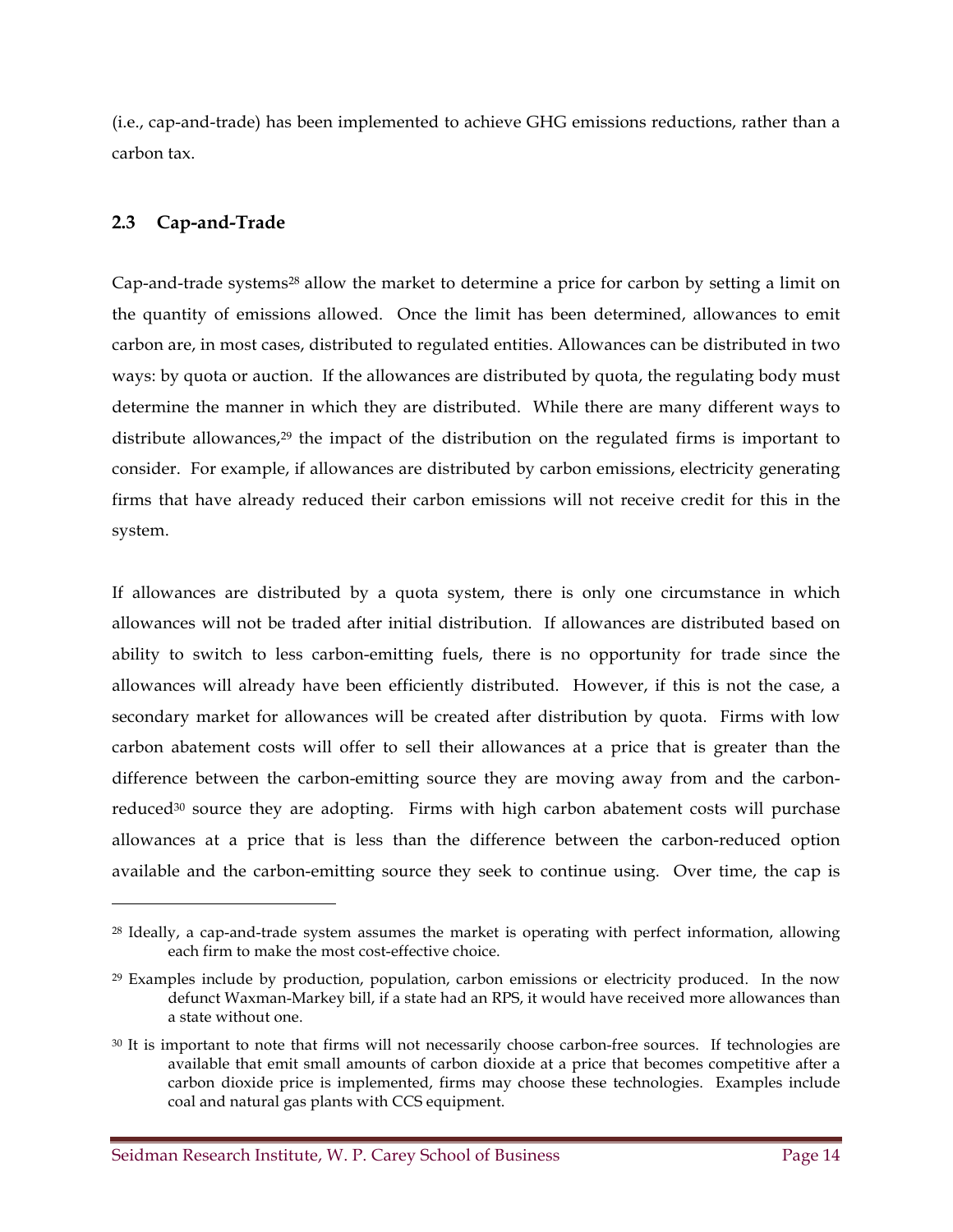designed to decrease, which will increase the cost of allowances in the secondary market and encourage more firms to adopt carbon-reduced sources. The reason more firms will adopt carbon-reduced sources is because, with higher allowance costs imposing a higher carbon price, carbon-reduced technologies experience a relative price decrease. Due to the cost of allowances, a carbon price emerges from the cap-and-trade system. In this case, the government receives no revenue because allowances are given freely by quota.

If regulators decide to not allocate allowances freely, they will hold an auction where firms will purchase allowances. If all allowances are auctioned, a secondary market for allowance trading will not be created. Each entity purchases allowances at the level of its abatement cost, which leaves no arbitrage opportunities.31 If a portion of the allowances are auctioned, and the rest distributed by quota, a secondary market will exist and operate in a similar manner to the market that would result from distributing 100 percent of the allowances by quota. The secondary market price will be higher than the auction price because, if it is not, no firm will participate in the auction due to the lower price available in the secondary market. In the case where allowances are auctioned off, the carbon price is a product of the auction price. The government gains revenue from the process and, if the allowances placed into auction are 100 percent sold, the cap-and-trade system will be fundamentally similar to a carbon tax.

When regulators enforce a cap on carbon dioxide emissions, they must determine whether the cap will be enacted upstream, midstream, or downstream. Upstream regulation enforces the cap where carbon-based fuels first enter the economy, so it will impact fuel suppliers in the electricity generation sector. Many systems have been proposed with upstream regulation because the process will not require participation from 99.9% of American companies and 100% of American households (Durning, 2009). Midstream regulation will require compliance from retailers and impact electricity generators directly. Downstream regulation will impact individual consumers who buy carbon-based energy, such as the residential, commercial and

 $\ddot{ }$ 

<sup>&</sup>lt;sup>31</sup> A purchaser of allowances might hope to take advantage of an arbitrage opportunity by buying allowances in the auction and selling them after for a higher price. However, it is assumed that firms will purchase allowances at their abatement cost, so if they required allowances, they would have bought them for a higher price at auction rather than in the secondary market. Therefore, no arbitrage opportunity exists.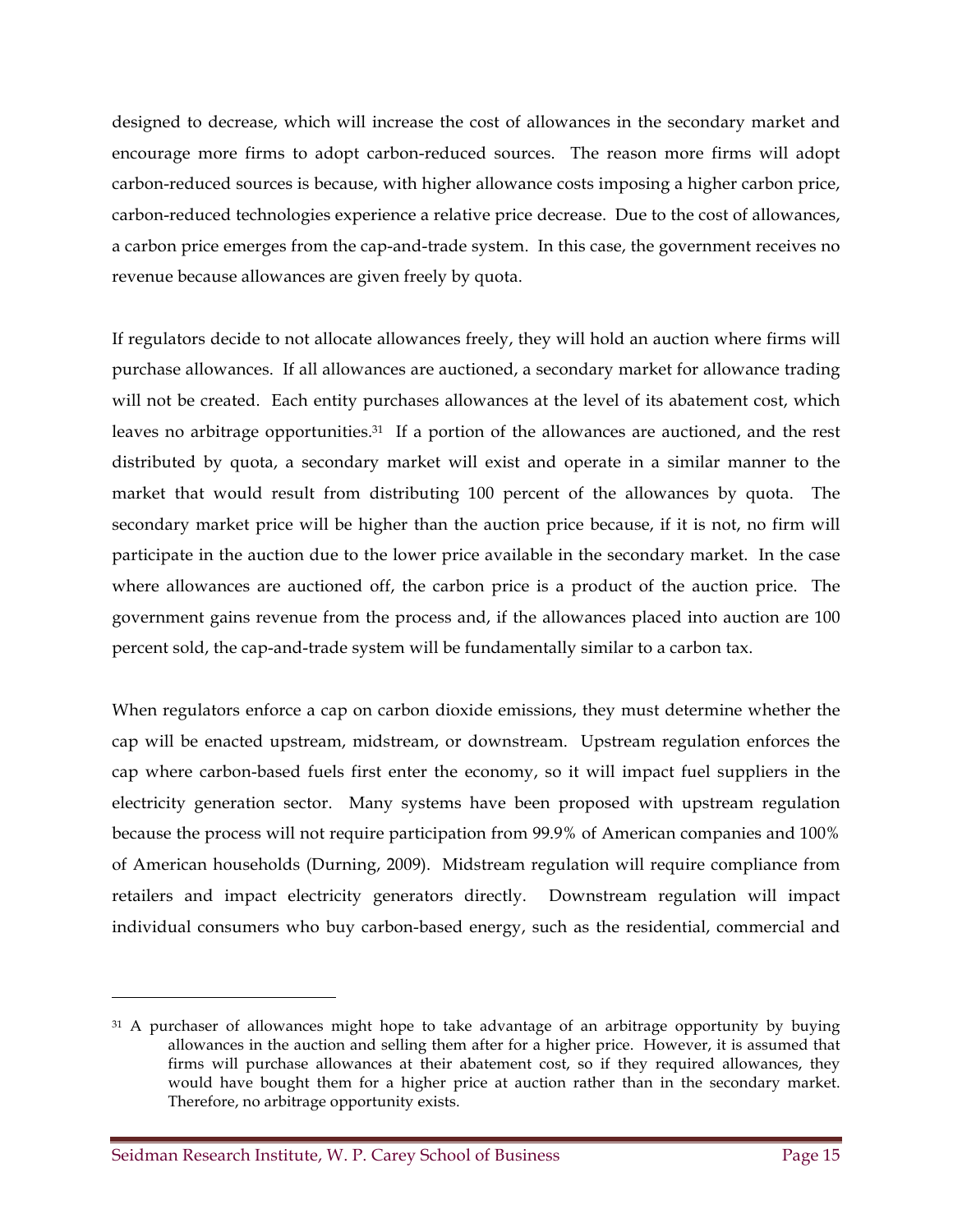industrial consumers of electricity. Typically, the farther down regulation occurs, the harder it is to enforce and the more it impacts individual energy consumers.

## **2.3.1 Offsets**

One feature of cap-and-trade systems that alters the process of obtaining allowance is the use of carbon offsets. A carbon offset represents an amount of avoided carbon dioxide emissions in a sector that is not covered by the cap-and-trade system. Some programs allow carbon offsets to be acquired internationally as well as from uncovered domestic sectors, and others only allow offsets to originate from the same jurisdiction as the emitter. After the signing of the Kyoto Protocol, a world market for carbon offsets was created under the direction of the Clean Development Mechanism (CDM), which is a part of the United Nations Framework Convention on Climate Change (UNFCCC). The CDM creates and monitors international offsets to prevent false offsets from entering the market. An example of one of these projects would be a utility in the United States funding a portion of a hydropower plant in Nigeria, which would have built a coal plant if the additional funding was not available. Due to the nature of this exchange, offsets are popular in developing countries because they are a source of income (UNFCCC, 2010).

Developed countries favor offsets as a cost-effective method of compliance with regulation. A firm in the United States operating under a cap-and-trade system will enter the market for carbon offsets if there are projects available that are less expensive than the cost of an allowance. As a result, offsets may reduce the price of allowances in a potential cap-and-trade system. One of the most important issues with offsets, from a regulation standpoint, is ensuring that the offsets are legitimate.

This process has proven difficult, as it is not easy to determine what would have happened to certain projects if funding was not available through carbon offsets (Bradsher, 2007). For example, the CDM has received criticism for financing a portion of 20 gas-fired power plants in China (The Economist, 2009). Although it is true that these plants prevented the construction of more coal-fired power plants, China had previously announced an energy policy angled away from coal for reasons other than climate change. Carbon offsets serve a useful purpose in the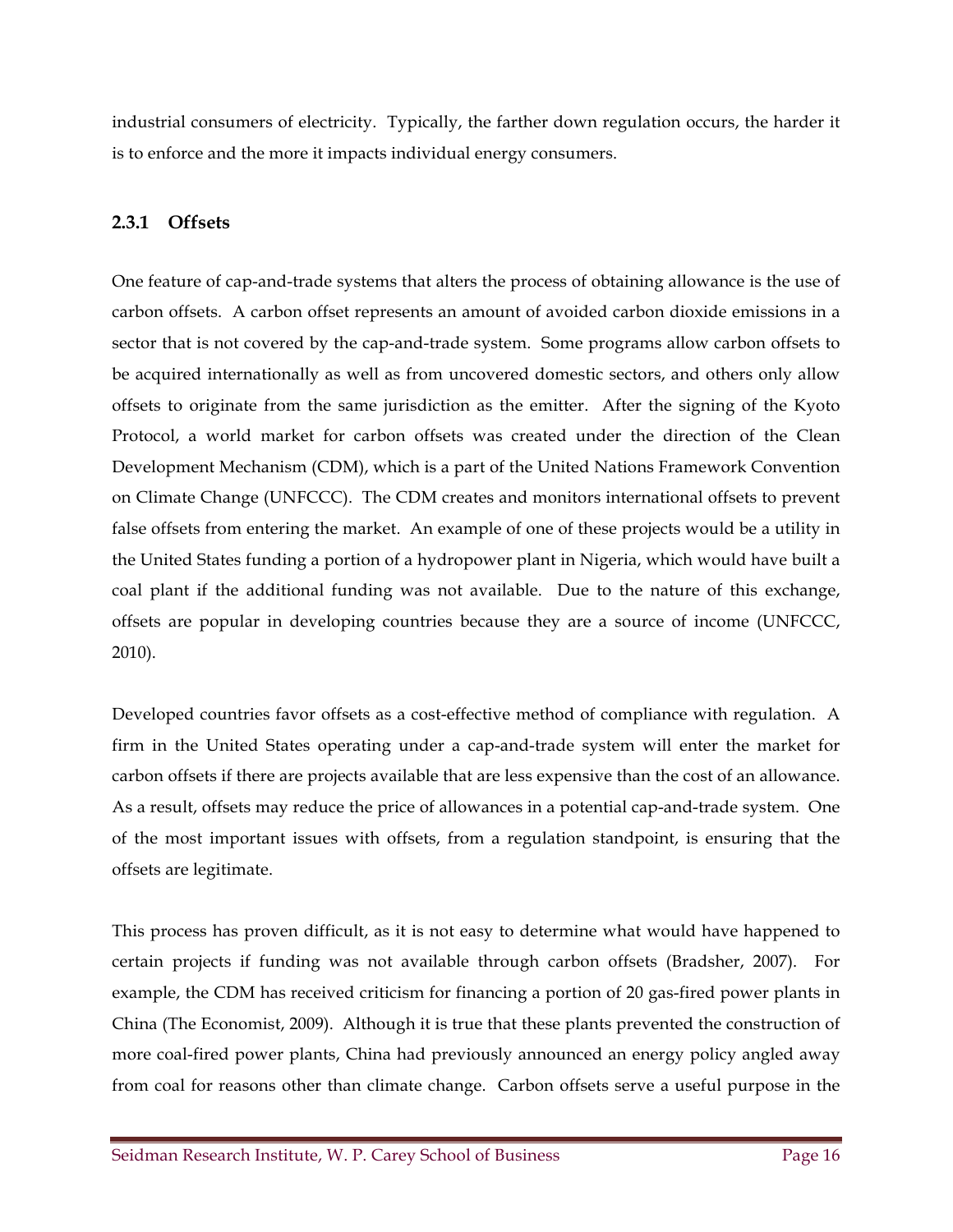development of a cost-effective cap-and-trade system, but if they are not carefully monitored, offsets will negatively impact the overall goal of the system, which is to limit carbon emissions.

## **2.3.2 Carbon Price Revenue Alternatives**

As Table 3 indicates, there are several options available for the government to use the revenue generated from either a carbon tax or cap-and-trade system. These options can be split into two categories: revenue neutral and revenue increasing. Revenue neutral options distribute all the revenue gathered by the government back to the tax base in some form. Revenue increasing options enable the government to spend the increased revenue on any program it desires.

|                           | Income tax reduction                              |
|---------------------------|---------------------------------------------------|
|                           | Carbon Rebates for low and middle income families |
| Revenue<br><b>Neutral</b> | Rebate for energy intensive businesses            |
|                           | Carbon rebates for all energy users               |
|                           | Corporate tax reduction                           |
|                           | Investment in carbon free energy research         |
| Revenue<br>Increasing     | Investment in energy efficiency programs          |
|                           | Balance the budget                                |

**Table 3: Carbon Tax and Cap-and-Trade Revenue Alternatives**

The issue of distribution of the revenue garnered through a carbon pricing mechanism is important because of the impact of the increase in electricity prices on consumers and businesses. A rise in the price of electricity increases costs for businesses and households alike. Energy intensive businesses are hit the hardest and will react by decreasing production and increasing prices. Households will reduce consumption of other goods to compensate for the increase in electricity cost. On the individual level, low-income families will be the worst off because electricity bills take up a larger percentage of their income than middle and higherincome families. Therefore, the options in Table 3 seek to reverse some of these impacts. The policy examples from Table 3 are explained below.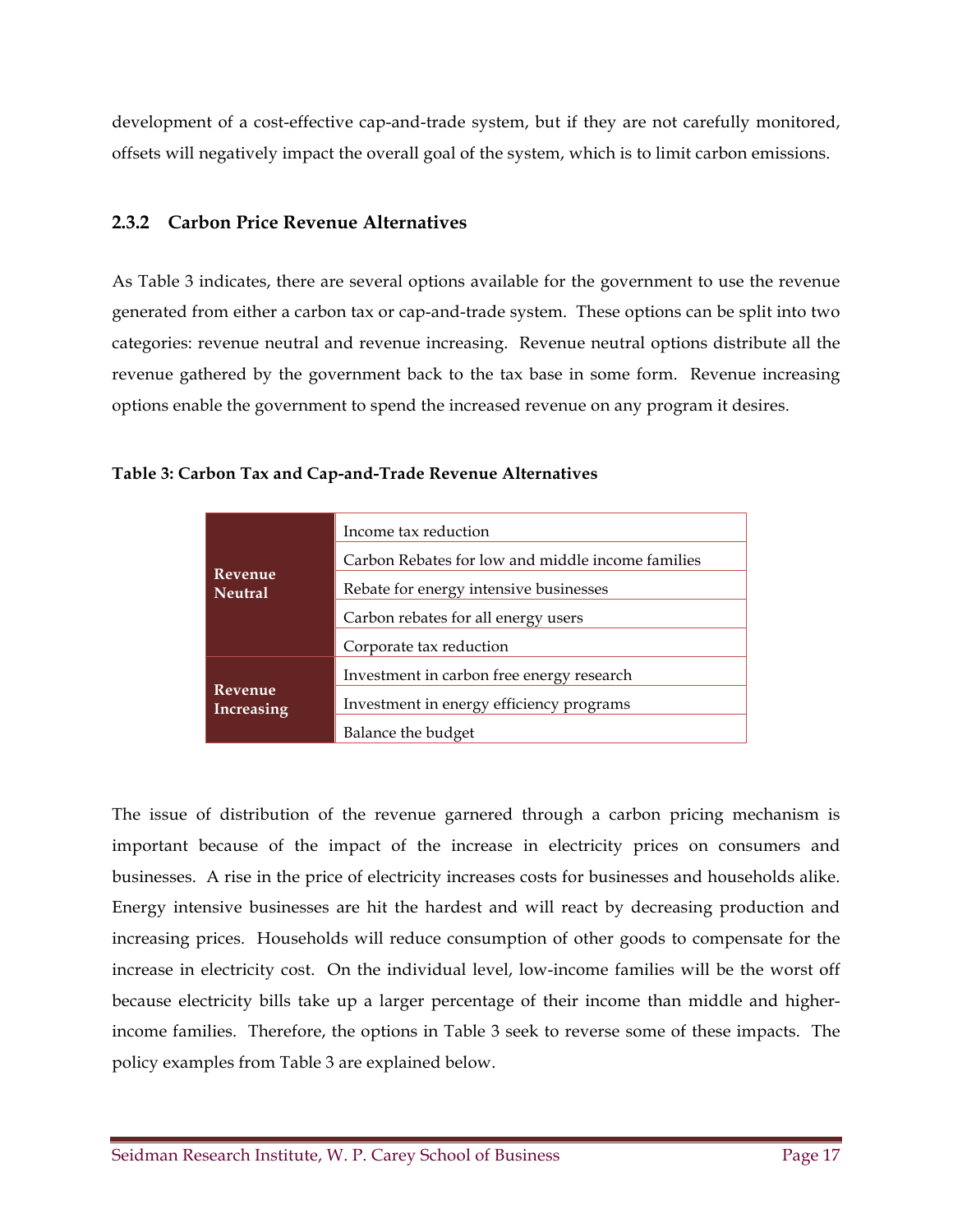*Income tax reduction-* Applied across the board, an income tax reduction gives each income tax filer a percentage of their annual tax back. However, it is not distributed based on the impact of higher electricity prices and favors high-income individuals. Additionally, it does not compensate businesses for their higher electricity expenses.

*Carbon rebates for low and middle-income families-* The rebate amount is based on income level, with low-income families receiving more than middle-income families. The advantage of this tax is that it offsets some of the impact of higher electricity prices on the individuals that are affected the most. However, it does not compensate businesses for their higher electricity expenses.

*Rebate for energy-intensive businesses-* The rebate is based on the level of energy use by each business. The rebate is advantageous because it compensates for the increase in business operating costs, which are higher due to electricity price increases. However, this rebate doesn't help individuals that face higher electricity bills, particularly low-income families.

*Carbon rebates for all users-* This tax rebate is applied to all individuals and firms based on their electricity use. While it does partially offset the increase in electricity costs for all parties affected, low-income families will be worse off because the rebate will not be able to cover the entire impact of the increase in electricity prices.

*Corporate tax reduction-* Drawing on the British Columbia model, corporate tax reduction lowers costs for businesses. However, it does not lessen the impact of electricity prices on individual families or businesses.

*Investment in carbon-free energy research-* Rather than refunding individuals impacted by electricity price increases, an investment in carbon-free energy research is designed to improve carbon-free technology so electricity prices will decline in the future. While the additional investment will aid carbon-free technology, it will be offset by the impact on businesses and families of higher electricity prices.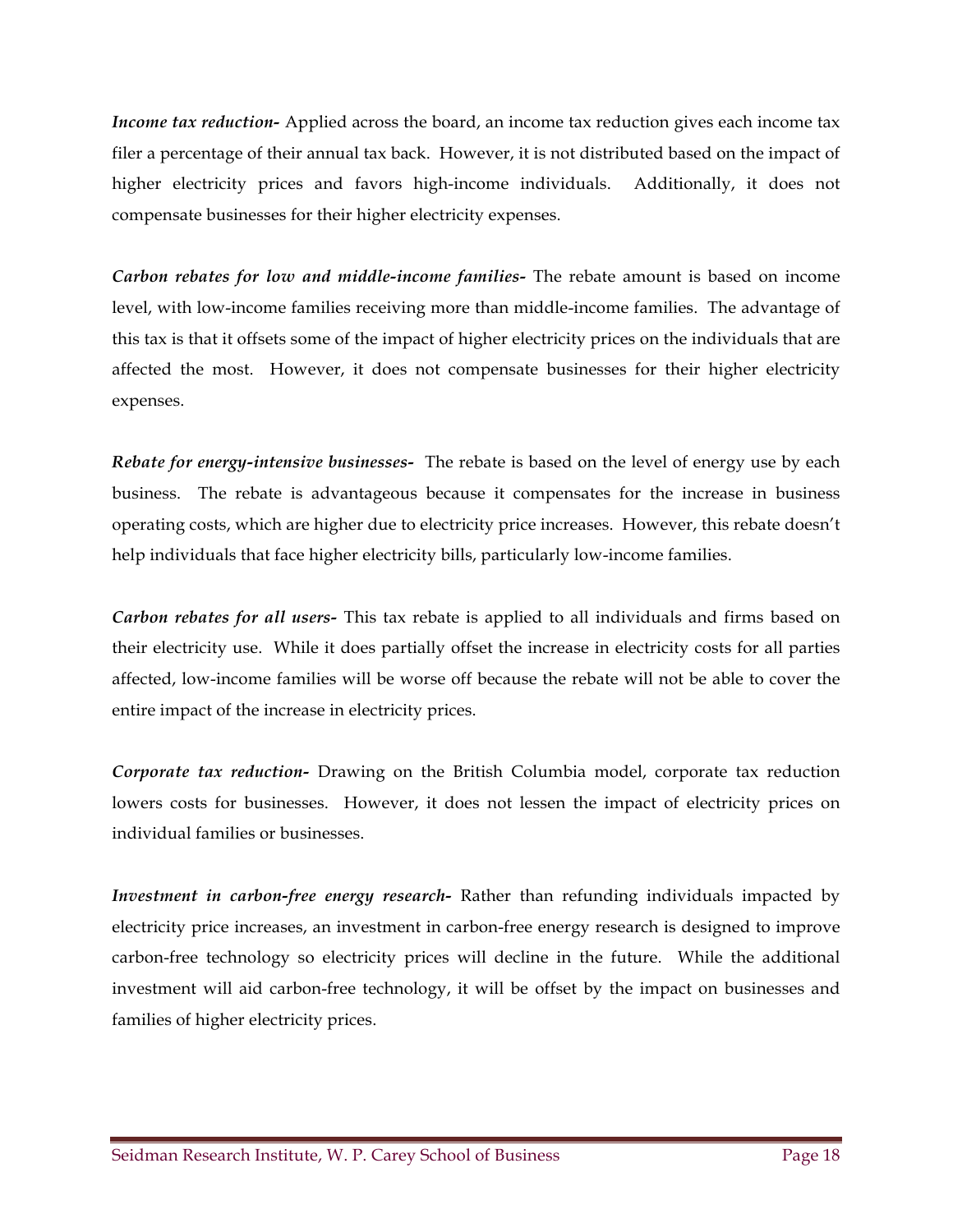*Investment in energy-efficiency programs-* Investing in energy-efficient appliances and processes will reduce the demand for energy and reduce the need for additional electricity generating power plants. However, this program will not lessen the direct financial impact of the carbon price scheme on businesses and families.

*Balancing the federal budget-* Due to recent assistance for the financial sector and fiscal stimulus, the federal deficit has substantially increased. As a result, there has been a call to balance the budget using revenues from a carbon pricing mechanism.32 However, this will not lessen the impact of higher electricity prices on businesses and families.

## **2.3.3 Global Adoption**

1

Cap-and-trade systems have been adopted both in the United States and internationally over the past 30 years as a preferred mechanism for reducing harmful emissions from electricity generation.

In the United States, the most successful adoption of a cap-and-trade system has been the acid rain program introduced in the 1990 Clean Air Act Amendments. Designed to influence utilities to invest in technologies that reduce emissions of sulfur dioxide and nitrogen oxides, by 2002 the program resulted in a decrease in sulfur dioxide emissions of more than 41% below 1980 levels, and by 2005, a 57 percent reduction was achieved in emissions of nitrogen oxides from 2000 levels (Environmental Protection Agency (EPA), 2011).33

More recently, there have been attempts to develop state or regional cap-and-trade schemes to combat carbon dioxide emissions. For instance, ten New England and Mid-Atlantic states adopted the Regional Greenhouse Gas Initiative (RGGI) to reduce regional carbon dioxide

<sup>&</sup>lt;sup>32</sup> The proposal to use funds from a carbon price program to reduce the deficit has appeared as an option in both the Waxman-Markey Bill and the Kerry-Lieberman Act.

<sup>33</sup> In addition to the requirements of the acid rain program, the EPA has introduced the 2005 Clean Air Interstate Rule (CAIR), which aimed to permanently cap emissions of sulfur dioxide and nitrogen oxides in the 28 eastern states and the District of Columbia. CAIR, which was challenged in federal courts, will expire at the end of 2011. It is expected be replaced by the similar Cross-State Air Pollution Rule (CSAPR). These rules aim to address the upwind/downwind transport of harmful emissions from power generation across state borders (EPA, 2011).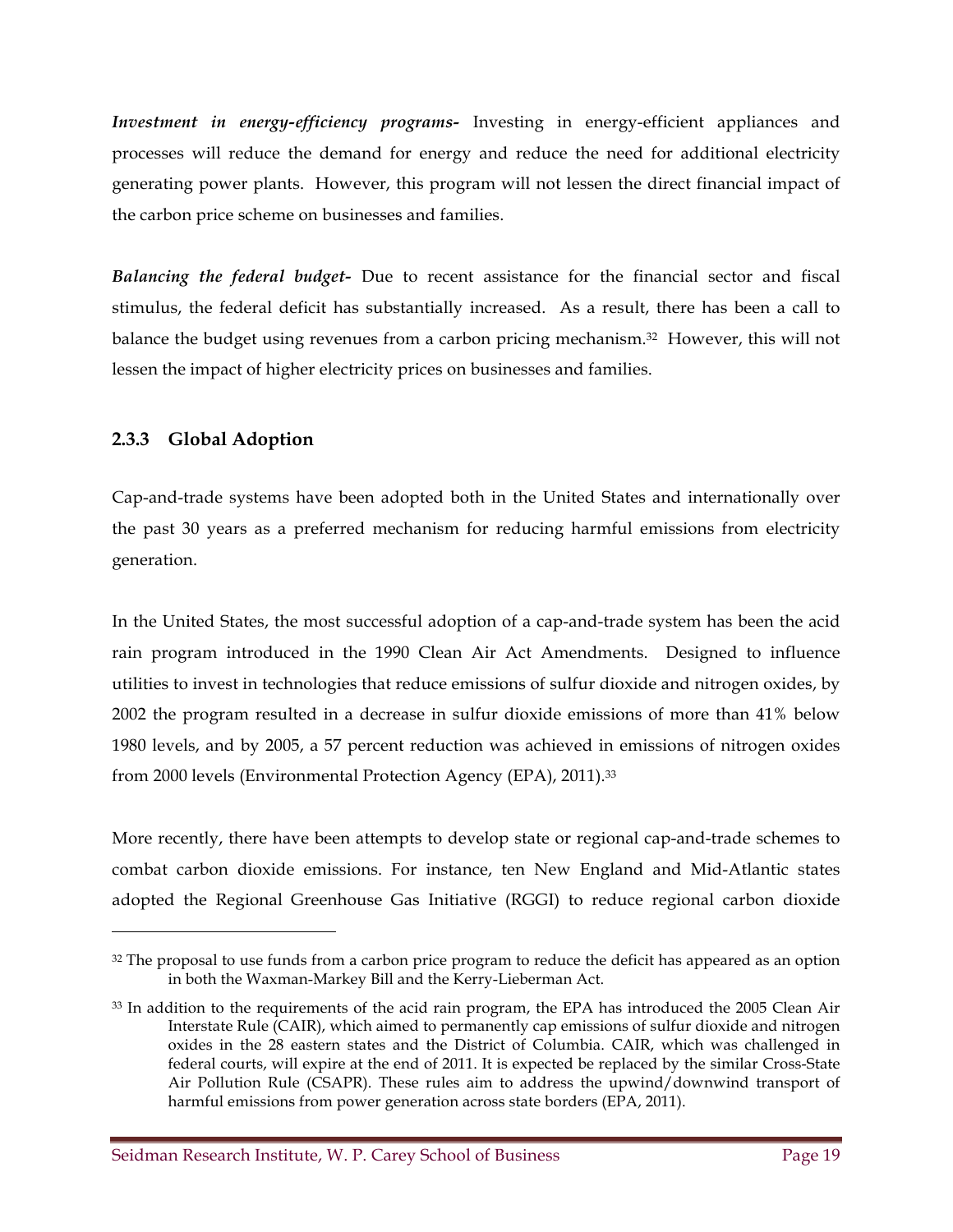emissions from the power generation sector.<sup>34</sup> RGGI has been operating since 2009, and average allowance prices (at auction and in the secondary market) have ranged from \$2 to \$3 per short ton of  $CO<sub>2</sub>$  (RGGI, 2011). A similar initiative, called the Western Climate Initiative (WCI), involves six western states and four Canadian provinces.35 WCI is slated to become operational by January 2012, under the leadership of California (see below). A third regional initiative, the Midwest Greenhouse Gas Reduction Accord (MGGRA), which would have covered much of the Midwest, was announced in 2007, but has been shelved due to the lingering economic recession (Midwest Energy News, 2011).

California is the only state developing a stand-alone cap-and-trade program targeting GHG emissions. As mandated by the 2006 Assembly Bill 32 (AB 32), the state needs to cut GHG emissions to 1990 levels by 2020, which corresponds to a reduction of nearly 30 percent. The California Air Resources Board (ARB) identified cap-and-trade as one of the key strategies to achieve this reduction. While the ARB is coordinating with the WCI to develop a regional capand-trade program that can deliver larger GHG emission reductions at lower cost, instead of a California-only program, it is likely that California will forge ahead regardless of WCI participation. The ARB is expected to finalize a cap-and-trade regulation soon to allow trading to begin in 2012 (California ARB, 2011).

However, these efforts are limited in comparison with the results that could be achieved with a potential federal cap-and-trade scheme. Since 2007, five pieces of legislation36 have been

 $\ddot{ }$ 

<sup>&</sup>lt;sup>34</sup> The ten participating states in the RGGI are Connecticut, Delaware, Maine, Maryland, Massachusetts, New Hampshire, New Jersey, New York, Rhode Island, and Vermont. The program caps total emissions from power plants larger than 25 MW (about 200 installations) at 188 million short tons per year until 2014. This cap will decline at a rate of 2.5 percent annually from 2015 until 2018 in line with the 10 percent reduction target. RGGI will complete its first three-year compliance period at the end of 2011 (RGGI, 2011).

<sup>35</sup> The WCI aims to reduce regional GHG emissions to 15 percent below 2005 levels by 2020. The partner jurisdictions are British Columbia, California, Manitoba, Montana, New Mexico, Ontario, Oregon, Quebec, Utah and Washington (WCI, 2011). Arizona, a founding member, withdrew from the WCI in 2010. (See "The Governor's Policy on Climate Change: Executive Order 2010-06," retrieved from http://www.azclimatechange.gov/download/eo-2010-06.pdf.)

<sup>36</sup> Climate Stewardship and Innovation Act of 2007 (S.280) introduced by Senators Lieberman and McCain; Low Carbon Economy Act of 2007 (S.1766) by Senators Bingaman and Specter; Lieberman–Warner Climate Security Act of 2008 (S.2191) by Senators Lieberman and Warner; American Clean Energy and Security Act of 2009 (H.R. 2454) by Representatives Waxman and Markey; and American Power Act of 2010 by Senators Kerry and Lieberman (EPA, 2011).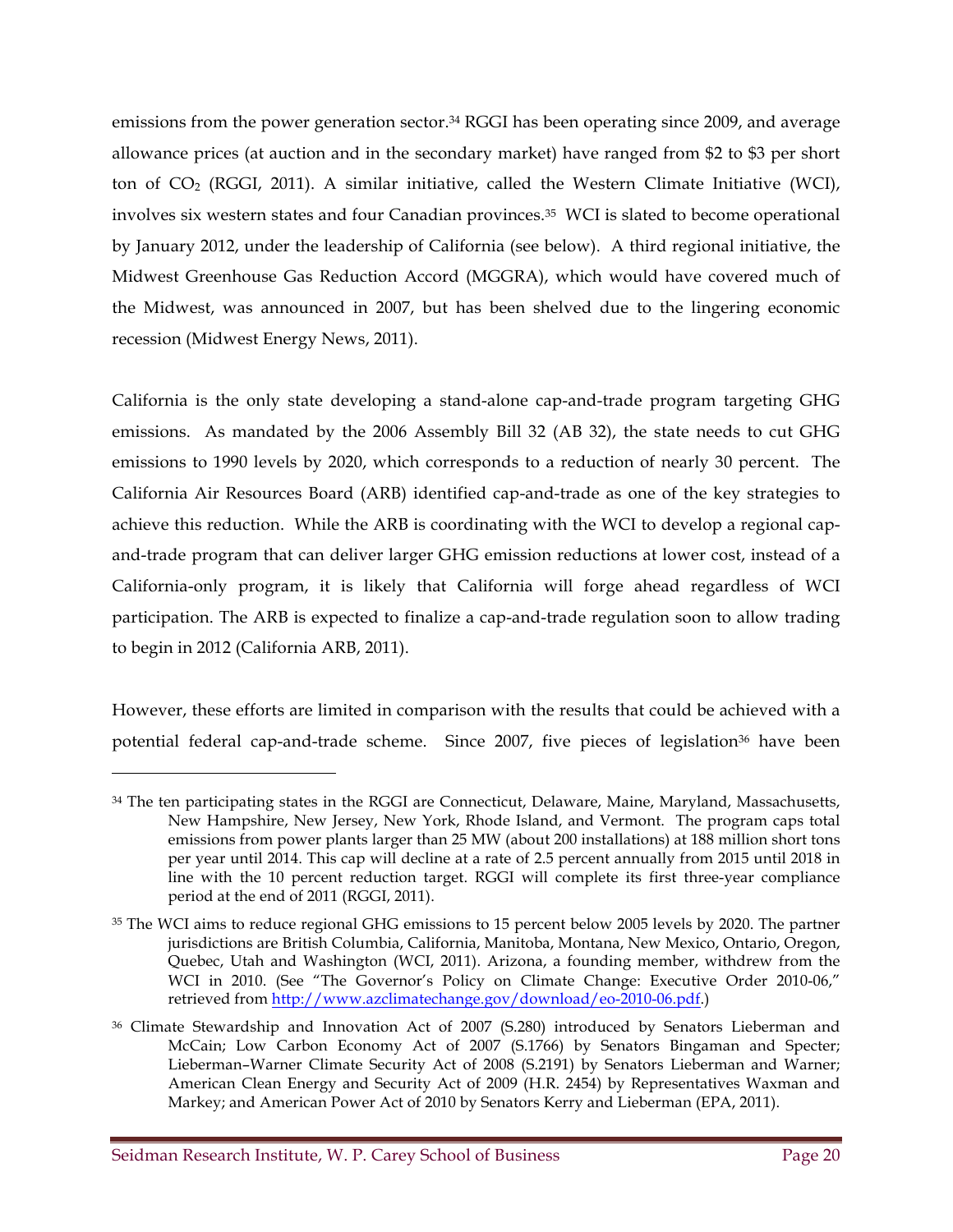proposed to the U.S. Congress towards that end; however, none garnered sufficient legislative support. Nonetheless, should any federal climate change-related legislation is enacted in the United States, it is expected to include a GHG emissions regulation scheme of the cap-and-trade variety.

Internationally, the Kyoto Protocol, $37$  which has been the most significant international agreement on global climate change, encouraged the adoption of cap-and-trade programs to reduce GHG emissions. The Protocol set binding targets for 37 industrialized countries for reducing GHG emissions, by an average of five percent from 1990 levels during the first compliance period of 2008 to 2012. .

Today, the European Union's Emissions Trading System (EU ETS), which started operations in 2005, is the largest and the best developed cap-and-trade system. The timing of the EU ETS Phase II (2008-2012) was designed to overlap with the first compliance period under the Kyoto Protocol. During this phase of the program,<sup>38</sup> the overall cap is set at 6.5 percent below 2005 levels. This cap will be tightened to 21 percent below 2005 levels in 2020. At the end of 2010, the program covered nearly eleven thousand facilities that accounted for nearly half of the  $CO<sub>2</sub>$ emissions in the EU. Aviation sector will be part of the ETS starting in 2012. Coverage of the program will also expand to include GHGs other than carbon dioxide in the third phase.

During Phase II of the EU ETS there was an over-supply of allowances, mainly as a result of the recession (which led to a fall in industrial output and power generation in 2008 and 2009). However, since the caps were tighter (compared to the test phase) and participants were not allowed to bank allowances for use in future trading periods, the allowance prices did not collapse. Allowance prices traded around \$35 per metric ton of  $CO<sub>2</sub>$  during most of 2008. Since 2009, allowances have traded \$14 and \$28 per metric ton of  $CO<sub>2</sub>$ .

1

<sup>&</sup>lt;sup>37</sup> Adopted on December 11, 1997, the Kyoto Protocol has been ratified by more than 190 countries (United Nations Framework Convention on Climate Change, UNFCCC, 2011). The protocol set biding targets for 37 industrialized countries to reduce their emissions of six main greenhouse gases (carbon dioxide, methane, nitrous oxide, sulfur hexafluoride, hydrofluorocarbons and perfluorocarbons) by about 5% from their 1990 levels during the 2008-2012 compliance period. (See http://unfccc.int/essential\_background/kyoto\_protocol/items/6034.php and http://unfccc.int/essential\_background/convention/status\_of\_ratification/items/2631.php).

<sup>38</sup> Phase I of the EU ETS was a trial period that ran from 2005 to 2007.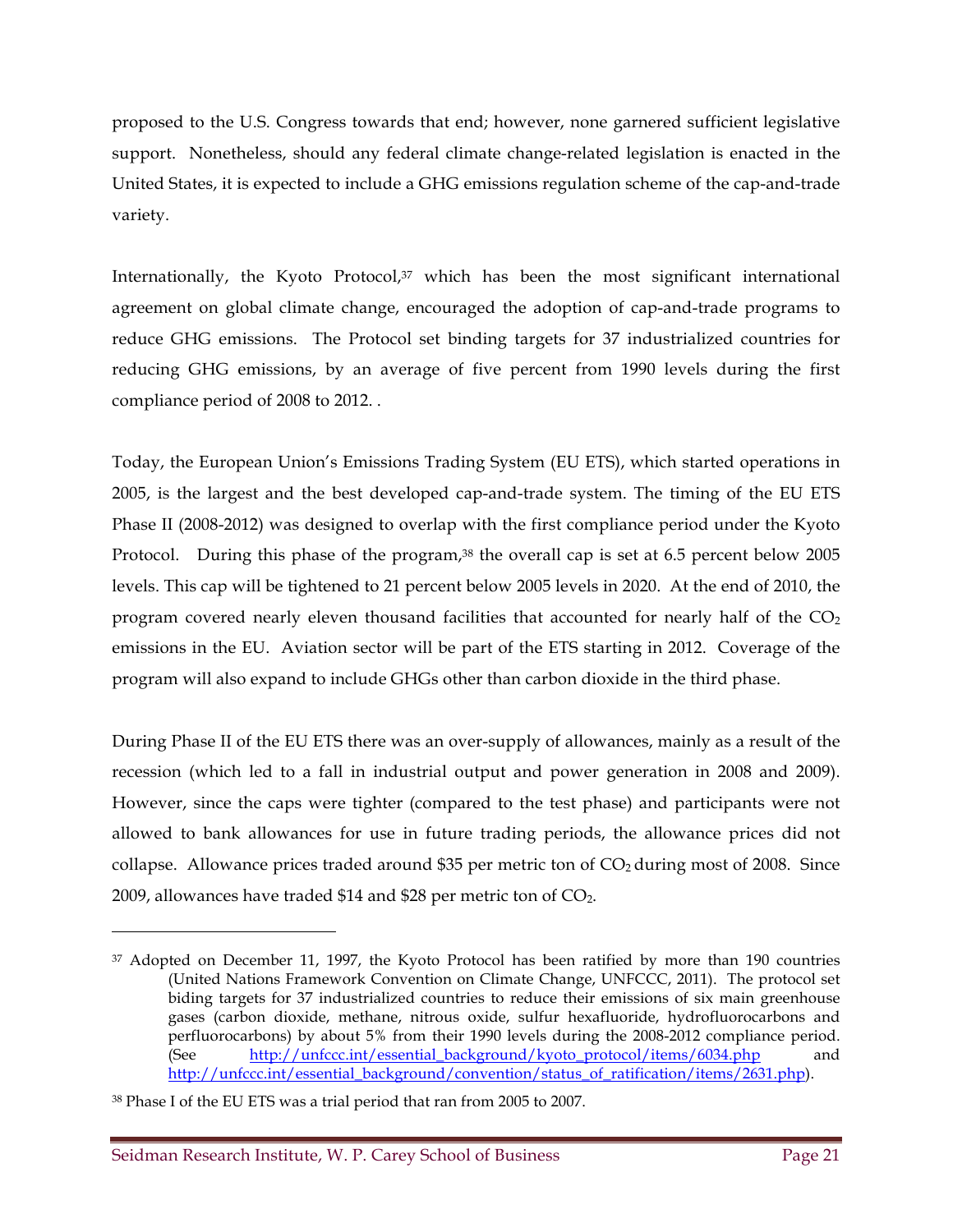The stricter emission targets under Phase III are expected to generate higher allowance prices. Moreover, during Phase III, more than half of allowances will be allocated via auctions (starting in 2013) and there will be no free allocation for the power sector. Allowances for Phase I (trial) and Phase II were allocated to participating installations free of charge.<sup>39</sup> In Phase III, the proportion of allowances subject to auction will increase each year, and free allocation of allowances to all sectors will be phased out by 2027 (IEA, 2010).

|                     |       | Phase II Caps (2008-2012)<br>2005 Verified<br><b>Phase I</b> |                  |                |                                         |
|---------------------|-------|--------------------------------------------------------------|------------------|----------------|-----------------------------------------|
| <b>Member State</b> | Caps  | Emissions                                                    | Requested<br>Cap | Allowed<br>Cap | <b>Allowed Cap as</b><br>% of Requested |
| Austria             | 33.0  | 33.4                                                         | 32.8             | 30.7           | 94%                                     |
| Belgium             | 62.1  | 55.6a                                                        | 63.3             | 58.5           | 92%                                     |
| Bulgaria            | 42.3  | 40.6 $b$                                                     | 67.6             | 42.3           | 63%                                     |
| Cyprus              | 5.7   | 5.1                                                          | 7.1              | 5.5            | 77%                                     |
| Czech Republic      | 97.6  | 82.5                                                         | 101.9            | 86.8           | 85%                                     |
| Denmark             | 33.5  | 26.5                                                         | 24.5             | 24.5           | 100%                                    |
| Estonia             | 19.0  | 12.6                                                         | 24.4             | 12.7           | 52%                                     |
| Finland             | 45.5  | 33.1                                                         | 39.6             | 37.6           | 95%                                     |
| France              | 156.5 | 131.3                                                        | 132.8            | 132.8          | 100%                                    |
| Hungary             | 31.3  | 26.0                                                         | 30.7             | 26.9           | 88%                                     |
| Germany             | 499.0 | 474.0                                                        | 482.0            | 453.1          | 94%                                     |
| Greece              | 74.4  | 71.3                                                         | 75.5             | 69.1           | 92%                                     |
| Ireland             | 22.3  | 22.4                                                         | 22.6             | 21.2           | 94%                                     |
| Italy               | 223.1 | 222.5                                                        | 209.0            | 195.8          | 94%                                     |
| Latvia              | 4.6   | 2.9                                                          | 7.7              | 3.3            | 43%                                     |
| Lithuania           | 12.3  | 6.6                                                          | 16.6             | 8.8            | 53%                                     |
| Luxembourg          | 3.4   | 2.6                                                          | 4.0              | 2.7            | 68%                                     |
| Malta               | 2.9   | 2.0                                                          | 3.0              | 2.1            | 71%                                     |
| Netherlands         | 95.3  | 80.4                                                         | 90.4             | 85.8           | 95%                                     |
| Poland              | 239.1 | 203.1                                                        | 284.6            | 208.5          | 73%                                     |
| Portugal            | 38.9  | 36.4                                                         | 35.9             | 34.8           | 97%                                     |
| Romania             | 74.8  | 70.8 b                                                       | 95.7             | 75.9           | 79%                                     |

|  | Table 4: Phase I and II Emission Caps in the EU ETS (million metric tons of $\rm{CO_2}\rangle$ |  |
|--|------------------------------------------------------------------------------------------------|--|
|  |                                                                                                |  |

<sup>39</sup> In Phase II, only 3 percent of allowances were auctioned off.

 $\overline{a}$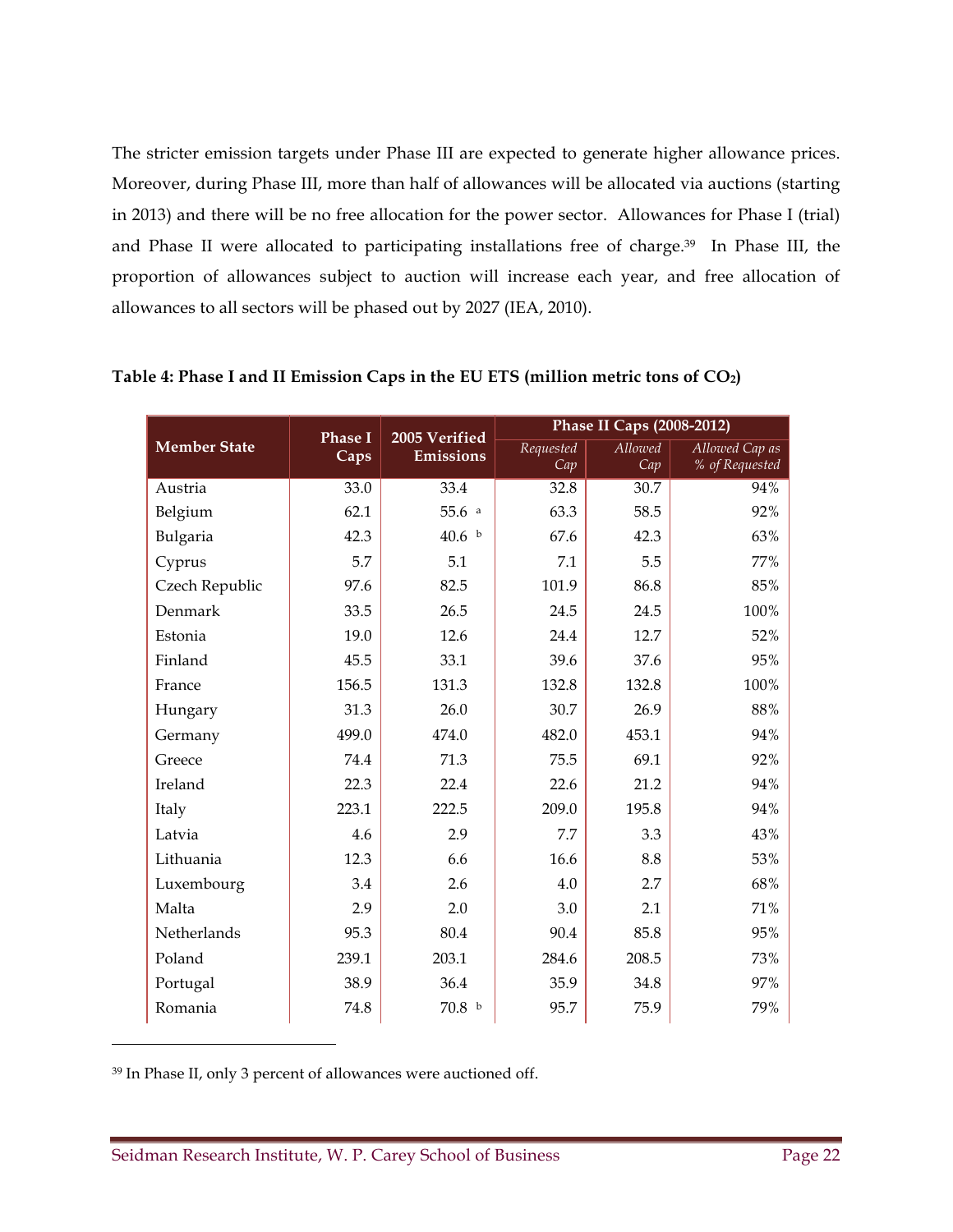|                     | 2005 Verified<br><b>Phase I</b><br>Caps |                   | Phase II Caps (2008-2012) |                |                                  |
|---------------------|-----------------------------------------|-------------------|---------------------------|----------------|----------------------------------|
| <b>Member State</b> |                                         | <b>Emissions</b>  | Requested<br>Cap          | Allowed<br>Cap | Allowed Cap as<br>% of Requested |
| Slovakia            | 30.5                                    | 25.2              | 41.3                      | 30.9           | 75%                              |
| Slovenia            | 8.8                                     | 8.7               | 8.3                       | 8.3            | 100%                             |
| Spain               | 174.4                                   | 182.9             | 152.7                     | 152.3          | 100%                             |
| Sweden              | 22.9                                    | 19.3              | 25.2                      | 22.8           | 90%                              |
| United Kingdom      | 245.3                                   | $242.4 \text{ c}$ | 246.2                     | 246.2          | 100%                             |
| <b>Totals</b>       | 2,057.8                                 | 1,910.7           | 2,054.9                   | 1,859.3        | 90%                              |

Notes: (a) Including installations opted out in 2005. (b) Estimate; not verified by the EU. (c) UK's verified emissions for 2005 do not include installations opted out in 2005, which will be covered in Phase II, and are estimated to be about 30 metric tons.

Other jurisdictions with existing cap-and-trade programs include: the state of New South Wales in Australia, the province of Alberta in Canada,<sup>40</sup> Switzerland, New Zealand, Tokyo prefecture in Japan. The independent cap-and-trade schemes in the UK and Norway were folded into the EU ETS in 2008. Several other jurisdictions, including additional prefectures in Japan and the Japanese national government, Brazil, Chile, South Korea, China, Mexico, Turkey, Ukraine and South Africa are at different stages of exploring (via pilot programs, legislative proposals) capand-trade programs (IEA, 2011).

## **3 Government-Mandated Direct Mechanisms**

When governments intervene directly in the electricity market due to environmental policy, they do so in three ways: ambient standards, emissions standards and technology standards (Syracuse University, 2010). *Ambient standards* regulate the amount of a particular pollutant present in the environment. In this context, the government will measure the amount of carbon dioxide and its equivalents in the atmosphere and set a limit that cannot be exceeded. The

1

Source: EU official press release dated October 26, 2007. "Emissions trading: EU-wide cap for 2008-2012 set at 2.08 billion allowances after assessment of national plans for Bulgaria," retrieved from http://europa.eu/rapid/pressReleasesAction.do?reference=IP/07/1614&format=HTML&language=EN.

<sup>40</sup> Some do not consider the Alberta plan a traditional cap-and-trade as there is not a hard cap on emissions. The plan covers the largest emitters in the province, mostly from mining, oil and gas and power generation industries, who are required to reduce their *energy intensity* by 12 percent starting in 2007, from baseline 2003-05 levels. In essence, improvements in energy intensity does not necessitate a decline in absolute emissions levels, and under such a plan, total emissions may increase. In addition to investing in efficiency improvements, the participants have the option to contribute CAD15 per ton of  $CO<sub>2</sub>$  into a climate fund, or purchase Alberta-based offsets.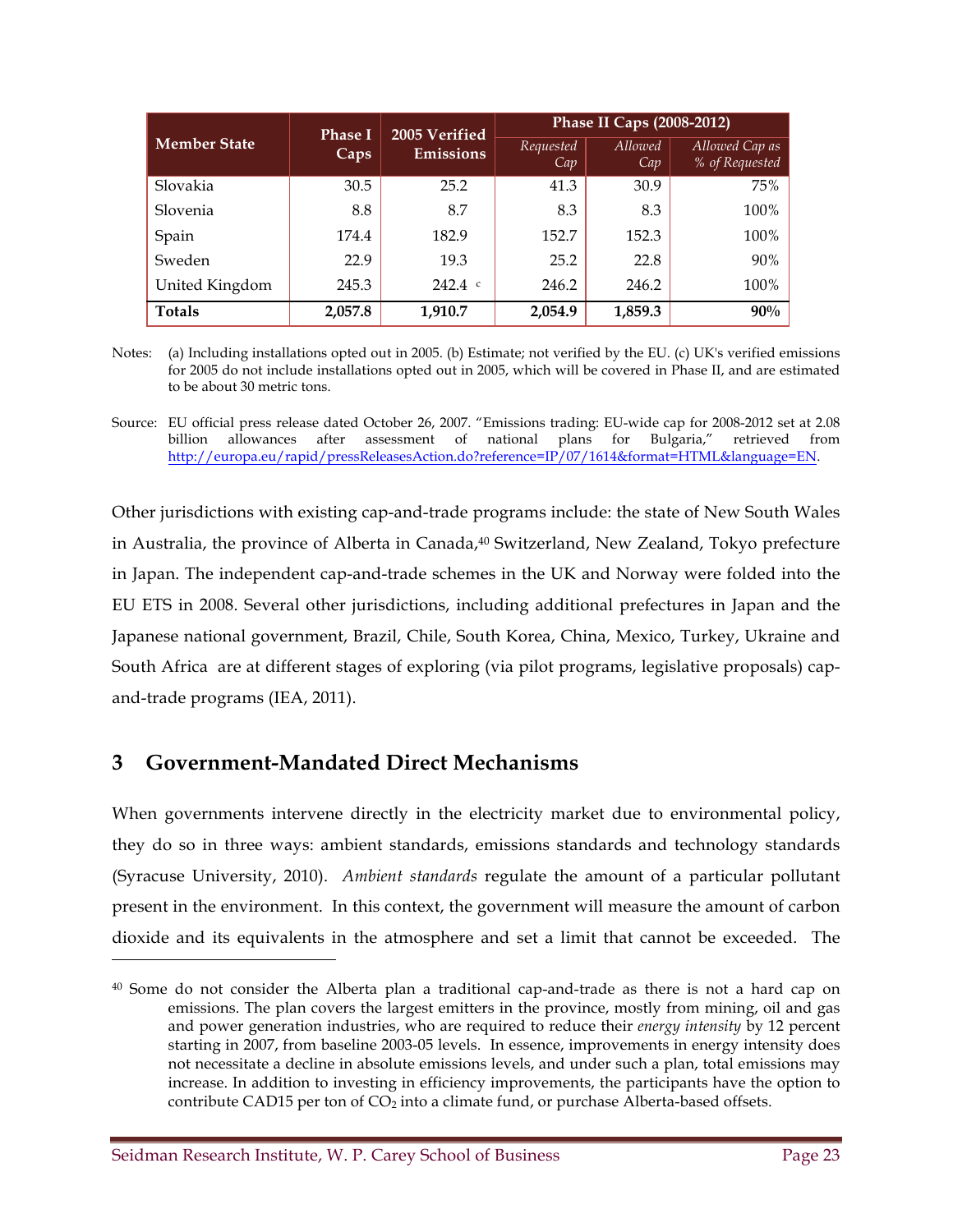region that emits in excess of this standard is required to formulate and execute a plan of action to attain compliance. However, this is difficult with carbon dioxide emissions for two reasons. First, the responsible region is the entire planet, which requires the participation and agreement of the countries responsible for significant carbon dioxide emissions. As the Kyoto Conference illustrated, this is not an easy task. The second problem is that carbon dioxide emissions are retained in the atmosphere for a period of 50 years or longer (EPA, 2009). Any attempt to achieve compliance by reducing emissions will not have an effect for years, if not decades.

*Emissions standards* regulate the level of emissions, which are enforced at the source. For the electricity generation sector, this would impact the emissions of a plant as well as suppliers of coal and natural gas. The advantage of this system is its regulatory simplicity. In comparison to an ambient standard, an emissions standard can be easily measured, does not require international cooperation, and can target particular companies and regions for enforcement. However, ambient standards are unable to account for other factors that contribute to the problems associated with carbon dioxide emissions, such as weather conditions and other human behavior.

*Technology standards* enforce particular technology solutions or techniques. The introduction of scrubbers to reduce sulfur dioxide emissions was an example of a technology solution in the electricity generation sector. A technology standard is useful due to its simple implementation and direct impact on carbon dioxide emissions. However, it is only useful when the government has a clearly defined better available control technology. This is often not the case. In the case of the electricity generation sector, the government chooses a particular generation technology or piece of equipment that it has decided is preferable over what the market would choose without the regulation. There are three technology standards that national or state governments have imposed on the electricity market. Each will be explained below, along with their impact on solar power and the global adoption of each type of mechanism.

## **3.1 Renewable Energy Requirements**

The EIA defines a renewable resource as an energy resource that is naturally replenishing but flow-limited. These include bio-fuels, biomass, geothermal, hydro, solar, tidal, wave, and wind.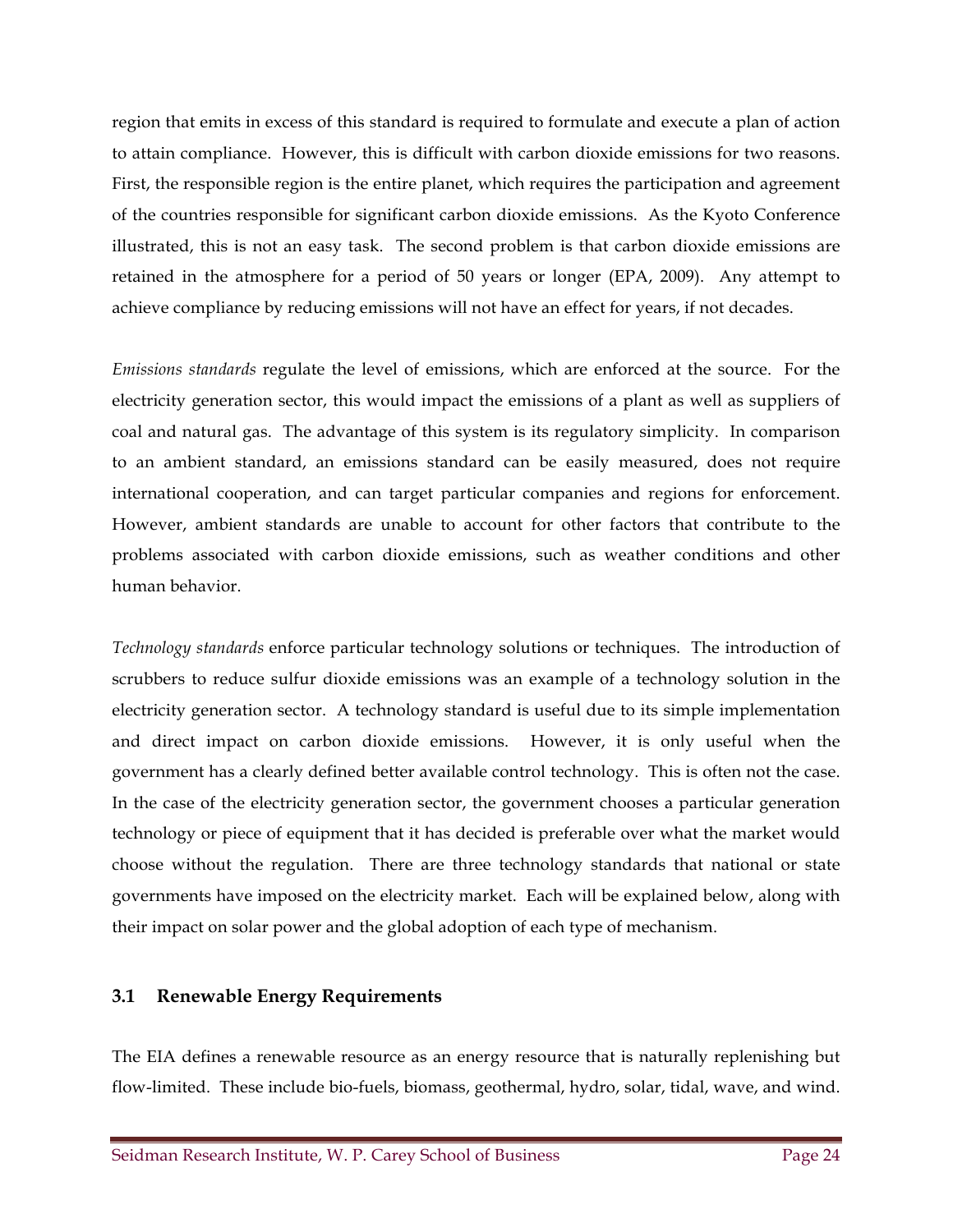Renewable resources have been publicized greatly over the last decade because of their ability to generate electricity without releasing large amounts of carbon dioxide into the atmosphere. However, as Figure 4 illustrates, renewable electricity generation has not been able to sustain its growth, relative to total U.S. electricity generation, since its peak in the mid-1990s. This is due primarily to a reduction in the share of hydropower in the U.S. electricity generation portfolio.



**Figure 4: Share of U.S. Renewable Electricity Generation, 1990 – 2009**

Source: EIA (2011).

 $\overline{a}$ 

Although the total share of renewable electricity has declined over the last decade, the share of electricity generated from wind and solar has substantially increased since 2001. This is largely due to the increases in wind power in states such as Texas. Despite this growth, the small amount of total U.S. electricity generation that wind and solar provide<sup>41</sup> demonstrates the substantial increase in generation capacity of renewable sources still required to displace carbon dioxide-emitting sources, such as coal and natural gas, in power generation.

Renewable energy requirements began to appear, both nationally and internationally in the late 1990s, as governments responded to pressure from public and private organizations concerning climate change due to GHG emissions (NREL, 2010). By mandating the amount of electricity to

<sup>41</sup> Their combined share was 1.81 percent of total electricity generated in the United States in 2009 (EIA, 2011).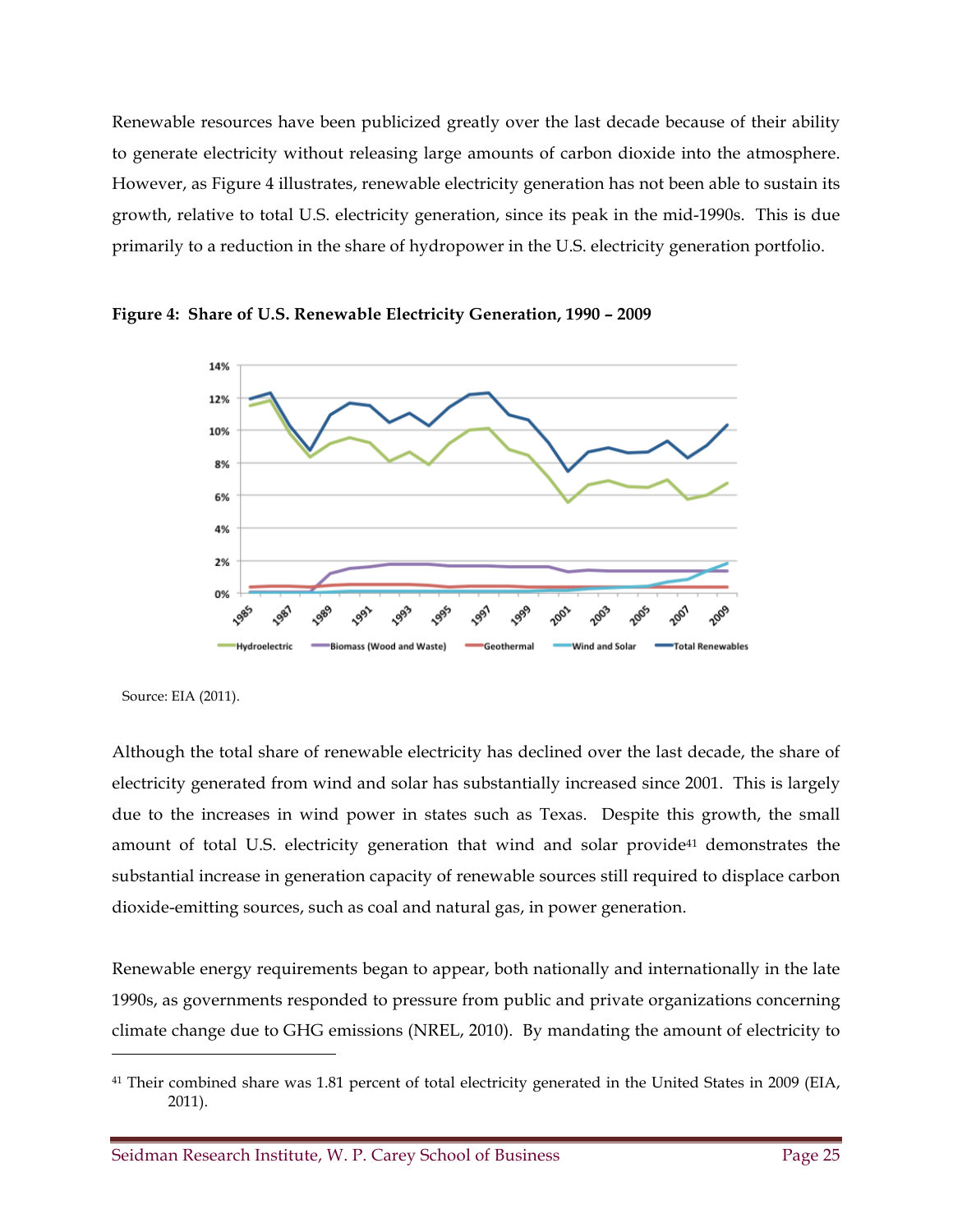be generated from renewable sources by a certain date, governments seek to work with electricity-generating firms to steadily introduce renewable sources into the electricity generation portfolio.

Renewable energy requirements are relatively simple to monitor and enforce. They require regulated utilities to generate a certain amount of their total electricity generation from renewable resources. The standard method of measurement is a percentage of electricity retail sales (ERS) generated by renewable resources by a target year. Regulators provide rates of generation required each year to prevent utilities from ramping up renewable generation in the final year and creating regulatory and production complications. An alternative method of measurement in use is a required amount of renewable capacity available by a certain date. The only difference in these two approaches is actual generation versus available capacity, $42$  which can be a significant issue for intermittent sources like wind and solar. However, both satisfy the overall goal of encouraging electricity generation from renewable resources.

The advantage of a regulatory scheme is that it focuses the utilities' resources on a particular technology, or group of technologies. In the case of a renewable energy requirement, it ensures that a percentage of electricity retail sales, or installed capacity, of a particular resource that is in line with the goals of regulators, will be in use. However, it excludes potential carbon-reduced sources, such as nuclear and clean coal. The adoption of this mechanism, in conjunction with a carbon tax or cap-and-trade system, limits the effectiveness of carbon-pricing mechanisms. By imposing particular technology solutions on the electricity market, electricity generating firms will be forced to adopt renewable sources, even if they are more expensive and less effective at meeting the demand profile than potential low-cost forms of generation that do not emit large amounts of carbon but are not renewable.

 $\ddot{ }$ 

<sup>42</sup> The percentage of ERS regulatory approach is based on actual electricity generation, while the renewable capacity regulatory approach targets a certain amount of power generation capacity to be installed. For those resources / technologies that have a lower capacity factors (under 40 percent, like wind and solar), the difference in actual contribution of renewables to a jurisdiction's power resource mix would be significant.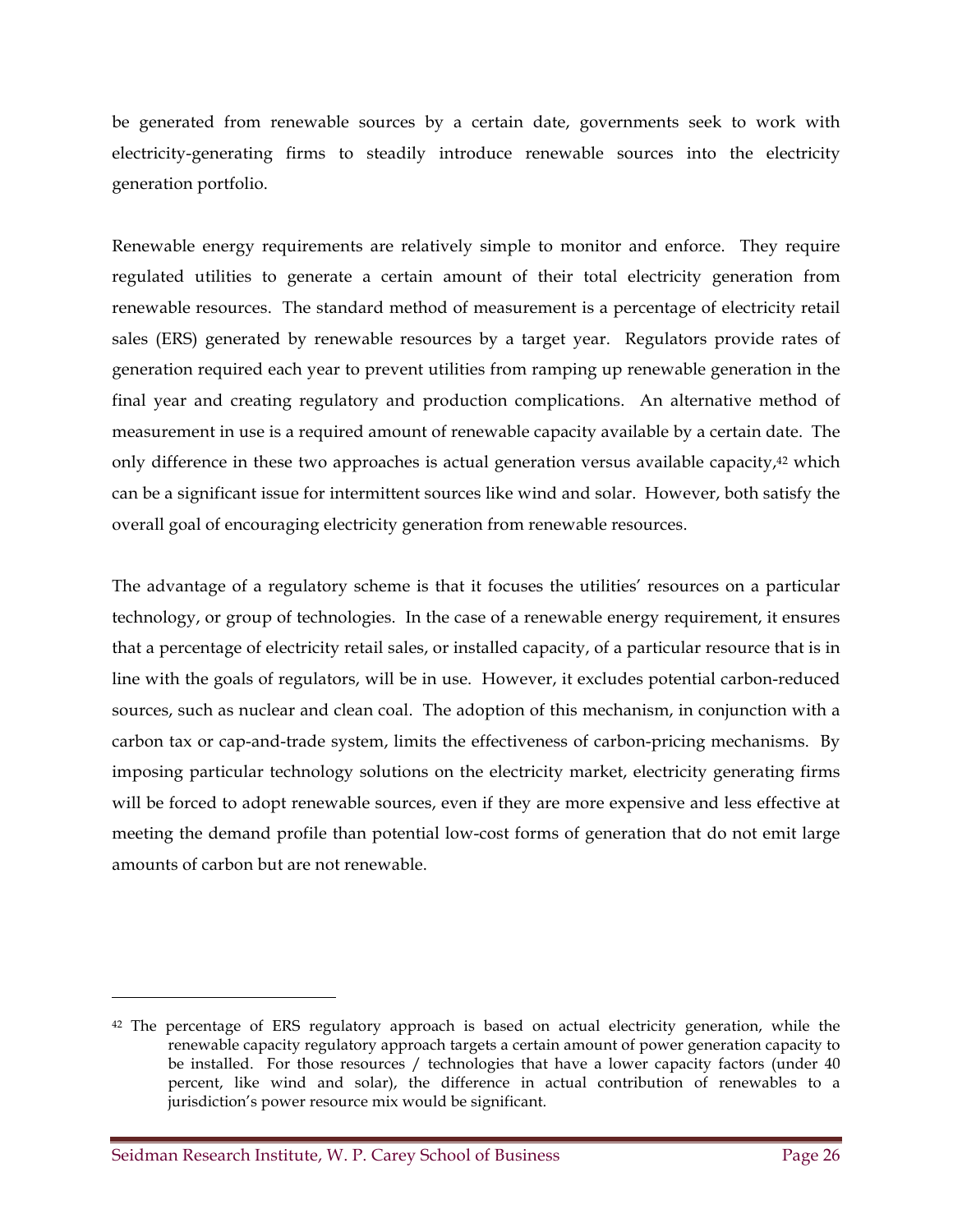#### **3.1.1 Impact on Solar Power**

A renewable energy requirement can be a very effective policy for increasing adoption of solar power. By requiring electricity-generating firms to generate a certain percentage of their electricity from renewable sources, it eliminates lower cost carbon-free competitors, such as nuclear. A renewable energy requirement has a greater effect on the adoption of solar power in states which lack sufficient renewable alternatives to solar, provided they do not purchase electricity from renewable sources outside the state. As shown in Figure 3, Arizona's potential for non-solar renewable power generation is limited. In order to meet the State's renewable energy requirement (discussed further in the following section), Arizona utilities (that are bound by the requirement) are expected to rely heavily on solar power.43 In addition to promoting solar through requiring renewable generation, several states, including Arizona,<sup>44</sup> have a distributed generation requirement. Given the advantage of solar photovoltaic (PV) over other distributed generation technologies,45 distributed requirements will generate increased investment in solar power technology and encourage large-scale commercial adoption.

### **3.1.2 Global Adoption**

1

Renewable energy requirement programs have been adopted by states and countries to compel electricity generating firms to increase the amount of renewable resources in their generating portfolio. By looking at the adoption of these programs, both nationally and internationally, we can determine how widespread their use is and how important they are to the global movement to reduce carbon emissions.

Due to the widespread adoption of these programs, renewable use in the United States has substantially increased (NREL, 2010). In the United States, renewable energy requirement

<sup>&</sup>lt;sup>43</sup> Assuming Arizona utilities will not purchase a significant amount of their renewable requirement from outside the state. Arizona utilities currently have power purchase agreements with wind and geothermal energy producers in New Mexico and California.

<sup>44</sup> Arizona's PV requirement is split 50/50 between commercial and residential.

<sup>45</sup> In parts of the country, distributed wind generation is available. However, distributed wind turbines pose significant technical and land use challenges. Fuel cell technology has distributed potential as well, but has yet to be adopted commercially (NREL, 2010).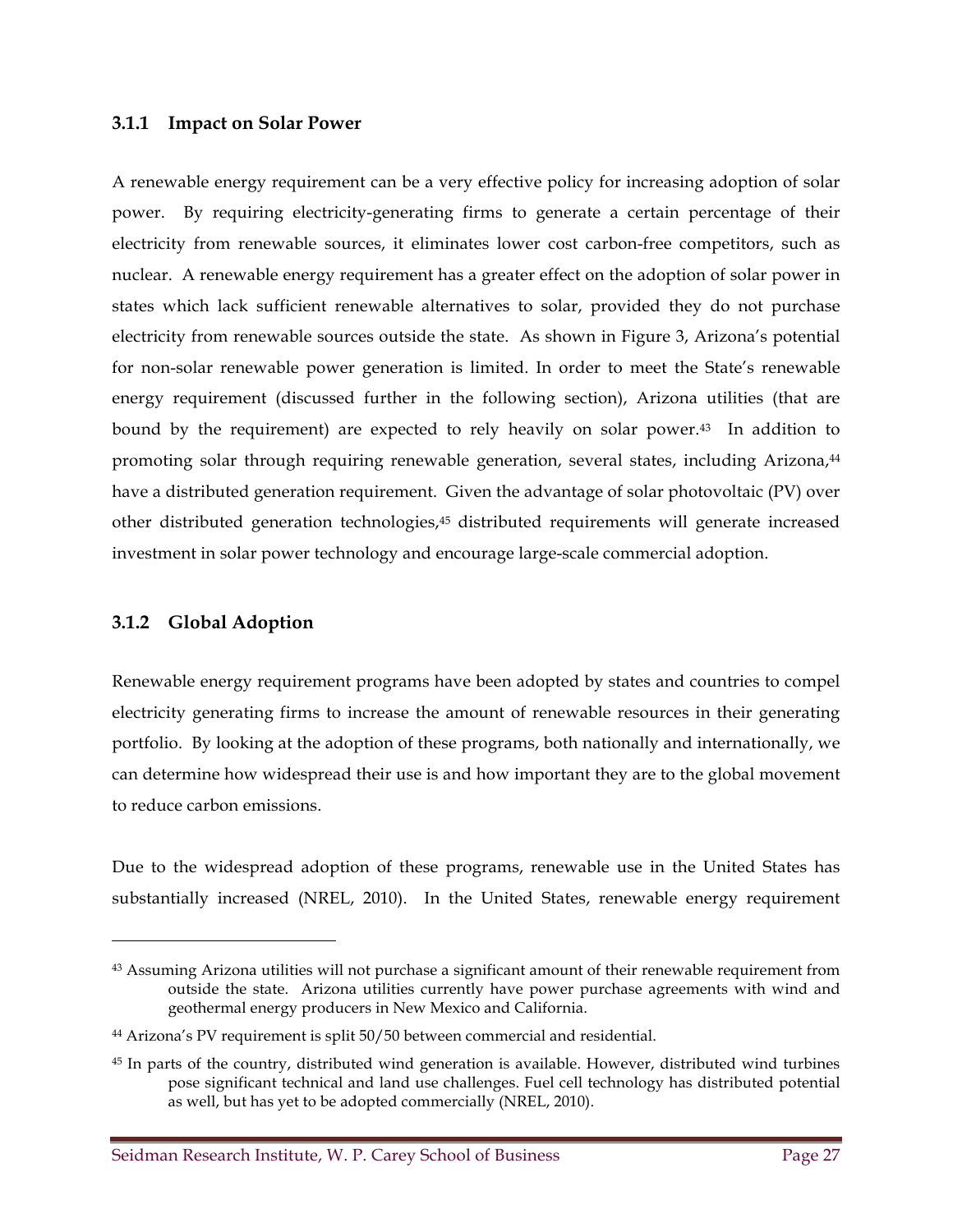programs are typically called Renewable Portfolio Standards (RPS). In absence of a federal RPS measure in the United States,<sup>46</sup> the current adoption of such programs is only at the state level. As of September 2011, twenty-nine U.S. states and the District of Columbia had an RPS program in place, and another eight states declared non-mandatory "renewable portfolio goals". Among these, a majority of states and the District of Columbia have a percentage ERS requirement, while four states have a specific capacity or generation amount requirement, or a combination. The state with the most aggressive RPS target is California, which aims for 33 percent of its ERS to come from renewable resources by 2020 (Database of State Renewable Energy Incentives, 2011). The full list of state RPS programs is provided in Appendix 3.

The Arizona Renewable Energy Standard (RES), which was enacted in 2006 and became effective in August 2007, requires that renewable resources constitute 15 percent of electricity retail sales (ERS) of regulated utilities. $47$  The program further requires that output from distributed resources (i.e., non-utility) meet a portion of the total RES. Arizona Public Service (APS), the largest utility in Arizona, plans to exceed the RES guideline of 5 percent by 2015 by generating 10 percent of its ERS from renewable sources by 2015 (APS, 2009). Salt River Project (SRP), the second largest utility in Arizona, is not bound by the RES, but has agreed to mirror its requirements (SRP, 2010).48 The state's third largest utility, Tucson Electric Power (TEP), also exceeded its 2010 requirements under the RES (TEP, 2011). Table 5 summarizes the annual renewable energy requirements for the Arizona utilities.49

1

<sup>46</sup> For instance, had it been enacted, the Waxman-Markey bill would have created a federal RPS target of 20 percent by 2020, along with a provision for up to 40 percent of this target to be met through investment in energy efficiency measures (All Business, 2009).

<sup>47</sup> The Arizona RES superseded a similar rule called the "Environmental Portfolio Standard."

<sup>48</sup> SRP already has significant hydroelectric resources that account for about 6 percent of its ERS.

<sup>49</sup> The two investor-owned utilities in Arizona (APS and TEP) constitute 51 percent of ERS in Arizona and SRP accounts for 36 percent (2009 data).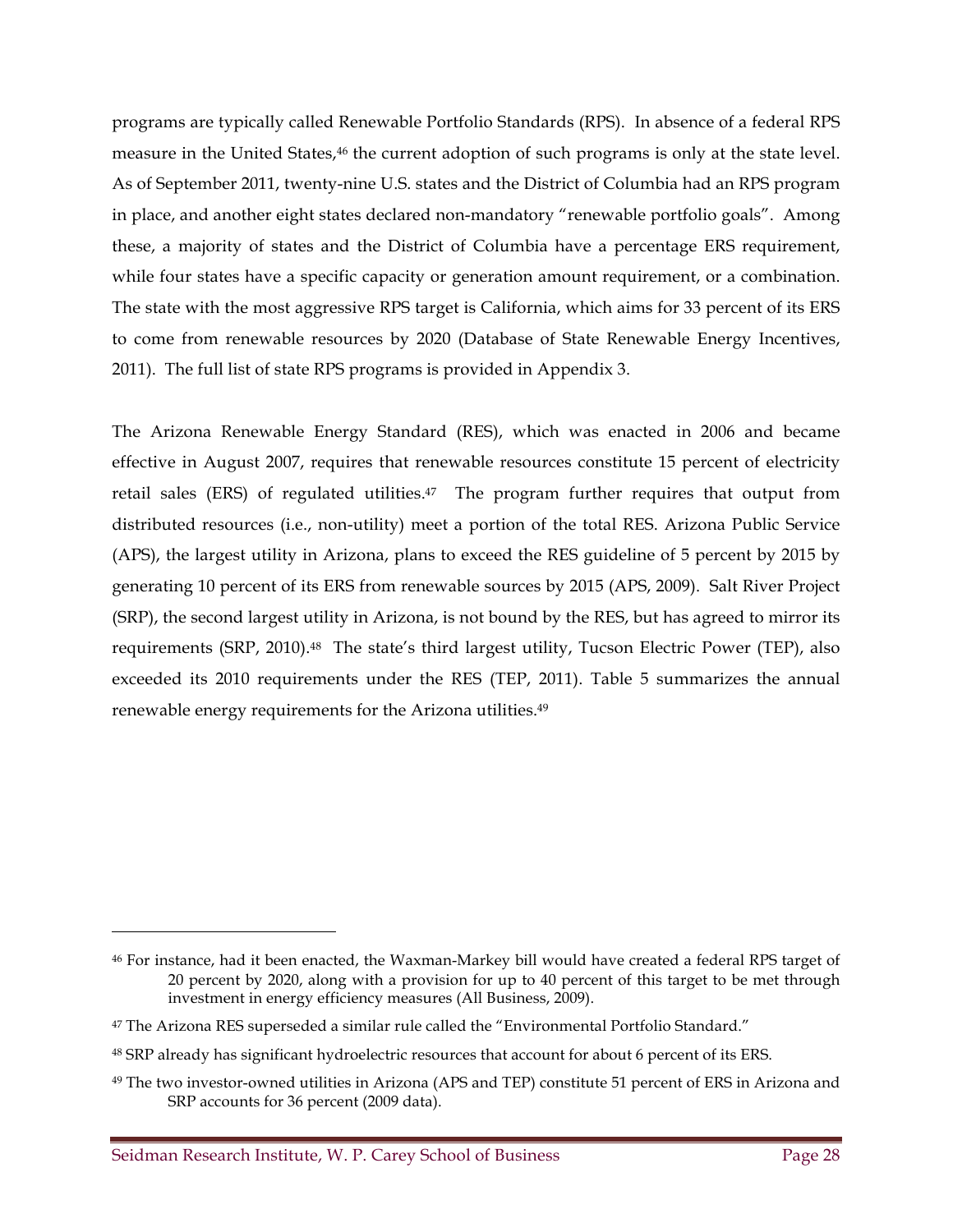|      | Renewable                  | Distributed Generation |             |      | Renewable                  | Distributed Generation |             |
|------|----------------------------|------------------------|-------------|------|----------------------------|------------------------|-------------|
| Year | Electricity<br>Req. $(\%)$ | $%$ of RE*             | Req. $(\%)$ | Year | Electricity<br>Req. $(\%)$ | $%$ of RE*             | Req. $(\%)$ |
| 2010 | 2.5%                       | 20%                    | 0.50%       | 2018 | 8.0%                       | 30%                    | 2.4%        |
| 2011 | 3.0%                       | 25%                    | 0.75%       | 2019 | 9.0%                       | 30%                    | 2.7%        |
| 2012 | 3.5%                       | 30%                    | 1.05%       | 2020 | 10.0%                      | 30%                    | 3.0%        |
| 2013 | 4.0%                       | 30%                    | 1.20%       | 2021 | 11.0%                      | 30%                    | 3.3%        |
| 2014 | 4.5%                       | 30%                    | 1.35%       | 2022 | 12.0%                      | 30%                    | 3.6%        |
| 2015 | $5.0\%$                    | 30%                    | 1.50%       | 2023 | 13.0%                      | 30%                    | 3.9%        |
| 2016 | $6.0\%$                    | 30%                    | 1.80%       | 2024 | 14.0%                      | 30%                    | 4.2%        |
| 2017 | 7.0%                       | 30%                    | 2.10%       | 2025 | 15.0%                      | 30%                    | 4.5%        |

#### **Table 5: Arizona's Renewable Energy Standard**

Notes: "Req." stands for requirement. (\*) The distributed generation requirement is defined as a proportion of the renewable electricity requirement. Half of the distributed generation requirement must be met through residential applications, and the other half through a non-residential, non-utility application.

Source: Arizona Corporation Commission (ACC), 2006.

Renewable energy requirement programs have been adopted in many countries over the past decade. In the European Union, whose goal is to reduce greenhouse gas (GHG) emissions by 20 percent (from 1990 levels) by 2020, the latest (2009) package of measures consists of six different legislations, including a renewable energy requirement.<sup>50</sup> The specific Directive<sup>51</sup> requires that, by 2020, the share of renewables in the EU's final consumption of energy must reach 20 percent, and sets a mandatory national renewables target for each member state (reflecting each member's different starting points), as listed in Table 6. Moreover, the directive also calls for 10 percent of each member state's transport energy consumption to come from renewables by 2020 (IEA Global Renewable Energy Policies and Measures Database, 2011).

 $\ddot{ }$ 

<sup>&</sup>lt;sup>50</sup> The other five component legislations are on: (1) the revision of the EU emissions trading scheme (ETS); (2) the development of emissions reduction targets for sectors not participating in the ETS; (3) the development of a framework for carbon capture and storage (CCS); (4) new standards for fuel quality; and (5) regulation of carbon dioxide emissions from new passenger vehicles.

<sup>51</sup> Directive 2009/28/EC (April 23, 2009).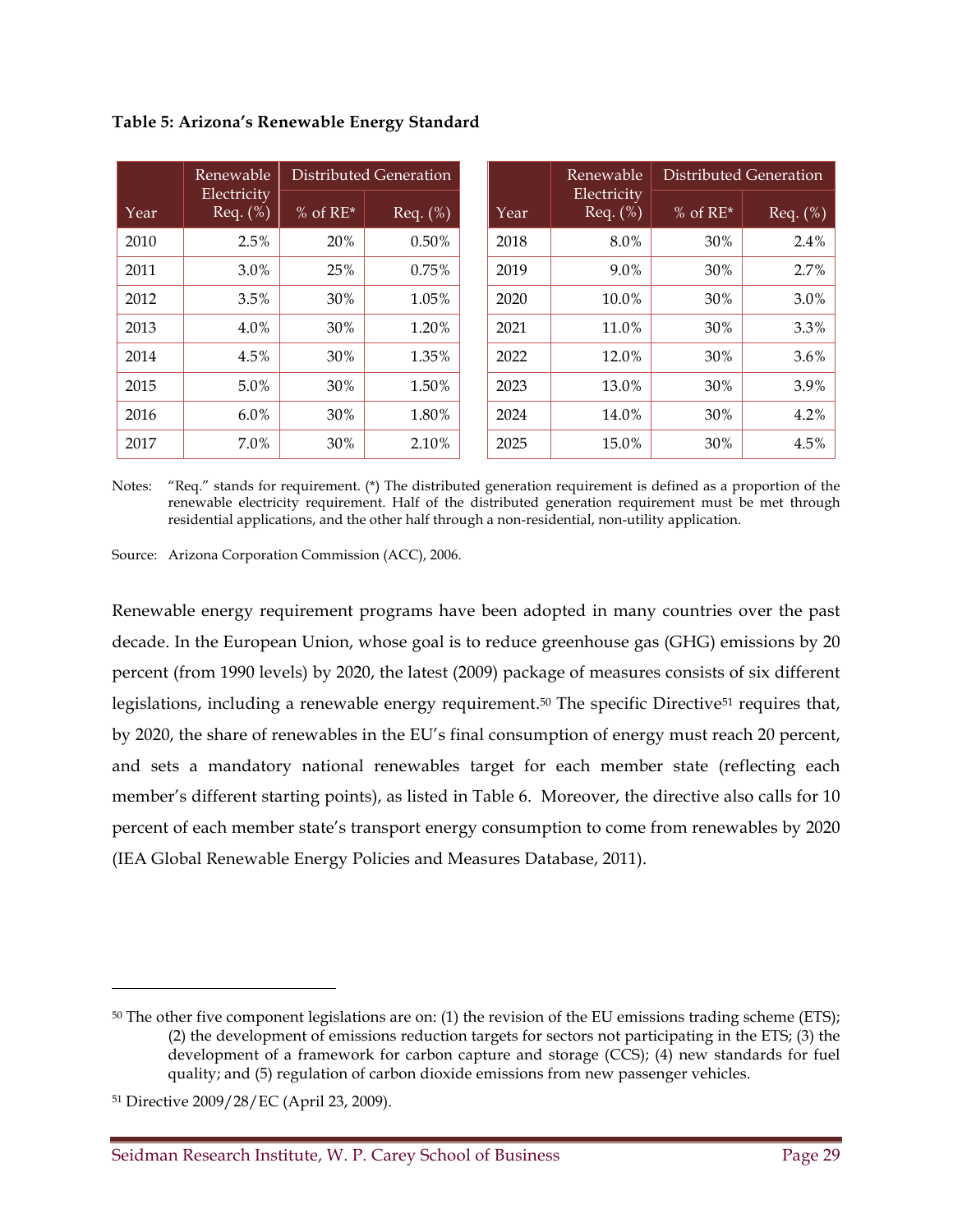| <b>Member State</b> | 2005 Share of<br>Renewable<br>Energy $(\%)$ | <b>Target</b><br>for 2020<br>$\binom{0}{0}$ | <b>Member State</b> | 2005 Share of<br>Renewable<br>Energy $(\%)$ |  |
|---------------------|---------------------------------------------|---------------------------------------------|---------------------|---------------------------------------------|--|
| Austria             | 23.3%                                       | 34.0%                                       | Latvia              | 32.6%                                       |  |
| Belgium             | 2.2%                                        | 13.0%                                       | Lithuania           | 15.0%                                       |  |
| Bulgaria            | 9.4%                                        | 16.0%                                       | Luxemburg           | 0.9%                                        |  |
| Cyprus              | 2.9%                                        | 13.0%                                       | Malta               | 0.0%                                        |  |
| Czech Republic      | 6.1%                                        | 13.0%                                       | <b>Netherlands</b>  | 2.4%                                        |  |
| Denmark             | 17.0%                                       | 30.0%                                       | Poland              | 7.2%                                        |  |
| Estonia             | 18.0%                                       | 25.0%                                       | Portugal            | 20.5%                                       |  |
| Finland             | 28.5%                                       | 38.0%                                       | Romania             | 17.8%                                       |  |
| France              | 10.3%                                       | 23.0%                                       | Slovakia            | 6.7%                                        |  |
| Germany             | 5.8%                                        | 18.0%                                       | Slovenia            | 16.0%                                       |  |
| Greece              | 6.9%                                        | 18.0%                                       | Spain               | 8.7%                                        |  |
| Hungary             | 4.3%                                        | 13.0%                                       | Sweden              | 39.8%                                       |  |
| Ireland             | 3.1%                                        | 16.0%                                       | UK.                 | 1.3%                                        |  |
| Italy               | 5.2%                                        | 17.0%                                       | <b>EU 27</b>        | 8.5%                                        |  |

**Table 6: Renewable Energy Targets for EU Members (% of Gross Energy Consumption)**

Source: European Commission, Renewable Energy: Targets. Retrieved from http://ec.europa.eu/energy/ renewables/targets\_en.htm.

Australia updated their Renewable Energy Target (RET) in 2007 to achieve a goal of 20 percent of the country's electricity supply from renewable sources (Australian Department of Climate Change, 2010). Other country examples include Argentina, which has a renewable power target of 8 percent by 2016. Brazil has mandated the share of renewable power to rise to 10 percent within 20 years starting from 2007. In Mexico the installed renewable electric generating capacity was legislated to reach 7.6 percent by 2012. South Africa set individual capacity targets for each renewable technology to be reached by 2030: 4,759 MW hydroelectric (12.7 percent of total) capacity, 9,200 MW of wind (10.30 percent), 1,200 MW of concentrated solar power (1.3 percent) and 8,400 MW of solar photovoltaics (9.4 percent). China also has set several targets52 to increase the share of renewable energy in the country's energy portfolio. One of these targets involves increasing the share of energy from renewable sources in the total primary energy

 $\overline{a}$ 

<sup>52</sup> As laid out in the eleventh five-year plan and the 2007 National Climate Change Program (IEA, 2011).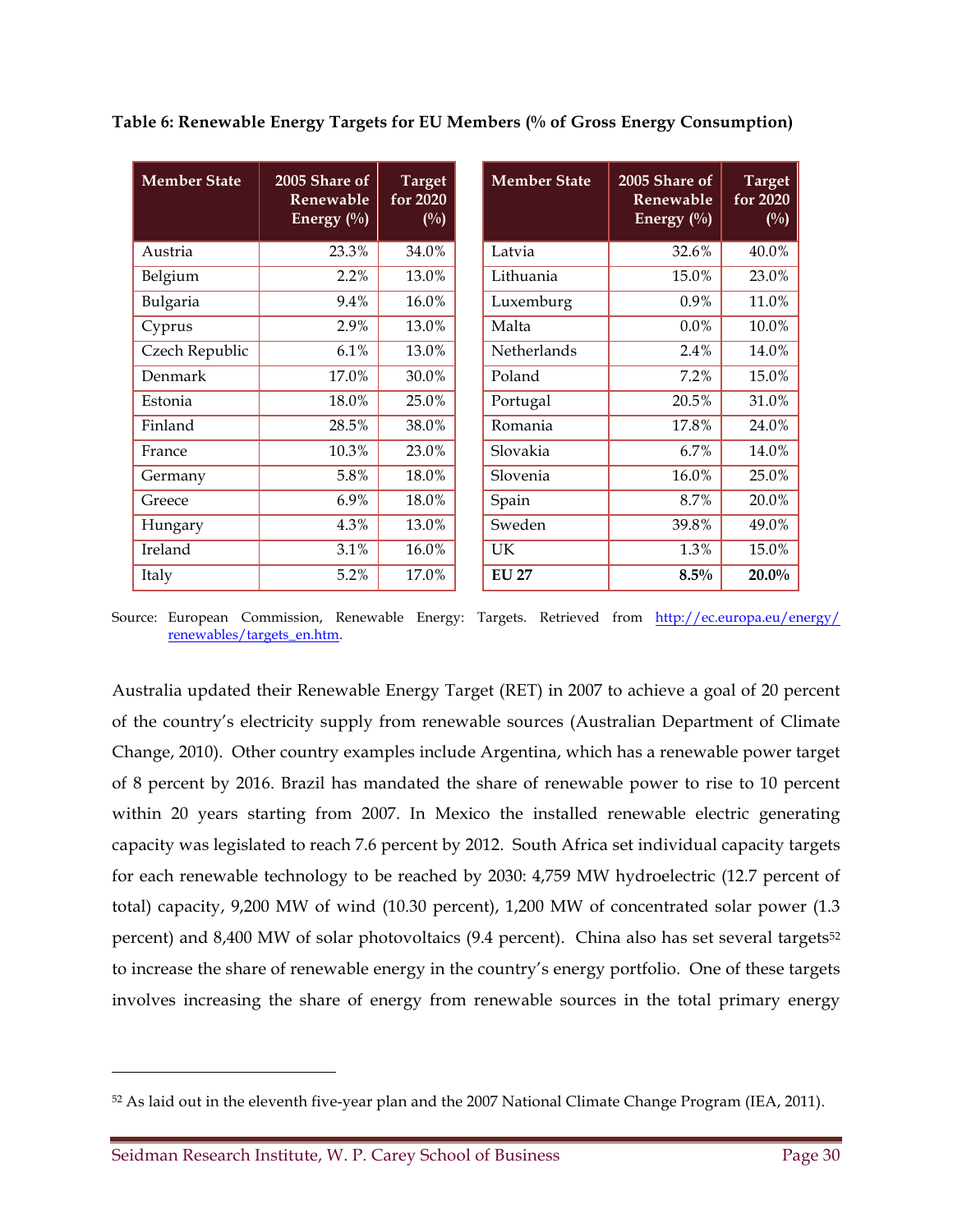consumption to 15 percent by 2020.53 (IEA Global Renewable Energy Policies and Measures Database, 2011).

## **3.2 Energy Efficiency**

 $\ddot{ }$ 

In the context of regulation, an energy efficiency program is a government-mandated method of reducing electricity demand. Specifically, the so-called "Energy Efficiency Resource Standards" (EERS) are programs that either require a certain percentage of energy efficiency, or allow it qualify as an eligible resource towards meeting that jurisdiction's RPS target. In the United States, more than twenty states have enacted legislation towards an EERS, and a number of other states announced non-mandatory energy efficiency goals.54 The ability of energy efficiency gains to offset state RPS requirements<sup>55</sup> is important for states with limited low-cost renewable resources.

Table 7 is a breakdown of residential electricity usage by item in Arizona.56 While air conditioning and heating are two of the biggest electricity users, the most substantial energy efficiency improvements are being made in electricity usage by computers, televisions, and other electronics equipment, which accounted for 14.3 percent of Arizona's residential electricity usage in 2007 (EIA, 2010).

<sup>53</sup> Other targets are: building 30 large-scale wind farms each with a capacity of 100 MW or more by 2010; achieving grid-connected wind power capacity of 10 GW by 2010, 20 GW by 2015 and 30 GW by 2020; installing more than 5.5 GW of biomass and waste fueled generation of by 2010 (IEA, 2011).

<sup>&</sup>lt;sup>54</sup> As of September 2011, the following states have mandatory EERS programs: Arizona, Arkansas, California, Colorado, Connecticut, Hawaii, Illinois, Indiana, Iowa, Maryland, Massachusetts, Michigan, Minnesota, New Mexico, New York, Ohio, Pennsylvania, Rhode Island, Texas, Washington, and Wisconsin. In addition, there are states where the EERS program is bundled with the RPS, like Nevada and South Carolina. Delaware, Florida, Maine, New Jersey, North Carolina, Oregon, Utah, and Vermont have --currently-- non-binding energy efficiency resource goals. Some of these "goals" states have the ultimate intention of making these voluntary targets mandatory once regulatory funding is secured. (Sources: DSIRE and American Council for an Energy Efficient Economy, ACEEE, 2011).

<sup>55</sup> Either as a one-to-one percentage point replacement within the RPS or partial credit by lowering the overall amount of retail sales that is used to calculate the RPS requirement.

<sup>56</sup> The original usage numbers were for APS customers and extrapolated for the entire state using the breakdown in high-country versus low-country usage and county population estimates (U.S. Census Bureau, 2010).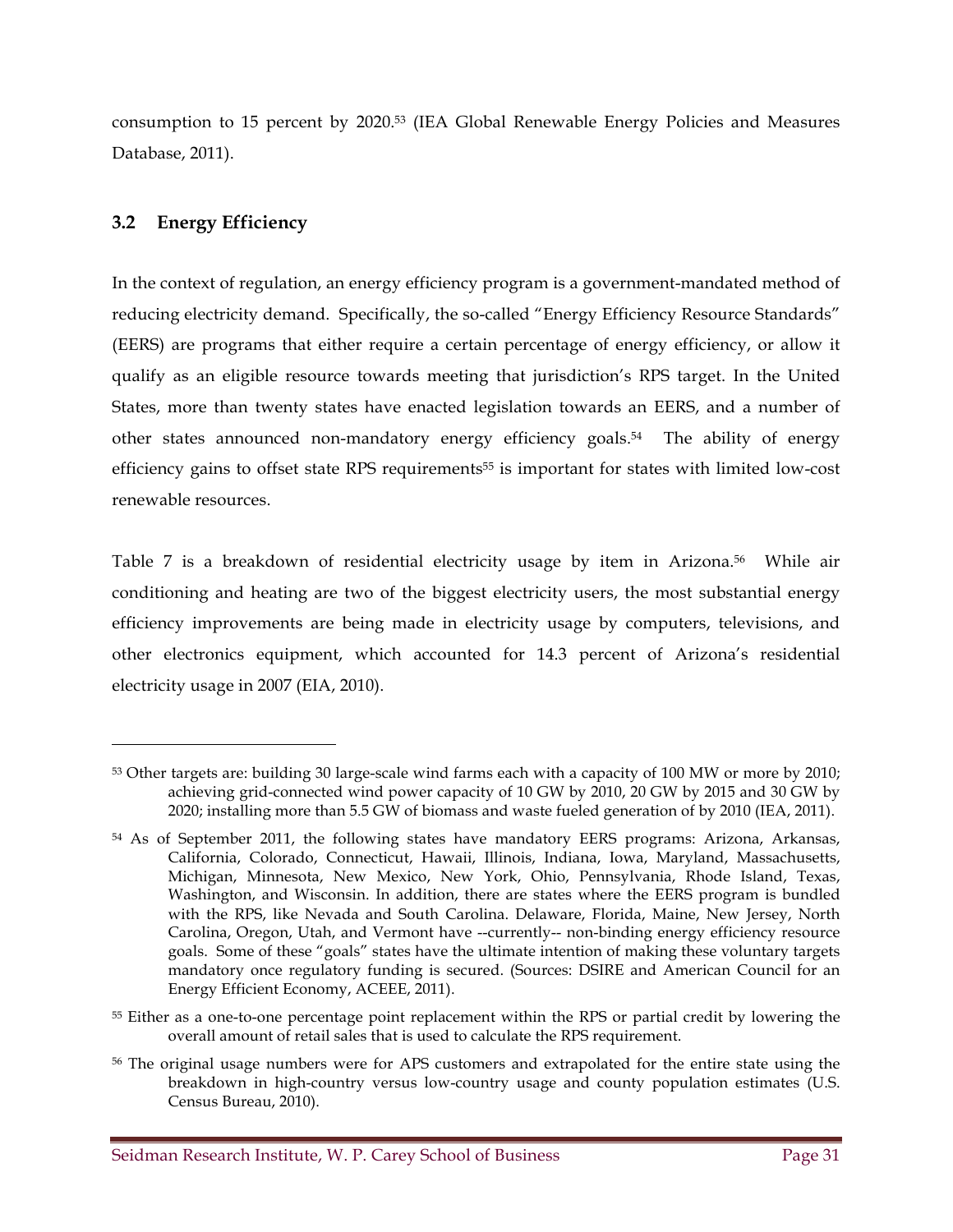| Appliance                | Usage |
|--------------------------|-------|
| Central Air Conditioning | 39.3% |
| <b>Hot Water Heating</b> | 10.3% |
| Refrigeration            | 9.6%  |
| <b>Space Heating</b>     | 8.5%  |
| Room Air Conditioning    | 4.4%  |
| Lighting                 | 3.5%  |
| Freezer                  | 2.7%  |
| Clothes Washer           | 2.7%  |
| Dishwasher               | 2.7%  |
| Pool Pump                | 2.7%  |
| Other <sup>58</sup>      | 13.8% |

#### **Table 7: Breakdown of Residential Electricity Usage in Arizona, 200757**

Source: ICF International. The total may be different from 100% due to independent rounding of categories.

Energy efficiency programs are not specifically a technology standard, since the government does not specify the technology used to reduce electricity demand. Rather, electricity generating firms are allowed the freedom to encourage any program or technology necessary to reduce demand to stipulated levels. Intervening in the market may leads to inefficiency, but in the case of energy efficiency programs, it has turned out to be efficient due to the flexibility of each program. The potential for significant gains from energy efficiency was suggested by the Waxman-Markey bill, which would have allowed up to 40 percent of the national renewable target to be met from such programs. The reason significant energy efficiency gains are available is because electricity consumers, who have the greatest incentive to buy energy efficient devices, do not always make the efficient choice, largely due to information deficiencies (U.S. DOE Energy Efficiency and Renewable Energy (EERE), 2010).

An example of the lack of consumer oversight creating inefficiency is the power adaptor, which converts high-voltage alternating current from the main line to low-voltage direct current for electronic gadgets. Until five years ago, a copper wire was used in this conversion and as much

 $\ddot{ }$ 

<sup>57</sup> The data are taken from a study of APS service areas and, therefore, do not include any SRP, TEP, or co-op customers. However, given that APS serves both low and high country customers, the numbers are good estimates of overall state consumption.

<sup>58</sup> Other includes plug load, computer equipment, etc.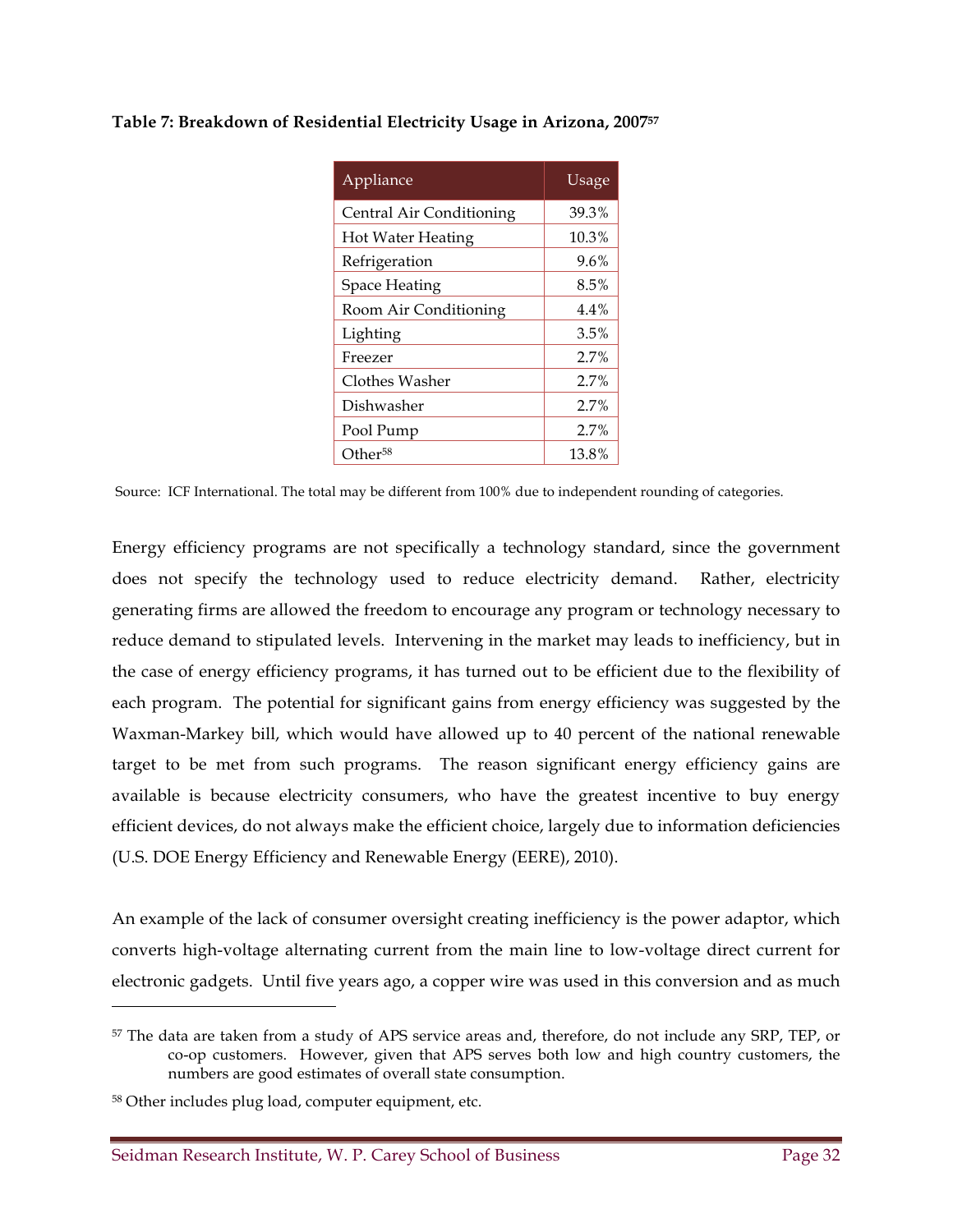as 80 percent of electricity was lost. Converting the energy using integrated circuits only cost 30 percent more than the copper wiring and reduced losses to less than 20 percent. However, these devices cost \$2 or less, making a 30% increase in cost unnecessary, provided that the market did not value integrated circuits over copper wires. Noticing the inefficiency in the process, regulators adopted rules that required integrated circuits for use in the United States. The switch, which was adopted globally, has decreased power consumption worth around \$2 billion each year, or 13 million tons of carbon dioxide (The Economist, 2009).

A concern regarding energy efficiency programs, known as the rebound effect, is that improvements in energy efficiency actually lead to greater use of energy. First used to describe the phenomenon of a more efficient steam engine increasing coal use in Britain in 1865, the theory is applicable to energy efficiency gains. By making energy appear cheaper than other inputs and increasing economic growth, energy efficiency increases the use of energy. For example, if there is an improvement in the energy use of air conditioners, individuals who are deterred by the cost of electricity due to running the air conditioner will use it more because it is cheaper. As a result, the reduction in energy use due to improvements in efficiency is less than one to one.

#### **3.2.1 Impact on Solar Power**

Without considering RPS requirements, energy efficiency programs are an alternative method of satisfying electricity demand without emitting carbon. Each watt-hour of electricity saved through efficiency techniques is one less watt-hour that electricity generating firms must provide. In a state like California, which generates most of its electricity from natural gas, renewable sources, and nuclear, the net environmental benefit of energy efficiency programs might be less than it would be in a state like Utah, which generates a majority of its electricity from coal and does not have a mandatory RPS program. In other words, each state (or jurisdiction) would evaluate the environmental benefits of energy efficiency differently with respect to solar, depending on the existence and structure of an RPS program and its existing generation portfolio.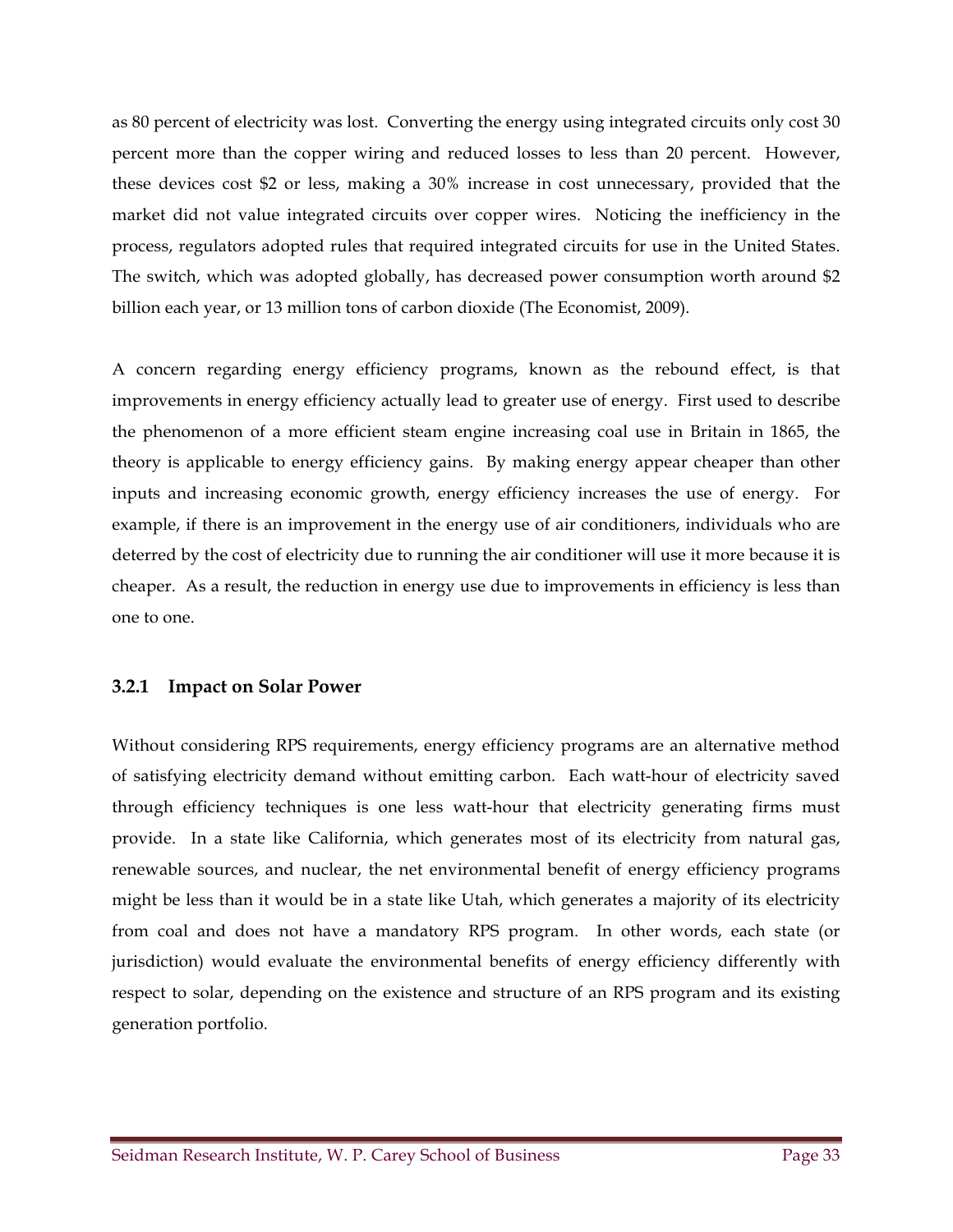In states that allow energy efficiency gains to satisfy their RPS requirement, energy efficiency programs can be viewed as a competing technology with solar. In these states, implementation of energy efficiency measures will have a variable negative impact on solar adoption depending largely on the cost of the energy efficiency measures. In states that do not allow energy efficiency gains to satisfy their RPS requirement, the only negative impact on solar adoption will be the decrease in electricity retail sales due to declining electricity demand. In Arizona, the ACC set an energy efficiency standard for all Arizona regulated utilities beginning in 2011. The details of this standard are available in Table 8. However, since energy efficiency does not qualify as part of the state RES, the impact of this ACC ruling on solar power is expected to be limited to reducing the load requirement of regulated utilities. This, in turn, reduces the amount of solar power generation that Arizona regulated utilities would need to build (or otherwise acquire) as part of the RES.

| Year | Target (%) | Year | Target (%) |
|------|------------|------|------------|
| 2011 | 1.25%      | 2016 | 12.00%     |
| 2012 | 3.00%      | 2017 | 14.50%     |
| 2013 | 5.00%      | 2018 | 17.00%     |
| 2014 | 7.25%      | 2019 | 19.50%     |
| 2015 | 9.50%      | 2020 | 22.00%     |

**Table 8: Energy Efficiency Standard for Regulated Utilities in Arizona59**

Source: ACC.

## **3.2.2 Global Adoption**

 $\overline{a}$ 

Over the past decade, energy efficiency programs have increased in use around the world to the point that they are considered by some to be, along with renewable sources, the twin pillars of sustainable energy policy (Prindle, 2007). Below, examples of energy efficiency programs, both nationally and internationally, are discussed.

<sup>59</sup> Cumulative annual energy savings in each calendar year are presented as a percent of retail energy sales in the prior calendar year. The energy efficiency estimates are based on 2009 load data.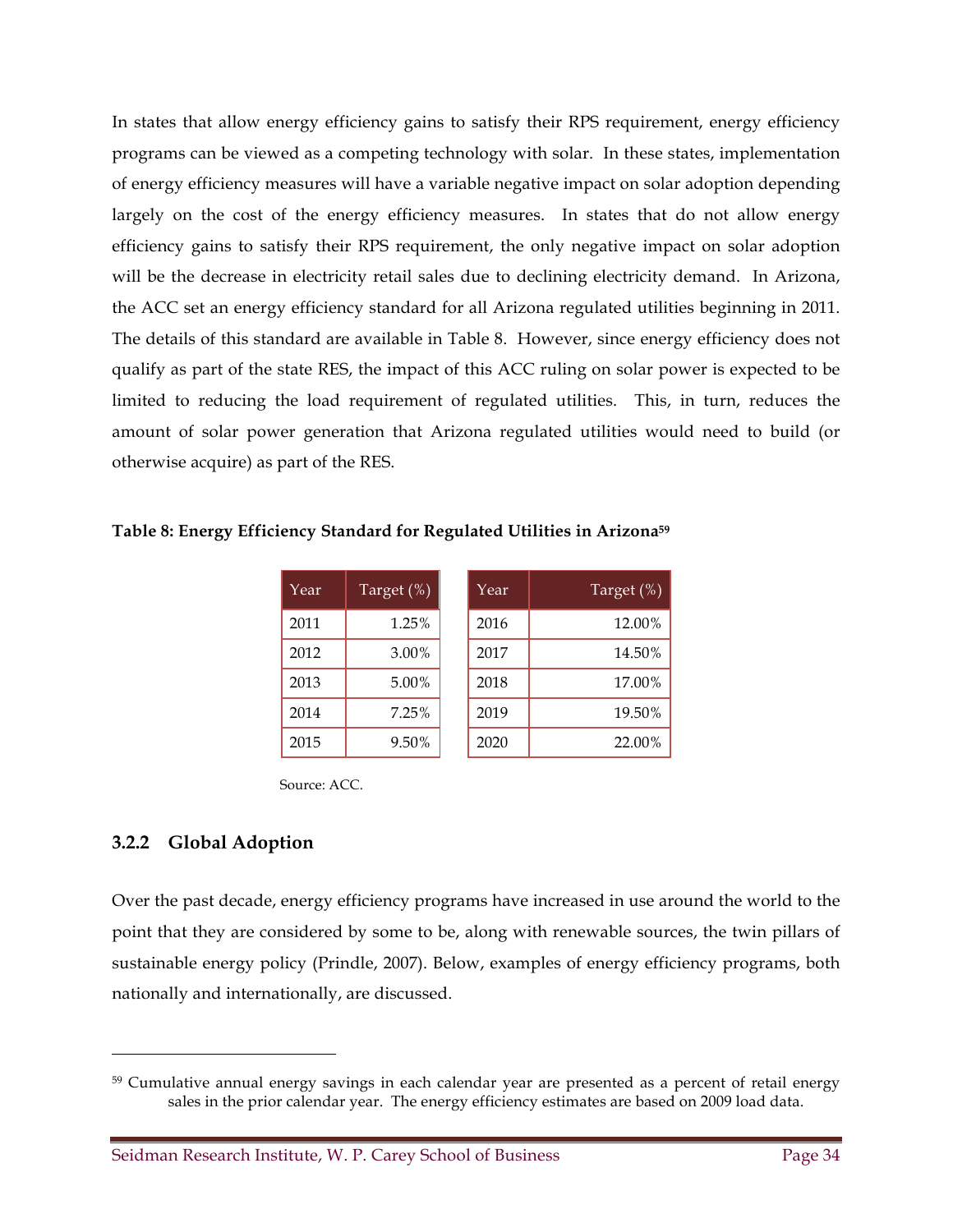The energy efficiency movement in the United States has led to the creation of multiple public and private organizations that provide funding, information, research, and technical expertise in energy efficiency. The first attempt by the U.S. government to encourage energy efficiency measures was the creation of the State Energy Conservation Program (SECP) and the Institutional Conservation Program (ICP) in 1975. The SECP provided states with funding for energy efficiency and renewable projects, while the ICP identified potential energy savings for hospitals and schools (EERE, 2010). These programs were combined into the State Energy Program in 1996. The State Energy Program and the Department of Energy's EERE program increase energy efficiency in the U.S. economy and reduce energy costs. The State Energy Program claims to save \$7.23 from energy bills for each dollar of federal investment (EERE, 2010). While there are a multitude of federal programs in the United States supporting energy efficiency,<sup>60</sup> none of these directly mandate an energy efficiency target towards reducing aggregate energy or electricity consumption. It is anticipated that a national energy efficiency target would be a key component of future federal climate change legislation.

Worldwide, energy efficiency programs have been adopted in many countries for both environmental and financial reasons. The EU implemented its first energy efficiency standards in 1992, and issued the "Energy End-Use Efficiency and Energy Services Directive" (ESD) in 2006.61 The Directive called for member countries to reach a minimum of 9 percent annual in energy savings by 2016,<sup>62</sup> required each Member State to enact the Directive into national legislation, and develop periodic energy efficiency action plans. Meeting the targets is not mandatory, however, and many Member States have chosen to limit their targets to the minimum recommended target of 9 percent (see Table 9).

1

<sup>&</sup>lt;sup>60</sup> These range from mandatory standards (for vehicles, appliances, buildings, etc.), favorable tax treatment of energy efficiency investments, research grants to develop energy efficient products and practices, preferred purchasing policies by the federal government, and various labeling and certification programs to inform and educate consumers. (Source: EERE and IEA Energy Efficiency Policies and Measures Database, 2011).

<sup>61</sup> Directive 2006/32/EC (April 5, 2006).

<sup>62</sup> Measured in terms of percent reduction in total end-use electricity consumption.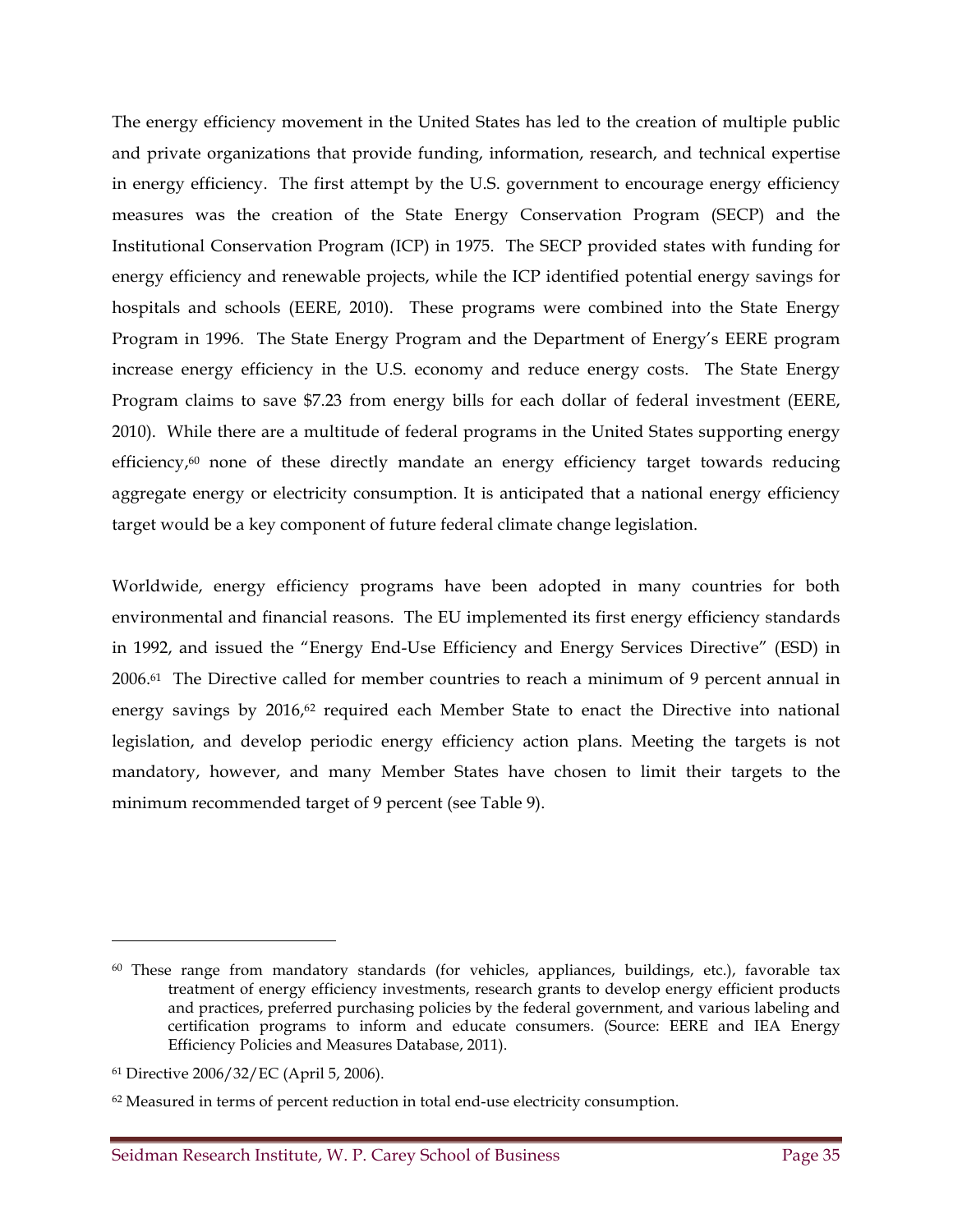| <b>Member State</b> | Target for 2016  | <b>Member State</b> | Target for 2016  |
|---------------------|------------------|---------------------|------------------|
| Austria             | 9.0%             | Latvia              | 9.0%             |
| Belgium             | 9.0%             | Lithuania           | 9.7%             |
| Bulgaria            | 9.0%             | Luxemburg           | 9.0%             |
| Cyprus              | 10.0%            | Malta               | 9.0%             |
| Czech Republic      | 9.0%             | <b>Netherlands</b>  | 9.0%             |
| Denmark*            | $9.2\% - 10.7\%$ | Poland              | 9.0%             |
| Estonia             | 9.0%             | Portugal            | 9.8%             |
| Finland             | 9.0%             | Romania             | 13.5%            |
| France              | 9.0%             | Slovakia            | 9.0%             |
| Germany             | 9.0%             | Slovenia            | 9.0%             |
| Greece              | 9.0%             | Spain               | 11.4%            |
| Hungary             | 9.0%             | Sweden              | 9.0%             |
| Ireland             | 9.0%             | UK                  | 9.0%             |
| Italy               | 9.6%             | EU 27               | $9.5\% - 10.7\%$ |

#### **Table 9: Energy Savings Targets of EU Member States until 2016**

(\*) Denmark has developed a high and a low target.

Source: European Council for an Energy Efficient Economy, Energy Efficiency Watch Project (2009).

In June 2011, the European Commission has put forth a new plan with much stricter energy efficiency targets that calls for a 20 percent reduction in primary energy consumption by 2020 (European Commission, 2011). Under this proposal, the member country targets would remain voluntary until 2014, and should the Commission decide they are not sufficient to achieve the EU-wide 20 percent goal, mandatory energy efficiency targets would replace them.

China has made energy conservation a primary focus in its five-year plan for 2006 through 2010. The country is hoping to focus particularly on highly-consuming industries in the industrial sector, which include power, iron, steel, and others. The focus will be particularly beneficial to the environment due to China's reliance on coal for much of its energy (Post Carbon Institute, 2010). Among other examples, we can cite Brazil's plans for a 10 percent reduction in electricity consumption by 2030; South Africa's 12 percent reduction target of total energy demand; and Australia and Japan's national strategy/policy declarations to improve energy efficiency.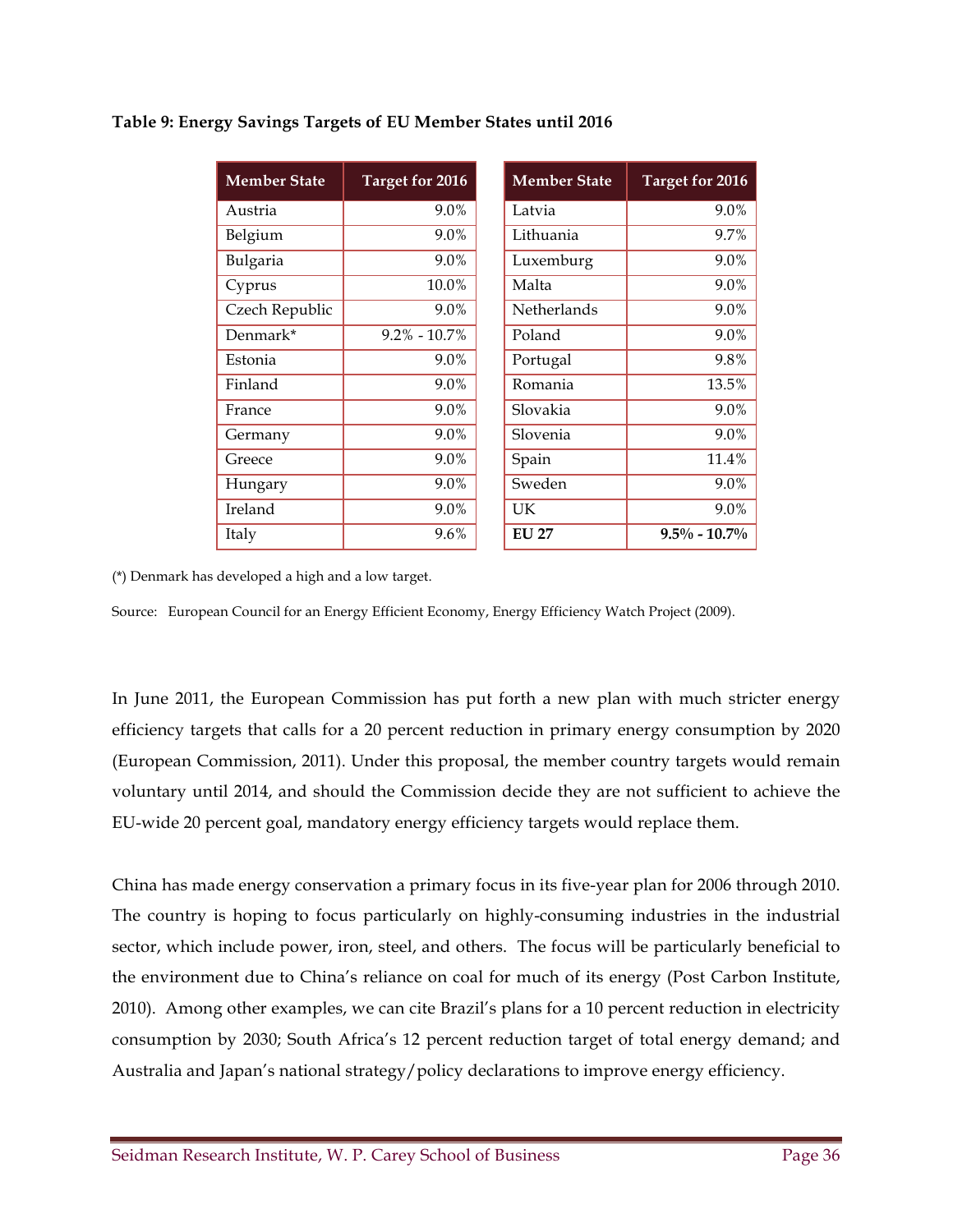### **3.3 Loading Order**

Loading order is a method of regulation that seeks to meet incremental electricity demand first with a set of preferred resource options that take priority over other, less preferred generation technologies. California developed the first loading order system in 2003 with the goal of shifting the priorities of the electricity generation sector (California Energy Commission (CEC), 2005). In the California loading order system, energy efficiency, demand response, renewable resources, and distributed generation are given preference over other resources for meeting increases in future electricity demand. The other resources would include nuclear as well as coal, natural gas, and petroleum with or without carbon emission reducing technology. By making this distinction, California regulators are signaling their preference for renewable resources and reducing electricity demand as tools for mitigating carbon emissions over nuclear and clean coal and natural gas.

Load ordering is not a perfect system. Like any other regulatory mechanism that restricts utilities from making independent generation mix decisions, it might lead to distorted or unintended economic (consumption and investment) outcomes. Utilities have been reticent in embracing the methods of meeting future electricity demand detailed in the loading order for several reasons. First, integrating loading order resources requires significantly increased cooperation and planning which has been difficult to coordinate and puts further strain on regulatory and utility resources. Second, regulatory and legal challenges, such as low demand response to current regulation, intricate building codes and lack of incentives for utility participation, prevent the California system from running optimally. The third reason for utility reticence is the significant pressure placed on the infrastructure. Examples include the requirement of metering for demand response and the ability of utilities to manage significant amounts of power from intermittent resources. Lastly, a system for monitoring and evaluating demand response and distributed generation systems is not in place, making the process extremely difficult to manage.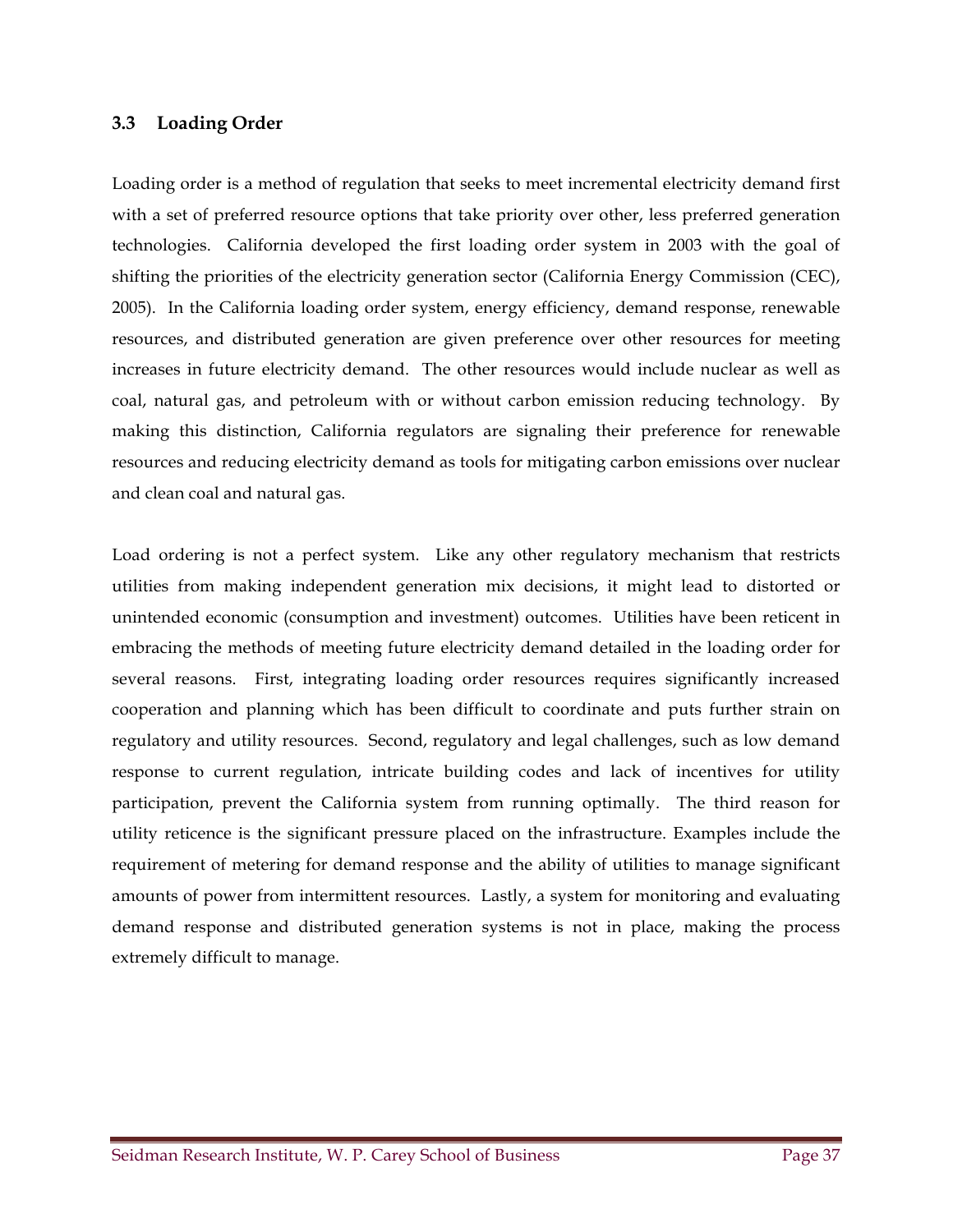#### **3.3.1 Impact on Solar Power**

Loading order is a policy that will lead to increased construction of renewable resources in California, including solar, by prioritizing such resources over the potential low or no carbon dioxide emitting competitors, such as nuclear and clean coal. On the other hand, utilities have several renewable options in California, making it more likely that utilities would choose to invest in a low cost, baseload, renewable resource, such as geothermal, over solar (CEC, 2010). In addition, decreases in electricity demand through energy efficiency and demand response programs are also part of the loading order, aimed at reducing the aggregate power demand.

However, in Arizona, which lacks significant in-state renewable resources other than solar, a loading order program would directly encourage solar growth. This assumes that electricity generating firms would have difficulty meeting all future electricity demand increases with out of state generation, energy efficiency and demand response programs.





Source: EIA (2010).

Figure 5 illustrates the difference between California and Arizona in electricity generation mix, where the difference in the shares of coal and other renewables in the two states stand out: Arizona generates nearly 36 percent of its electricity from coal, while California scarcely has any coal-fired generation. On the other hand, California generates 13 percent of its electricity from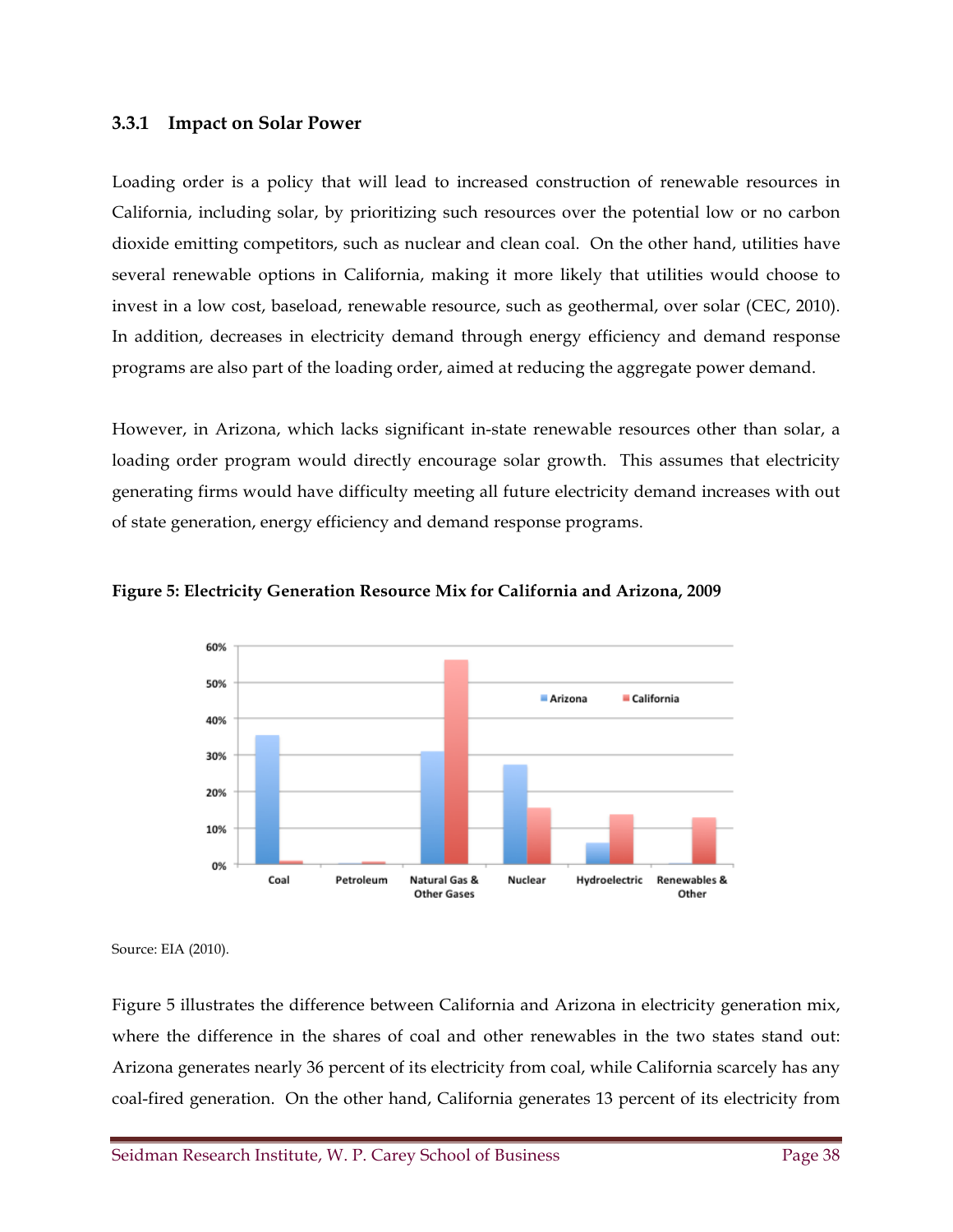renewable resources (other than hydropower), compared to 0.2 percent for Arizona. Therefore, the difference in the electricity generation resource mix suggests that a loading order system would be more successful in California than Arizona, where such a program could meet stiff opposition as it would aim to displace the state's primary source of electricity.

## **3.3.2 Global Adoption**

To date, California has the longest experience with a loading order program. Following in California's footsteps, Rhode Island and Maine have also enacted loading order programs (in 2007 and 2010, respectively), and Massachusetts is considering a loading order program (American Council for an Energy Efficient Economy, ACEEE, 2011). Other states and jurisdictions require energy efficiency to factor into the long-term resource plans of regional utilities, and such plans may eventually transform into mandatory loading order programs. For instance, the four-state<sup>63</sup> Northwest Power and Conservation Council identified energy efficiency as "the cheapest and most readily available energy resource for meeting load growth—enough to meet all load growth through 2012 and about 50 percent of load growth through 2024" (ACEEE, 2011). Given the worldwide impetus for increased renewable energy usage and the potential gains available from energy efficiency, more states and countries may consider loading order programs to secure gains from energy efficiency in the future.

## **4 Conclusion**

 $\overline{a}$ 

Government intervention in the electricity generation market is one option to correct for electricity generation and consumption choices that are not socially optimal. Regulators have the choice of intervening directly, through renewable requirements, energy efficiency programs, and loading order, or indirectly, through carbon taxes and cap-and-trade. The impact of these programs on electricity prices and the economy are at the center of the debate concerning which policy to adopt. In the case of either carbon pricing scheme and renewable requirement programs, intervention in the market will move electricity generating firms away from low-cost, carbon-emitting sources, such as coal, to more costly, carbon-reduced sources, such as solar.

<sup>63</sup> Washington, Oregon, Idaho, and Montana.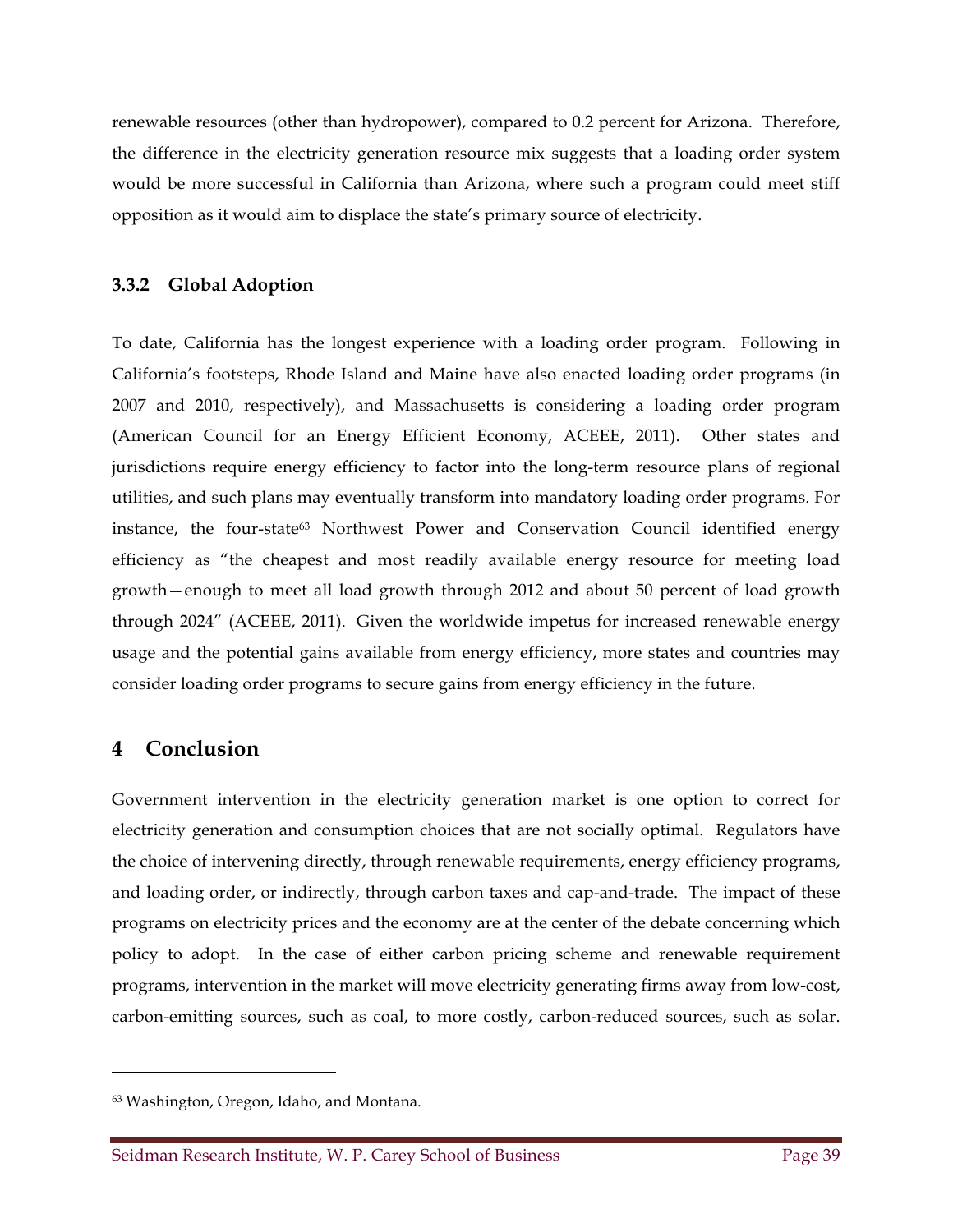This shift will result in higher electricity prices, which will decrease electricity consumption as individuals respond to the increasing cost of electricity.

The severity of the impact on electricity prices depends on the difference in levelized cost between the existing generation portfolio and the future portfolio. The new portfolio will be shaped by the technologies determined by the intervention mechanism in use. Therefore, the decision of which intervention mechanism to promote has far-reaching consequences. The indirect mechanism uses a carbon price to shift electricity generation away from carbonemitting sources. The implementation of an effective carbon price leaves generation mix decisions to electricity generating firms by setting a price that is high enough for these firms to choose generating technologies that emit lower amounts of carbon.

Direct intervention mechanisms dictate particular technologies or standards for the market to adopt. In the movement to reduce carbon emissions, direct mechanisms have changed the decision-making process for electricity generating firms. By not allowing particular technologies, regulators essentially signal that electricity generating firms will not independently choose those technologies desired by regulators.

In choosing which mechanism is the preferred method for lowering carbon emissions from the electricity industry, the answer lies in determining the better decision-maker: the electricity market or the regulating body. If the only goals of a carbon-reduction policy are to reduce carbon while limiting the increase in electricity prices, then the electricity market is best suited for this task. The market has chosen low-cost electricity generating technologies for decades and, provided that there is a deterrent in place for carbon emissions, will choose the correct technology. However, if there are additional factors involved, such as national security and concerns over nuclear waste disposal, then there is a purpose for direct government intervention.

#### *Implications for Solar Power*

The choice between direct and indirect mechanisms has a significant effect on solar adoption. The spread of renewable energy requirements, in both the U.S. and internationally, has been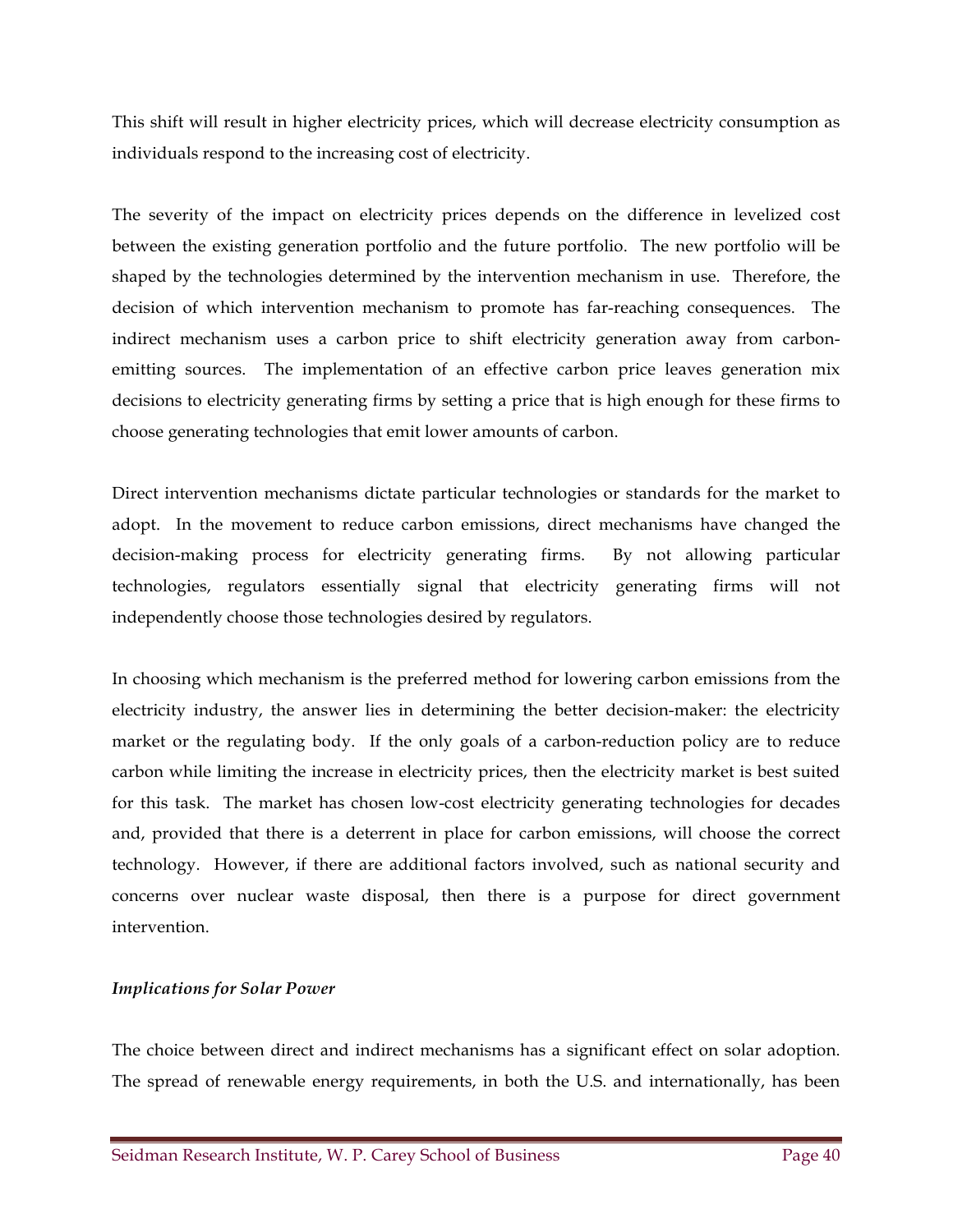important for the development of solar (NREL, 2010). The existence of these requirements prevents low-cost technologies, such as coal, natural gas, and nuclear, from competing with solar. The continued use of renewable energy requirements, particularly in solar resource-rich states like Arizona and California, will spur development in solar power. However, if these requirements are replaced with a carbon pricing mechanism, solar will be competing with nuclear, natural gas, clean coal, and clean natural gas as well as other renewable energy sources. Therefore, for the express purpose of developing of solar power, a direct mechanism to reduce carbon dioxide emissions is preferable to an indirect mechanism.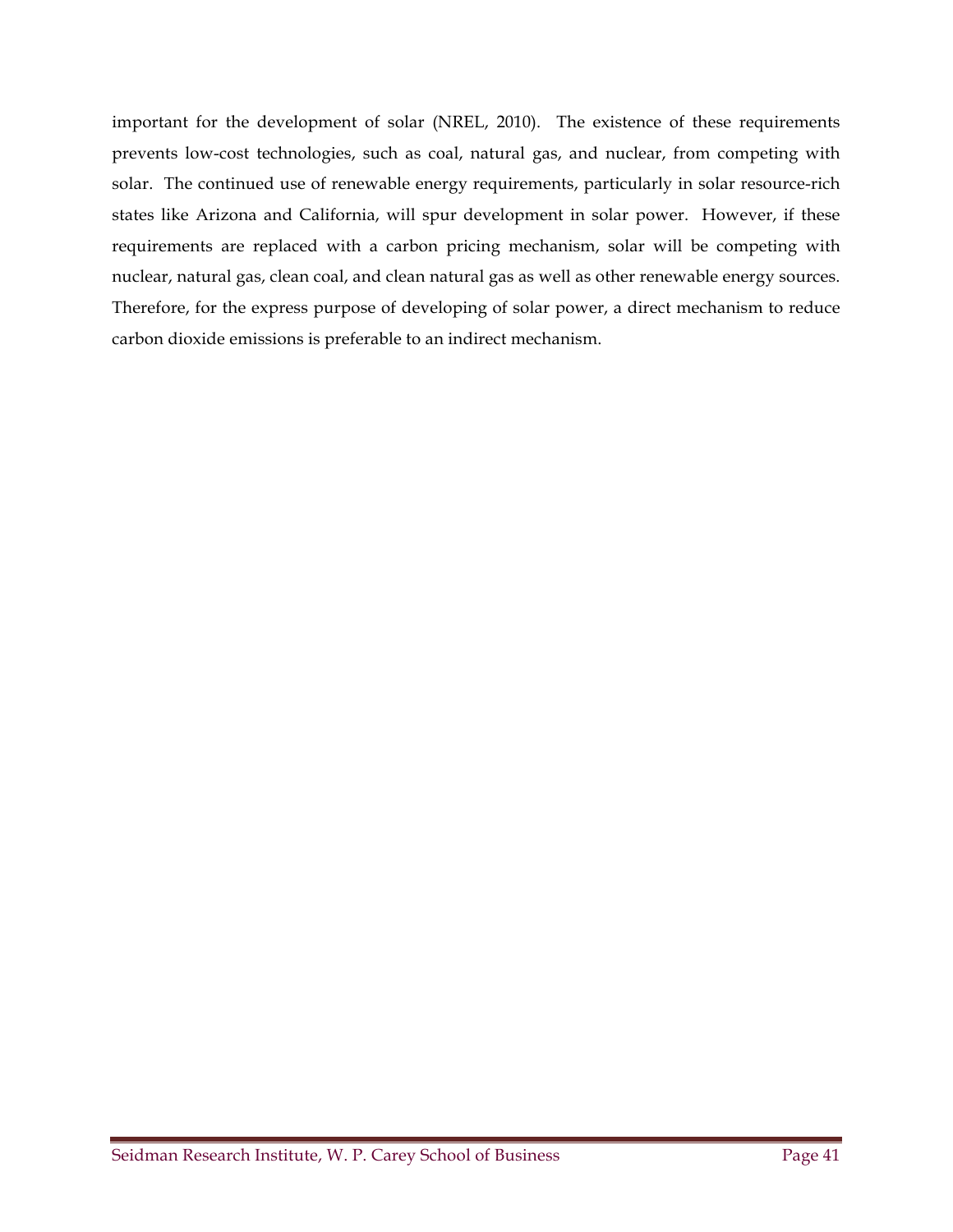## **Glossary64**

**Baseload plant:** A plant which is normally operated to take all or part of the minimum load of a system, and which consequently produces electricity at an essentially constant rate and runs continuously. These units are operated to maximize system mechanical and thermal efficiency and minimize system operating costs.

**British thermal unit:** The quantity of heat required to raise the temperature of 1 pound of liquid water by 1 degree Fahrenheit at the temperature at which water has its greatest density (approximately 39 degrees Fahrenheit).

**Carbon cycle:** All carbon sinks and exchanges of carbon from one sink to another by various chemical, physical, geological, and biological processes.

**Carbon dioxide (CO2):** A colorless, odorless, non-poisonous gas that is a normal part of Earth's atmosphere. Carbon dioxide is a product of fossil-fuel combustion as well as other processes. It is considered a greenhouse gas as it traps heat (infrared energy) radiated by the Earth into the atmosphere and thereby contributes to the potential for global warming. The global warming potential of other greenhouse gases is measured in relation to that of carbon dioxide, which by international scientific convention is assigned a value of one.

**Carbon intensity:** The amount of carbon by weight emitted per unit of energy consumed. A common measure of carbon intensity is weight of carbon per British thermal unit (Btu) of energy. When there is only one fossil fuel under consideration, the carbon intensity and the emissions coefficient are identical. When there are several fuels, carbon intensity is based on their combined emissions coefficients weighted by their energy consumption levels.

**Carbon sequestration:** The fixation of atmospheric carbon dioxide in a carbon sink through biological or physical processes.

 $\overline{a}$ 

<sup>64</sup> Retrieved from the EIA Glossary.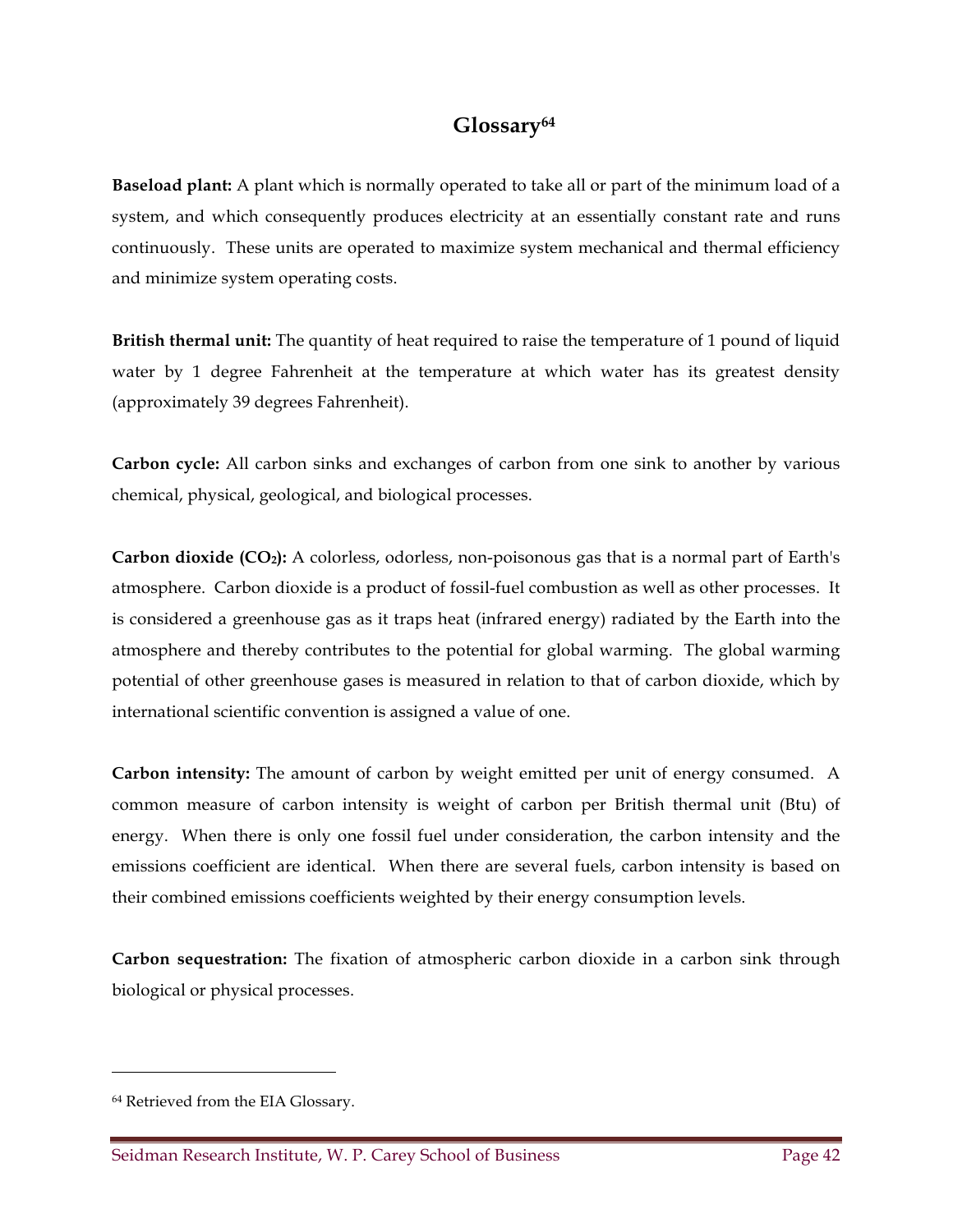**Clean Development Mechanism (CDM):** A Kyoto Protocol program that enables industrialized countries to finance emissions-avoiding projects in developing countries and receive credit for reductions achieved against their own emissions limitation targets.

**Climate change:** A term used to refer to all forms of climatic inconsistency, but especially to significant change from one prevailing climatic condition to another. In some cases, "climate change" has been used synonymously with the term "global warming"; scientists, however, tend to use the term in a wider sense inclusive of natural changes in climate, including climatic cooling.

**Combined cycle:** An electric generating technology in which electricity is produced from otherwise lost waste heat exiting from one or more gas (combustion) turbines. The exiting heat is routed to a conventional boiler or to a heat recovery steam generator for utilization by a steam turbine in the production of electricity. This process increases the efficiency of the electric generating unit.

**Global warming:** An increase in the near surface temperature of the Earth. Global warming has occurred in the distant past as the result of natural influences, but the term is today most often used to refer to the warming some scientists predict will occur as a result of increased anthropogenic emissions of greenhouse gases.

**Greenhouse effect:** The result of water vapor, carbon dioxide, and other atmospheric gases trapping radiant energy, thereby keeping the earth's surface warmer than it would otherwise be. Greenhouse gases within the lower levels of the atmosphere trap this radiation, which would otherwise escape into space, and subsequent re-radiation of some of this energy back to the Earth maintains higher surface temperatures than would occur if the gases were absent.

**Greenhouse gases (GHG):** Those gases, such as water vapor, carbon dioxide, nitrous oxide, methane, hydrofluorocarbons (HFCs), perfluorocarbons (PFCs) and sulfur hexafluoride, that are transparent to solar (short-wave) radiation but opaque to long-wave (infrared) radiation, thus preventing long-wave radiant energy from leaving Earth's atmosphere. The net effect is a trapping of absorbed radiation and a tendency to warm the planet's surface.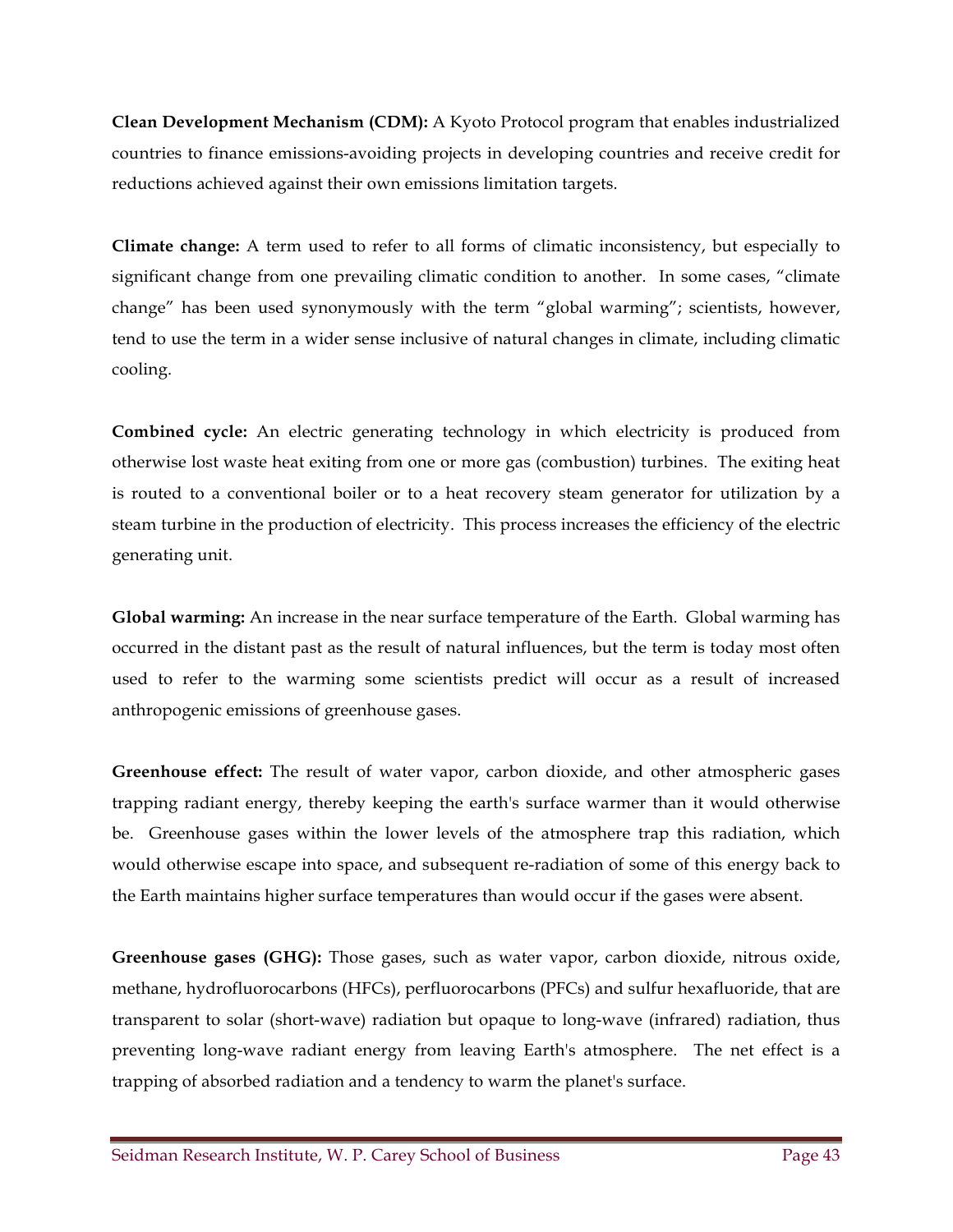**Heat rate:** A measure of generating station thermal efficiency commonly stated as Btu per kWh.

**Hydrofluorocarbons (HFCs):** A group of man-made chemicals composed of one or two carbon atoms and varying numbers of hydrogen and fluorine atoms. Most HFCs have 100-year Global Warming Potentials in the thousands.

**Integrated gasification-combined cycle technology:** Coal, water, and oxygen are fed to a gasifier, which produces syngas. This medium-Btu gas is cleaned (particulates and sulfur compounds removed) and is fed to a gas turbine. The hot exhaust of the gas turbine and heat recovered from the gasification process are routed through a heat-recovery routed through a heat-recovery generator to produce steam, which drives a steam turbine to produce electricity.

**Kyoto Protocol:** The result of negotiations at the third Conference of the Parties in Kyoto, Japan, in December of 1997. The Kyoto Protocol sets binding greenhouse gas emissions targets for countries that sign and ratify the agreement. The gases covered under the Protocol include carbon dioxide, methane, nitrous oxide, hydrofluorocarbons (HFCs), perfluorocarbons (PFCs) and sulfur hexafluoride.

Levelized cost: The present value of the total cost of building and operating a generating plant over its economic life, converted to equal annual payments. Costs are levelized in real dollars.

**Perfluorocarbons (PFCs):** A group of man-made chemicals composed of one or two carbon atoms and four to six fluorine atoms, containing no chlorine. PFCs have no commercial uses and are emitted as a byproduct of aluminum smelting and semiconductor manufacturing. PFCs have very high 100-year Global Warming Potentials and are very long-lived in the atmosphere.

**Sulfur dioxide (SO<sub>2</sub>):** A toxic, irritating, colorless gas soluble in water, alcohol, and ether. Used as a chemical intermediate, in paper pulping and ore refining, and as a solvent.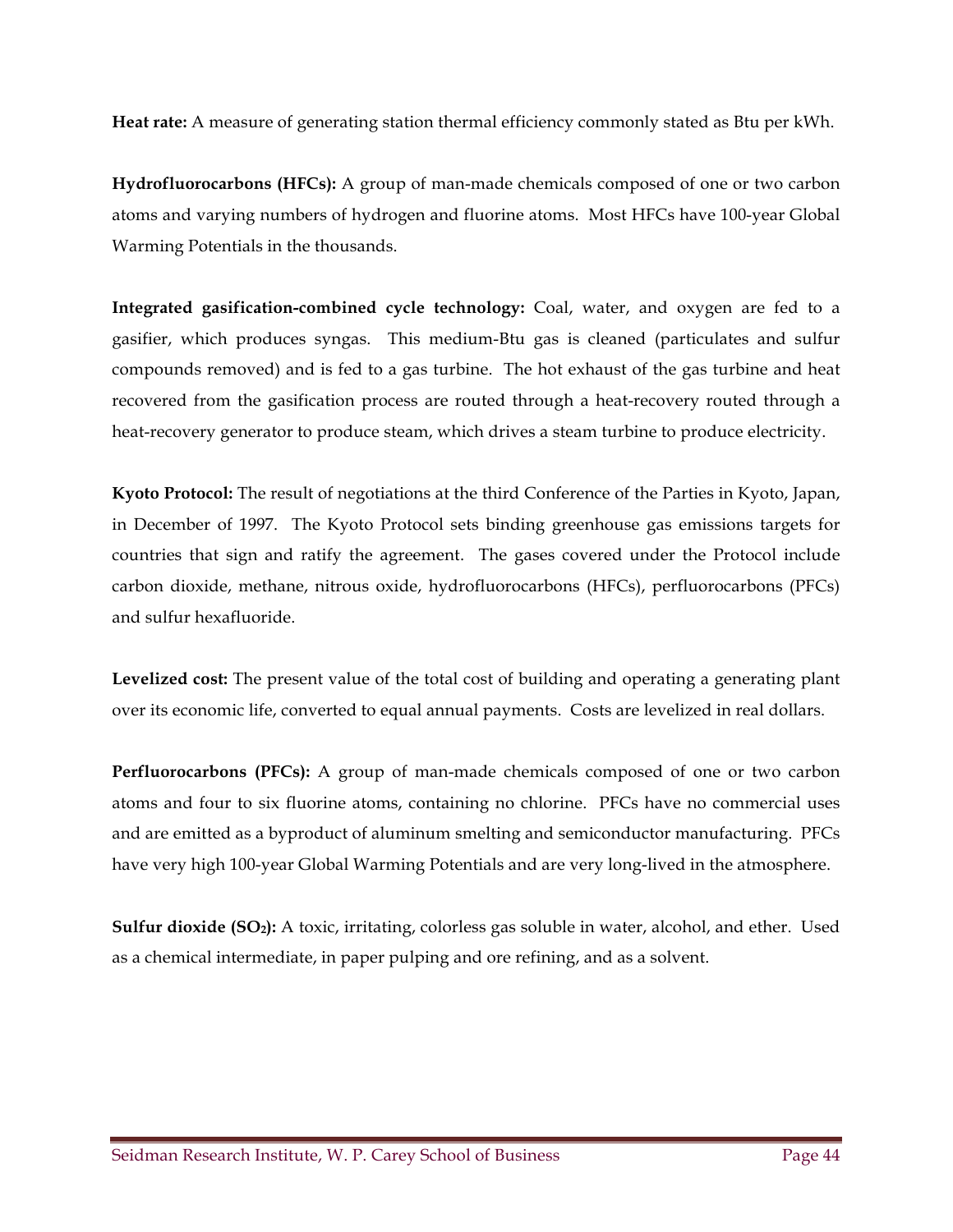## **Appendix 1: Carbon Dioxide Emission Factors of Generation Technologies**

The amount of carbon present in generation fuel sources is an important determinant of the cost impact (on levelized cost for new build or retrofits, and marginal cost for existing plants) of a carbon price. Table 10 provides the carbon dioxide emission factors by technology.

| <b>Generation Technology</b> | $CO2$ Emissions<br>Factor |
|------------------------------|---------------------------|
| <b>Scrubbed New Coal</b>     | 0.83                      |
| IGCC                         | 0.82                      |
| IGCC w / CCS                 | 0.10                      |
| Conv. Gas CC                 | 0.37                      |
| Adv. Gas CC                  | 0.34                      |
| Adv CC w/ CCS                | 0.04                      |
| Conv. CT                     | 0.57                      |
| Adv. CT                      | 0.52                      |
| <b>Fuel Cells</b>            |                           |
| Adv Nuclear                  |                           |
| <b>Biomass</b>               |                           |
| MSW - Landfill Gas           | 0.57                      |
| Geothermal                   | 0.26                      |
| Conv. Hydro                  |                           |
| Wind                         |                           |
| Wind Offshore                |                           |
| Solar Thermal                |                           |
| Solar PV                     |                           |

## **Table 10: CO2 Emissions Factors (metric tons/MWh)**

Source: EIA and the authors' calculations.

*Coal*: Scrubbed coal power plants emit the most  $CO<sub>2</sub>$  (Table 10) due to the high  $CO<sub>2</sub>$  content of the fuel. IGCC power plants emit approximately the same amount of  $CO<sub>2</sub>$  as new supercritical scrubbed coal plants. Adding CCS equipment to a coal plant reduces efficiency, but is thought to decrease carbon dioxide emissions by as much as 90 percent (MIT, 2007).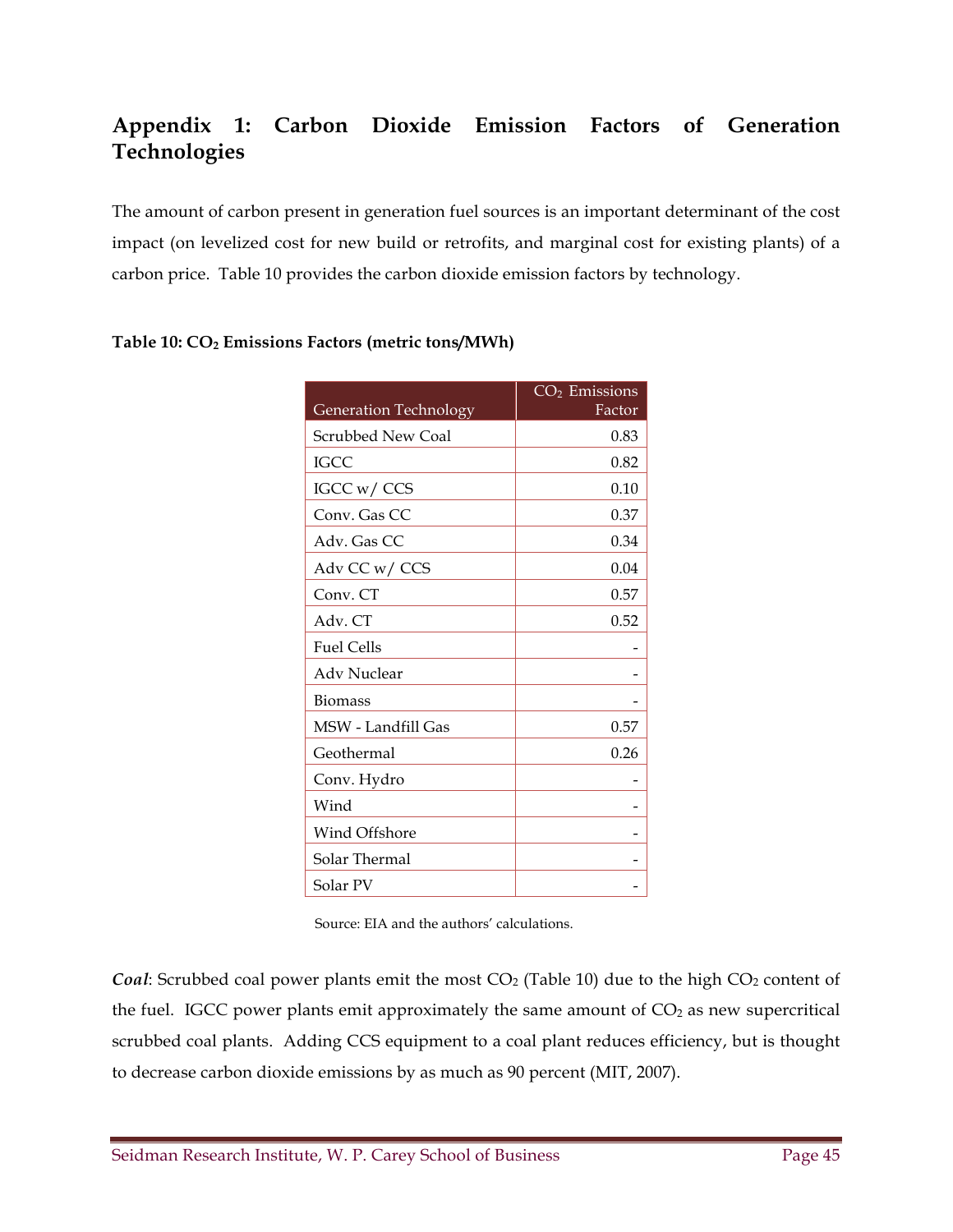*Natural Gas*: Natural gas is used as fuel in both CT and combined cycle CC plants. The increased efficiency of CC plants reduces carbon emissions in comparison with CT plants. CCS is thought to decrease carbon dioxide emissions from natural gas power plants by as much as 90 percent (MIT, 2007).

*Oil/Petroleum*: Petroleum-fired power plants are used mainly in the United States as peaking plants due to the rising price of oil. Oil is only suitable for combustion turbine plants and uses several different types of oil to fuel petroleum-fired power plants, including petroleum coke, distillate oil, residual oil, and others. The high carbon dioxide emission level is due to petroleum coke, which emits greater than 112 metric tons per billion Btu (EIA, 2009).

*Fuel Cells*: Fuel cells are able to use natural gas as well as hydrogen as a fuel. Hydrogen-fueled cells do not have carbon dioxide emissions during their operation. However, hydrogen itself is generally obtained from either natural gas or coal (National Hydrogen Association, 2009), and this refining process does result in carbon dioxide emissions. It is possible to make hydrogen using renewable sources such as solar, wind and biomass, but hydrogen production is currently dominated by fuels that emit carbon dioxide.

*Uranium*: Nuclear power plants use uranium-235 as a fuel source (EIA, 2009). While there are safety concerns with the disposal of nuclear waste, the electricity generation process in nuclear plants emits no carbon dioxide. Among all the non-carbon dioxide emitting resources used to generate electricity in the United States, nuclear energy is the most used.65

*Biomass*: Biomass power plants burn wood and wood waste to generate electricity. While this process does emit carbon dioxide, since the resources are part of the living carbon cycle, the process is considered not to add to the build-up of greenhouse gases (EPA, 2009). This "carbonneutral" feature of biomass has been subject of debate as more and more jurisdictions treat their biomass stock (forests) as a renewable resource.<sup>66</sup>

 $\ddot{ }$ 

<sup>65</sup> In 2009, the United States generated 20.2% of its electricity from nuclear power. Hydroelectricity is the second most used non-carbon dioxide emitting resource (6.8%) (EIA, 2011).

<sup>66</sup> In a 2010 study, researchers found that the use of forests as biomass for power generation (mainly due to the low thermal efficiency of the process) created a larger "carbon debt" over coal, and that debt took longer to pay (via the growth of new forest), than originally thought. The study also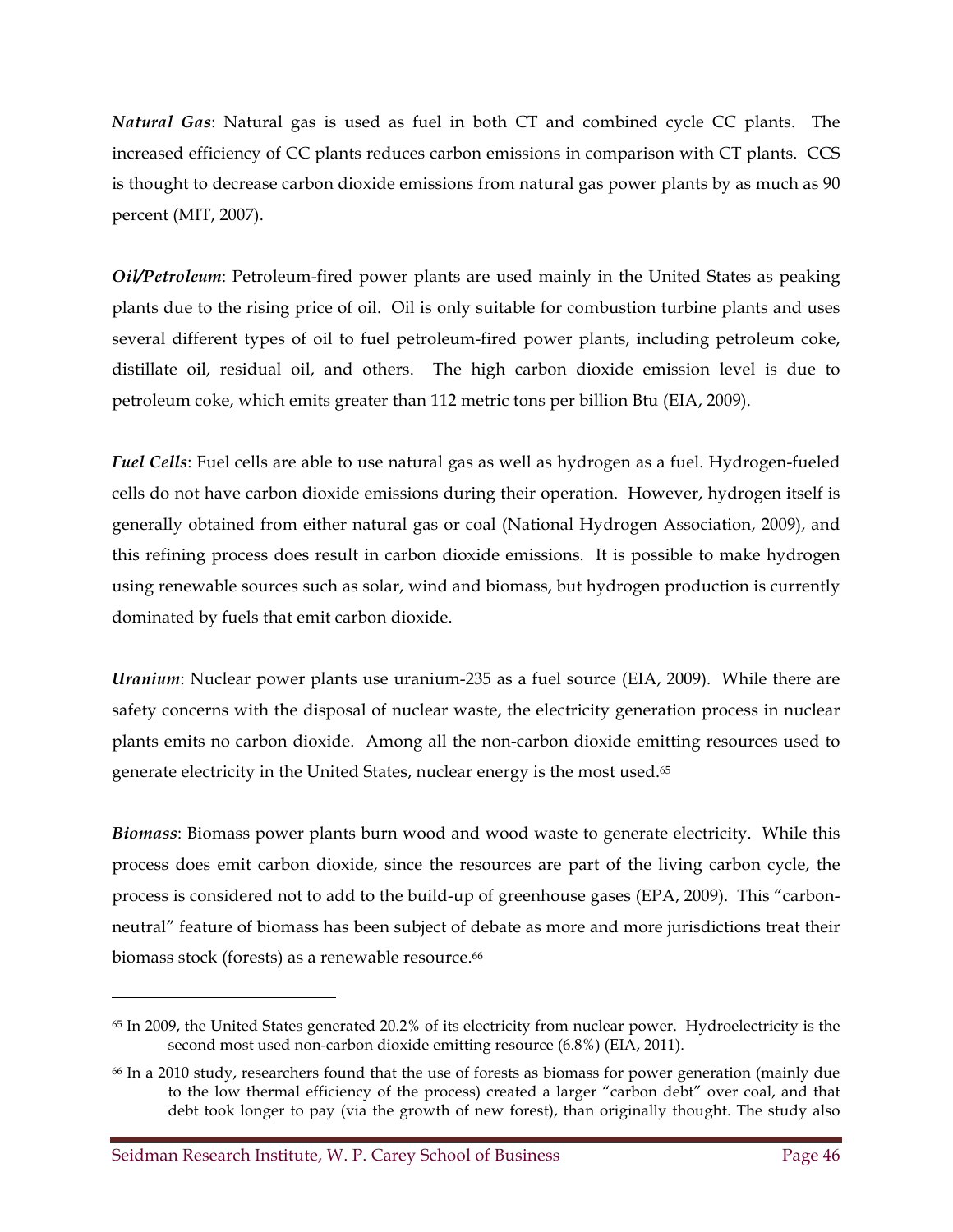*MSW-Landfill Gas*: Municipal solid waste (MSW) and landfill gas are used as bio-fuels to generate electricity. Both types of power plants are useful in capturing and burning potentially harmful methane from reaching the atmosphere. The process does emit a substantial amount of carbon dioxide into the atmosphere.

*Geothermal*: Geothermal power plants use geothermal heat from under the Earth's surface to generate electricity. This process emits a small amount of carbon dioxide into the atmosphere.

*Wind*: Wind turbines are driven by wind currents and are carbon dioxide emission free.

*Water*: Hydroelectric generating stations are located on rivers and use the current of the water to generate electricity. This process emits no carbon dioxide.

*Solar Radiation*: Energy from the sun is used to generate electricity in two ways. Solar PV panels convert sunlight directly into electricity while solar thermal devices use the sun's heat to indirectly generate electricity. Both processes emit no carbon dioxide.

found that the use of forest biomass for heating (or cogeneration) is more efficient compared to power generation. (Massachusetts Department of Energy Resources, 2010.)

 $\overline{a}$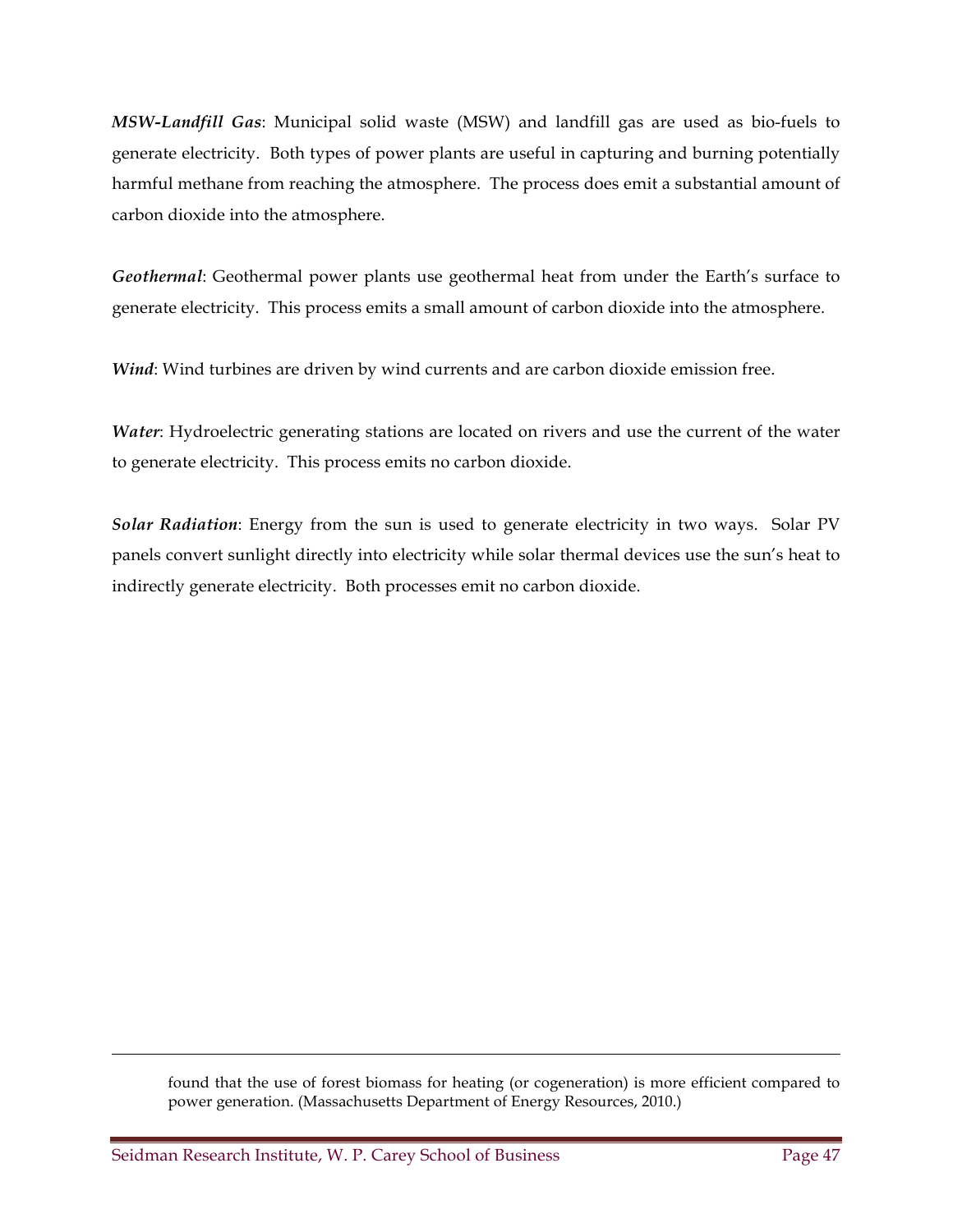## **Appendix 2: State Electricity Generation Resource Mix (2009)67**

|                |       |           | Natural  |         |          | Non-Hydro<br>Renewables |
|----------------|-------|-----------|----------|---------|----------|-------------------------|
| State/District | Coal  | Petroleum | Gasa     | Nuclear | Hydrob   | and Other <sup>c</sup>  |
| Alabama        | 39%   | $0\%$     | 22%      | 28%     | 9%       | 2%                      |
| Alaska         | 9%    | 17%       | 53%      | $0\%$   | 20%      | $0\%$                   |
| <b>Arizona</b> | 35%   | $0\%$     | 31%      | 27%     | $6\%$    | $0\%$                   |
| Arkansas       | 44%   | $0\%$     | 20%      | 26%     | $7\%$    | $3%$                    |
| California     | $1\%$ | $1\%$     | 56%      | 16%     | 14%      | 13%                     |
| Colorado       | 63%   | $0\%$     | 27%      | $0\%$   | $4\%$    | 7%                      |
| Connecticut    | $8\%$ | $1\%$     | 31%      | 53%     | 2%       | 5%                      |
| Delaware       | 59%   | $5\%$     | 33%      | $0\%$   | $0\%$    | $3%$                    |
| Florida        | 25%   | $4\%$     | 54%      | 13%     | $0\%$    | $3%$                    |
| Georgia        | 54%   | $1\%$     | 16%      | 25%     | 3%       | 2%                      |
| Hawaii         | 14%   | 75%       | $0\%$    | $0\%$   | 1%       | 10%                     |
| Idaho          | $1\%$ | $0\%$     | 13%      | $0\%$   | $80\%$   | 7%                      |
| Illinois       | 46%   | $0\%$     | 2%       | 49%     | $0\%$    | 2%                      |
| Indiana        | 93%   | $0\%$     | $5%$     | $0\%$   | $0\%$    | 2%                      |
| Iowa           | 72%   | $0\%$     | 2%       | 9%      | 2%       | 15%                     |
| Kansas         | 69%   | $0\%$     | 6%       | 19%     | $0\%$    | 6%                      |
| Kentucky       | 93%   | 2%        | $1\%$    | $0\%$   | $4\, \%$ | $0\%$                   |
| Louisiana      | 25%   | 2%        | 50%      | 18%     | $1\%$    | $3%$                    |
| Maine          | $0\%$ | $3\, \%$  | 45%      | $0\%$   | 26%      | 26%                     |
| Maryland       | 55%   | $1\%$     | $5\%$    | 33%     | 4%       | 2%                      |
| Massachusetts  | 23%   | $2\%$     | 54%      | 14%     | $2\%$    | $5\%$                   |
| Michigan       | 66%   | $0\%$     | $9%$     | 22%     | $1\%$    | $3\%$                   |
| Minnesota      | 56%   | $0\%$     | 5%       | 24%     | $2\%$    | $13\%$                  |
| Mississippi    | 27%   | $0\%$     | 48%      | 23%     | $0\%$    | $3\%$                   |
| Missouri       | 81%   | $0\%$     | $4\, \%$ | 12%     | 3%       | $1\%$                   |
| Montana        | 58%   | 2%        | $0\%$    | $0\%$   | 36%      | $4\%$                   |
| Nebraska       | 69%   | $0\%$     | $1\%$    | 28%     | $1\%$    | $1\%$                   |
| Nevada         | 20%   | $0\%$     | 69%      | $0\%$   | $7\%$    | $5\%$                   |

<sup>67</sup> It is important to note that this table illustrates the breakdown of electricity generation by state, rather than electricity consumption.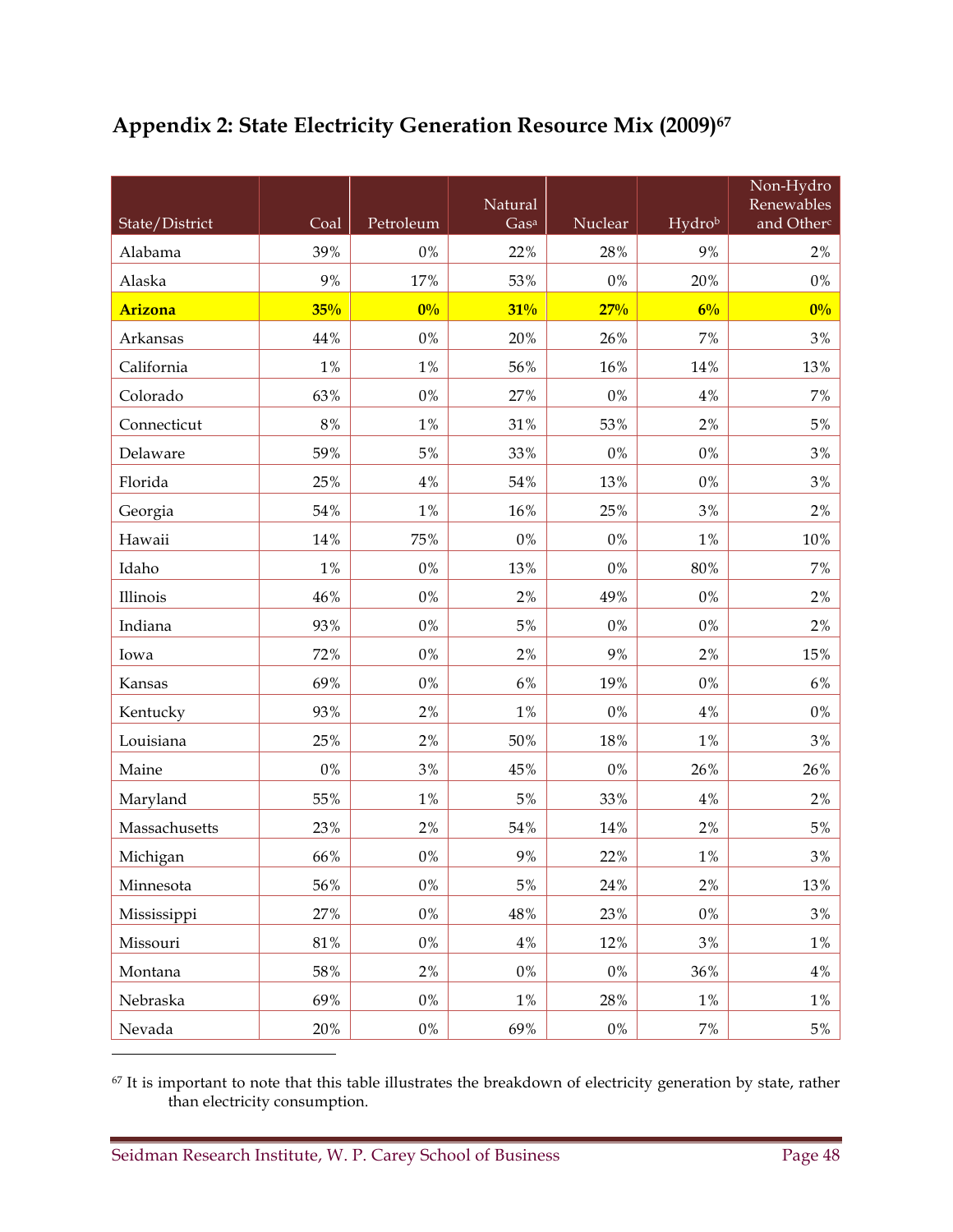|                  |                            |                                      | Natural |         |        | Non-Hydro<br>Renewables |
|------------------|----------------------------|--------------------------------------|---------|---------|--------|-------------------------|
| State/District   | $\overline{\mathrm{Coal}}$ | Petroleum                            | Gasa    | Nuclear | Hydrob | and Other <sup>c</sup>  |
| New Hampshire    | 14%                        | $1\%$                                | 26%     | 44%     | $8\%$  | 6%                      |
| New Jersey       | 8%                         | $0\%$                                | 34%     | 56%     | $0\%$  | 2%                      |
| New Mexico       | 73%                        | $0\%$                                | 22%     | 0%      | 1%     | $4\%$                   |
| New York         | 10%                        | 2%                                   | 31%     | 33%     | 20%    | $4\%$                   |
| North Carolina   | 55%                        | $0\%$                                | 4%      | 34%     | $4\%$  | 2%                      |
| North Dakota     | 87%                        | $0\%$                                | $0\%$   | $0\%$   | 4%     | 9%                      |
| Ohio             | 84%                        | 1%                                   | 3%      | 11%     | $0\%$  | $0\%$                   |
| Oklahoma         | 45%                        | $0\%$                                | 46%     | $0\%$   | 5%     | $4\%$                   |
| Oregon           | $6\%$                      | $0\%$                                | 28%     | $0\%$   | 58%    | $8\%$                   |
| Pennsylvania     | 48%                        | $0\%$                                | 14%     | 35%     | 1%     | 2%                      |
| Rhode Island     | $0\%$                      | $0\%$                                | 98%     | 0%      | $0\%$  | 2%                      |
| South Carolina   | 34%                        | $1\%$                                | 10%     | 52%     | $1\%$  | 2%                      |
| South Dakota     | 39%                        | $0\%$                                | 1%      | $0\%$   | 54%    | $6\%$                   |
| Tennessee        | 52%                        | $0\%$                                | 1%      | 34%     | 12%    | $1\%$                   |
| Texas            | 35%                        | $0\%$                                | 49%     | 10%     | $0\%$  | $5\%$                   |
| Utah             | 82%                        | $0\%$                                | 15%     | $0\%$   | 2%     | 2%                      |
| Vermont          | $0\%$                      | $0\%$                                | $0\%$   | 74%     | 20%    | $6\%$                   |
| Virginia         | 37%                        | 2%                                   | 17%     | 40%     | 0%     | $4\%$                   |
| Washington       | 7%                         | $0\%$                                | 12%     | 6%      | 70%    | $5\%$                   |
| Washington, D.C. | $0\%$                      | 100%                                 | $0\%$   | $0\%$   | $0\%$  | $0\%$                   |
| West Virginia    | 96%                        | $0\%$                                | $0\%$   | 0%      | 2%     | $1\%$                   |
| Wisconsin        | 62%                        | 1%                                   | 9%      | 21%     | 2%     | $4\%$                   |
| Wyoming          | 91%                        | $0\%$                                | 2%      | 0%      | 2%     | $5\%$                   |
| U.S. Total       | 44%                        | $\mathbf{1}^{0}\!/\!{}_{\mathbf{0}}$ | 24%     | 20%     | $7\%$  | $4\%$                   |

Notes: (a) Includes other gases. (b) Includes pumped storage. (c) Includes solar, wind, geothermal, biomass, other wood and waste resources, and other.

Source: EIA (2010).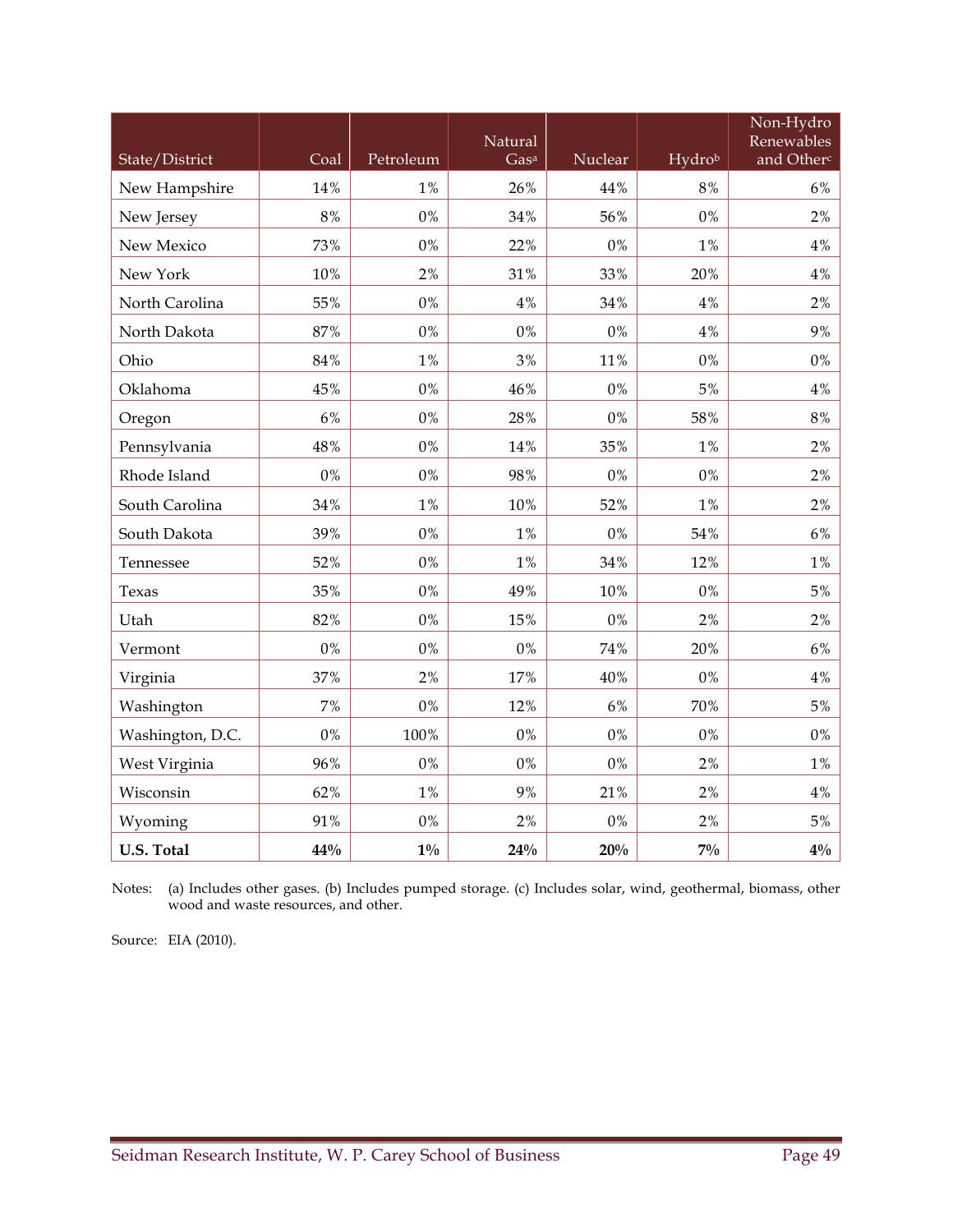## **Appendix 3: State Renewable Portfolio Standards and Goals**

| State/District        | Percent of<br>retail sales or<br>quantity*<br>target | Year to<br>accomplish<br>the target by | State/District                    | Percent of<br>retail sales or<br>quantity*<br>target | Year to<br>accomplish<br>the target by |
|-----------------------|------------------------------------------------------|----------------------------------------|-----------------------------------|------------------------------------------------------|----------------------------------------|
| Alabama               |                                                      |                                        | Nebraska                          |                                                      |                                        |
| Alaska                |                                                      |                                        | Nevada <sup>a</sup>               | 25%                                                  | 2025                                   |
| <b>Arizona</b>        | 15%                                                  | 2025                                   | New Hampshire                     | 23.8%                                                | 2025                                   |
| Arkansas              |                                                      |                                        | New Jersey                        | 20.38%                                               | 2021                                   |
|                       |                                                      |                                        |                                   | 5,316 GWh                                            | 2026 <sup>f</sup>                      |
| California            | 33%                                                  | 2020                                   | New Mexico                        | 20%                                                  | 2020                                   |
| Colorado <sup>a</sup> | 30%                                                  | 2020                                   | New York                          | 29%                                                  | 2015                                   |
| Connecticut           | 23%                                                  | 2020                                   | North Carolina                    | 12.5%                                                | 2021                                   |
| Delaware <sup>a</sup> | 25%                                                  | 2026                                   | North Dakotab                     | 10%                                                  | 2015                                   |
| Florida               |                                                      |                                        | Ohioe                             | 25%                                                  | 2025                                   |
| Georgia               |                                                      |                                        | Oklahomab                         | 15%                                                  | 2015                                   |
| Hawaii                | 40%                                                  | 2030                                   | Oregon <sup>a</sup>               | 25%                                                  | 2025                                   |
| Idaho                 |                                                      |                                        | Pennsylvania <sup>e</sup>         | 18%                                                  | 2021                                   |
| Illinois              | 25%                                                  | 2025                                   | Rhode Island                      | 16%                                                  | 2020                                   |
| Indianab,e            | 15%                                                  | 2025                                   | South Carolina                    |                                                      |                                        |
| Iowa                  | 105 MW                                               | N.S.                                   | South Dakotab                     | 10%                                                  | 2015                                   |
| Kansas                | 20%                                                  | 2020                                   | Tennessee                         |                                                      |                                        |
| Kentucky              |                                                      |                                        | Texas                             | 5,880 MW                                             | 2015                                   |
| Louisiana             |                                                      |                                        | Utahb                             | 20%                                                  | 2025                                   |
| Maine                 | 30%<br>10%                                           | 2000<br>2017c                          | Vermontb,e                        | 20%                                                  | 2017                                   |
| Maryland              | 20%                                                  | 2022                                   | Virginiab                         | 15%                                                  | 2025                                   |
| Massachusetts         | 22.1%<br>15%                                         | 2020<br>2020c                          | Washington <sup>a</sup>           | 15%                                                  | 2020                                   |
| Michigan <sup>a</sup> | $10\%$ and<br>1,100 MW                               | 2015                                   | Washington, D.C.                  | 20%                                                  | 2020                                   |
| Minnesota             | 25%<br>30%                                           | 2025<br>2020 <sup>d</sup>              | West Virginiab,e                  | 25%                                                  | 2025                                   |
| Mississippi           |                                                      |                                        | Wisconsin                         | 10%                                                  | 2015                                   |
| Missouri              | 15%                                                  | 2021                                   | Wyoming                           |                                                      |                                        |
| Montana               | 15%                                                  | 2015                                   | Information as of September 2011. |                                                      |                                        |

Notes: (\*) In capacity (MW) or output (GWh) terms. N.S. = Not specified. (a) Extra credit for solar or distributed generation. (b) States with "Renewable Portfolio Goals," where the target is not mandated by legislation. (c) Target for new renewables. In Massachusetts, this target will escalate at 1% per annum after 2020. (d) The target for Minnesota's largest investor-owned utility, Xcel Energy. (e) Allows the use of non-renewable alternative resources to meet the target. (f) Generation target to be met solely from solar resources.

Source: Database of State Incentives for Renewables & Efficiency (DSIRE).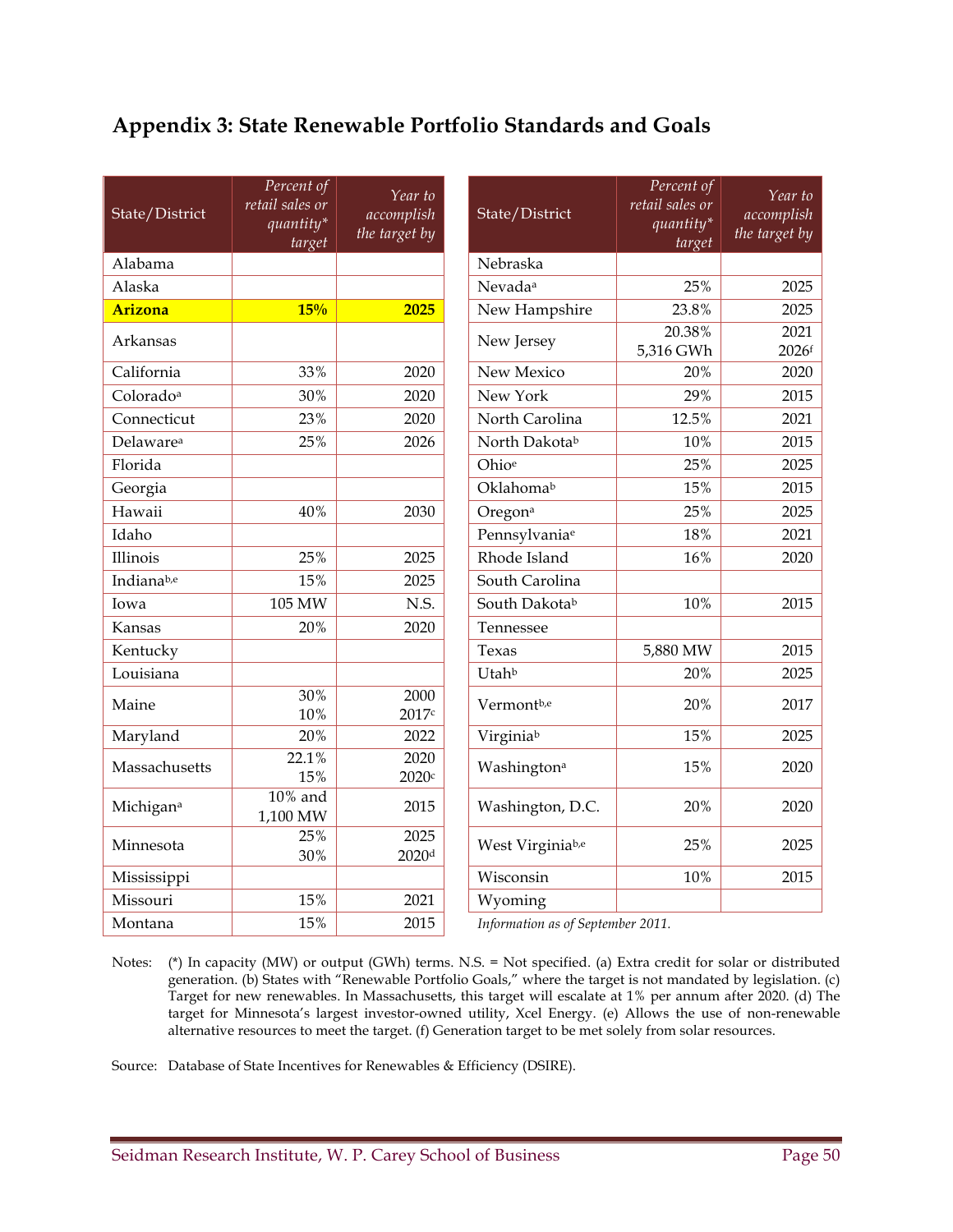## **Bibliography**

- All Business (2009, October 23). United State: Energy and clean technology alert: Climate bill differences: Waxman-Markey versus Kerry-Boxer. Retrieved from http://www.allbusiness.com/government/governmentbodies-offices/13315077-1.html.
- American Council for an Energy-Efficient Economy (ACEEE) (2011, June). Energy Efficiency Resource Standards: A Progress Report on State Experience by Michael Sciortino, et al. Retrieved from http://www.aceee.org/research-report/u112.
- ACEEE (2011). Energy Efficiency Resource Standards. Retrieved from http://www.aceee.org/topics/eers.
- ACEEE (2007, May 1). The Twin Pillars of Sustainable Energy: Synergies Between Energy Efficiency and Renewable Energy Technology Policy by William Prindle, et al. Retrieved from http://www.aceee.org/researchreport/e074.

Arizona Corporation Commission (ACC) (2010). Retrieved from www.cc.state.az.us.

- ACC (2006, November 14). Renewable Energy Standard & Tariff. Retrieved from http://www.azcc.gov/ divisions/utilities/electric/res.pdf.
- Arizona Public Service Company (2009, January 29). Resource Plan Report. Retrieved from http://www.aps.com/\_files/various/ResourceAlt/APS\_2009\_Resource\_Plan\_Report\_sFINAL\_012909.pdf.
- Australian Government Department of Climate Change (2009, October 9). Renewable Energy Target. Retrieved from http://www.climatechange.gov.au/government/initiatives/renewable-target.aspx.
- Australian Government (2011, July). Securing A Clean Energy Future: The Australian Government's Climate Change Plan. Retrieved from http://www.cleanenergyfuture.gov.au/wp-content/uploads/2011/07/Consolidated-Final.pdf.
- Black & Veatch Corporation (2007, September). Arizona Renewable Energy Assessment. Retrieved from www.bv.com/Downloads/Resources/Brochures/rsrc\_ENR\_AZ\_RenewableEnergyAssessment.pdf-2009- 06-10.
- Bloomberg (2011). Spot Carbon Dioxide (CO<sub>2</sub>) Emissions EUA Price/Europe (EUETSSY1:IND). Retrieved from http://www.bloomberg.com/apps/quote?ticker=EUETSSY1:IND (as of October 20, 2011).
- Bradsher, K. (2007, May 8). UN program to fight global warming is target of criticism. The New York Times. Retrieved from http://www.nytimes.com/2007/05/08/business/worldbusiness/08ihtcarbon.5.5625200.html.
- California Environmental Protection Agency, Air Resources Board (California ARB) (2011). Cap and Trade Program: Status of Rulemaking. Retrieved from http://arb.ca.gov/cc/capandtrade/capandtrade.htm.
- California ARB (2006). Assembly Bill 32: Global Warming Solutions Act. Retrieved from http://www.arb.ca.gov/cc/ab32/ab32.htm.
- California Energy Commission (2005, July). Implementing California's loading order for electricity resources. Retrieved from http://www.energy.ca.gov/2005publications/CEC-400-2005-043/CEC-400-2005-043.PDF.

California Energy Commission (2010). Retrieved from www.energy.ca.gov.

Carbon Tax Center (2010). Retrieved from http://www.carbontax.org/.

Chestney, N. (2010, February 7). UK should press EU for tighter carbon caps. *Reuters*. Retrieved from http://www.reuters.com/article/idUSTRE61701J20100208.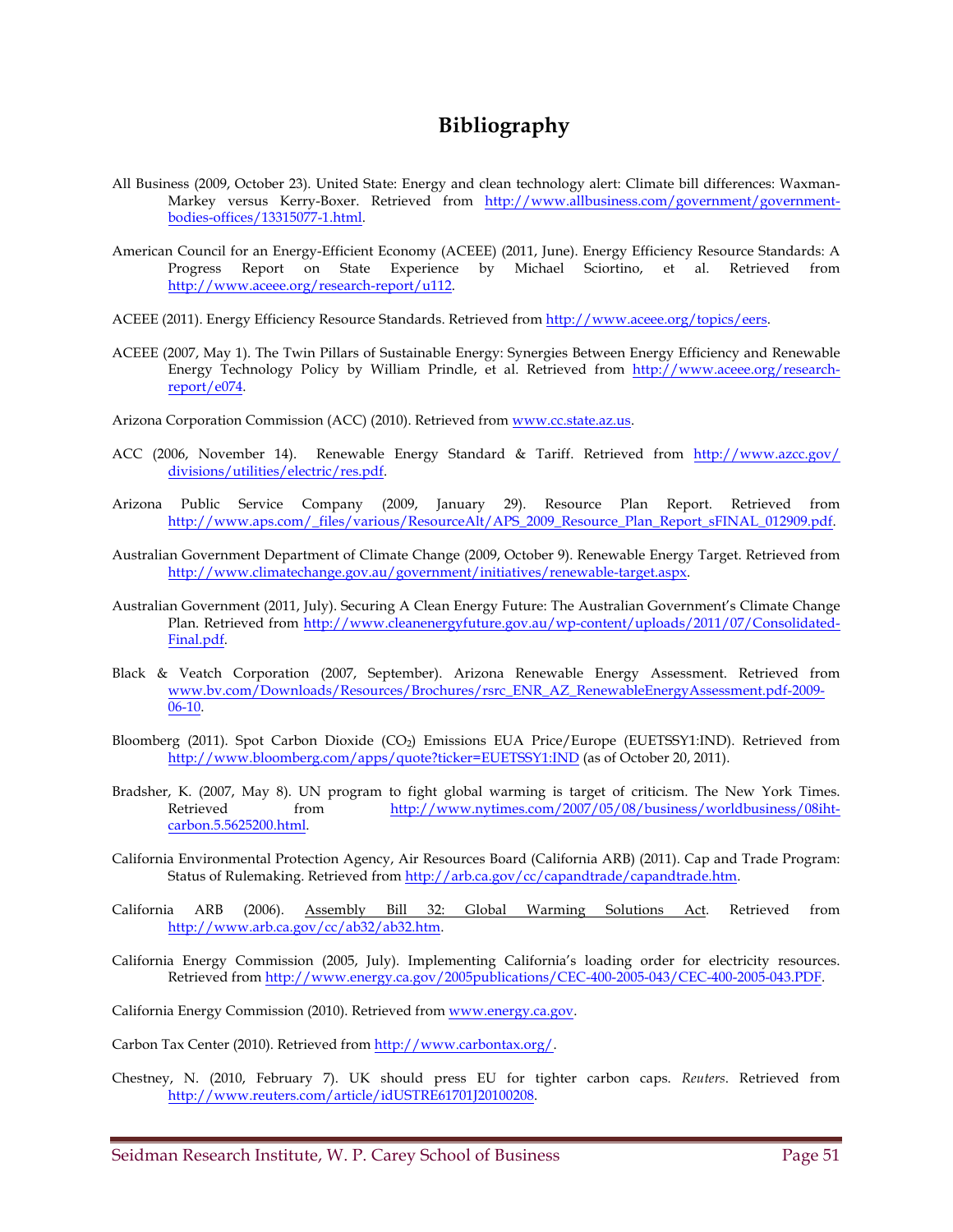- City of Boulder, Colorado (2011). Climate Action Plan Tax. Retrieved from http://www.bouldercolorado.gov/ index.php ?option=com\_content&task=view&id=7698&Itemid=2844.
- Database of State Incentives for Renewables & Efficiency (DSIRE) (2011, September). Energy Efficiency Resource Standards: Summary Map. Retrieved from http://www.dsireusa.org/summarymaps/ index.cfm?ee=1&RE=1.
- DSIRE (2011, September). RPS Policies: Summary Map. Retrieved from http://www.dsireusa.org/summarymaps/ index.cfm?ee=1&RE=1.
- Durning, A., Fahey A., de Place, E., Stiffler, L., & Williams-Derry, C. (2009, July). Cap and Trade 101: A Federal Climate Policy Primer. Retrieved from http://www.sightline.org/research/energy/res\_pubs/cap-andtrade-101/Cap-Trade\_online.pdf.
- Ellerman, A.D. & Joskow, P.L. (2008, May). The European Union's Emissions Trading System in Perspective. Pew Center on Global Climate Change. Retrieved from http://www.pewclimate.org/docUploads/EU-ETS-In-Perspective-Report.pdf.

Environmental Defense Fund (2010). Retrieved from www.edf.org.

Federal Ministry for the Environment, Nature Conservation, and Nuclear Safety. (2010). Retrieved from http://www.bmu.de/english/aktuell/4152.php.

Energy Information Administration (2010). Retrieved from http://www.eia.doe.gov/.

- Environmental Protection Agency (EPA) (2011). Climate Change Climate Economics Economic Analyses. Retrieved from http://www.epa.gov/climatechange/economics/economicanalyses.html.
- EPA (2009). Acid Rain and Related Programs: 2009 Highlights and 15 Years of Results (1995 to 2009). Retrieved from http://www.epa.gov/airmarkets/progress/ARP09\_4.html.
- EPA (2009). Retrieved from http://www.epa.gov/.
- European Commission (2011, June 22). Proposal for a Directive of the European Parliament and of the Council on Energy Efficiency and Repealing Directives 2004/8/EC and 2006/32/EC, Brussels, COM(2011) 370 (Final). Retrieved from http://eur-lex.europa.eu/LexUriServ/LexUriServ.do?uri=COM:2011:0370:FIN:EN:PDF.
- European Council for an Energy Efficient Economy, Energy Efficiency Watch Project (2009). Promoting Energy Efficiency in Europe: Insights, Experiences and Lessons learnt from the National Energy Efficiency Action Plans. Retrieved from http://www.eceee.org/EEES/EEW\_brochure.
- European Union (EU) Directive 2009/28/EC (April 23, 2009). Retrieved from http://eurlex.europa.eu/en/index.htm.
- EU Directive 2006/32/EC (2006, April 5). Retrieved from http://eur-lex.europa.eu/en/index.htm.
- Finland Ministry of the Environment (2011). Environmentally Related Energy Taxation in Finland (2011). Retrieved from http://www.ymparisto.fi/default.asp?contentid=381824&lan=EN.
- HM Revenue & Customs (2011). Climate Change Levy Introduction. Retrieved from http://www.hmrc.gov.uk/index.htm.
- International Energy Agency (IEA) (2011). Addressing Climate Change Policies and Measures Database. Retrieved from http://www.iea.org /textbase/pm/?mode=cc.
- IEA (2011). Global Renewable Energy Policies and Measures Database. Retrieved from http://www.iea.org /textbase/pm/?mode=re.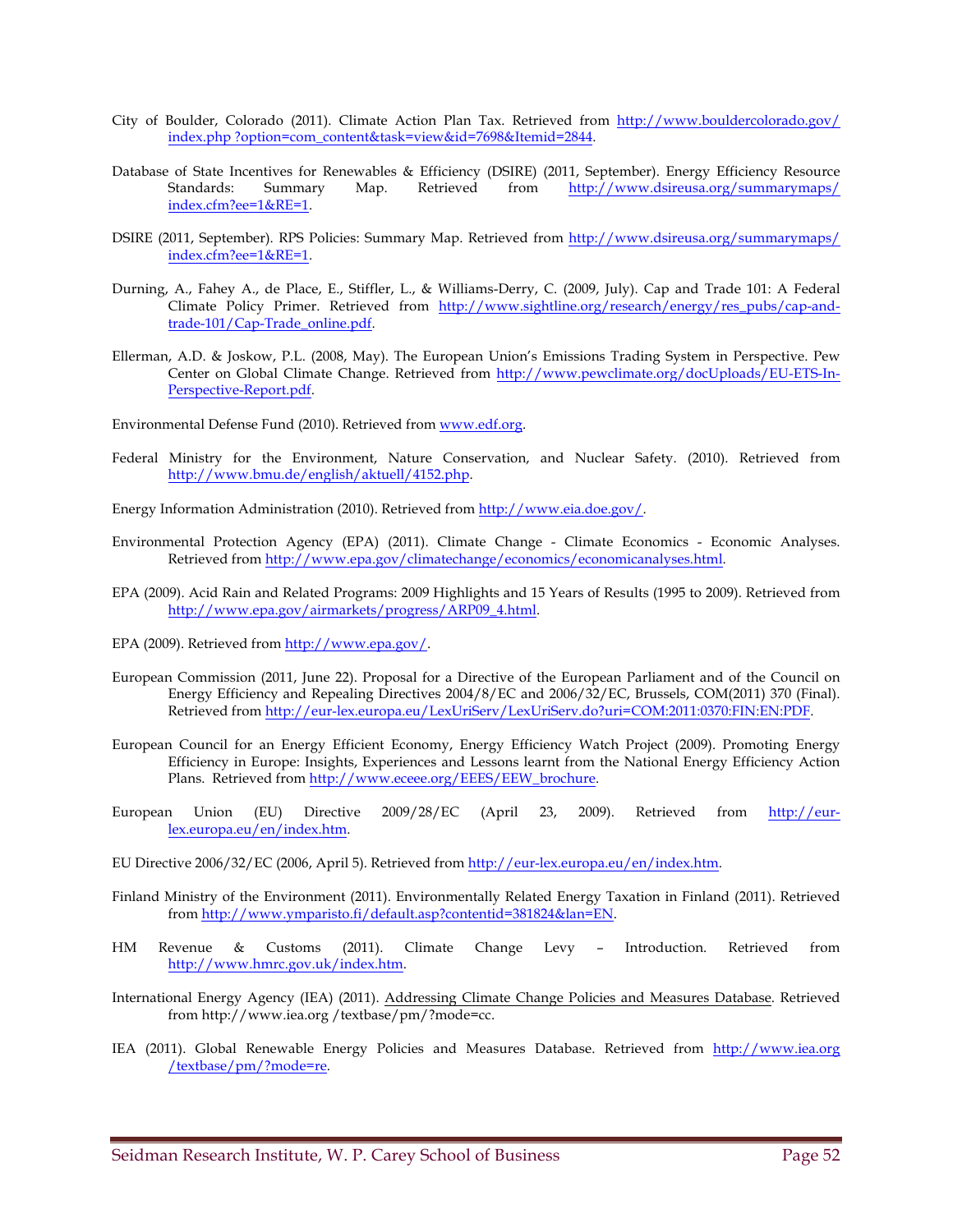- IEA (2011). Energy Efficiency Policies and Measures Database. Retrieved from http://www.iea.org/ textbase/pm/?mode=pm.
- IEA (2011, August). Energy Efficiency Policy and Carbon Pricing. Information Paper by Lisa Ryan, et al. Retrieved from www.iea.org/papers/2011/EE\_Carbon\_Pricing.pdf.
- IEA (2010, November). Reviewing Existing and Proposed Emissions Trading Systems. Information Paper by Christina Hood. Retrieved from http://www.iea.org/papers/2010/ ets\_paper2010.pdf.
- IEA (2010). Retrieved from http://www.iea.org/.
- Lang Michener LLC (2009). Year One A Review of British Columbia's Carbon Tax. Retrieved from http://www.langmichener.ca/index.cfm?fuseaction=content.contentDetail&ID=10704&tID=24.
- Massachusetts Institute of Technology (2007). The Future of Coal. Cambridge: Massachusetts Institute of Technology.
- Massachusetts Department of Energy Resources (2010, June). Biomass Sustainability and Carbon Policy Study by the Manomet Center for Conservation Sciences. Retrieved from http://www.mass.gov/Eoeea/docs/doer/ renewables/biomass/Manomet\_Biomass\_Report\_Full\_HiRez.pdf.
- Midwest Energy News (2011, March 4). Midwest cap and trade: Not dead, just sleeping. Retrieved from http://www.midwestenergynews.com/2011/03/04/midwest-cap-and-trade-is-it-dead-or-no/.
- Ministry of Small Business and Revenue (2008, February). British Columbia Carbon Tax. Retrieved from http://www.sbr.gov.bc.ca/documents\_library/notices/British\_Columbia\_Carbon\_Tax.pdf.
- National Renewable Energy Laboratory (2010). Retrieved from http://www.nrel.gov/.
- National Renewable Energy Laboratory (2009, December). Technical Report NREL/TP-6A2-47312. Carbon Taxes: A Review of Experience and Policy Design Considerations, by Jenny Sumner, Lori Bird, and Hillary Smith. Retrieved from http://www.nrel.gov/docs/fy10osti/47312.pdf.
- Pembina Institute (2008, October 24). British Columbia's carbon tax strengths and opportunities. Retrieved from http://pubs.pembina.org/reports/bc-submission-carbon-tax.pdf.
- Post Carbon Institute (2010). China outlines ten programs for energy efficiency. Retrieved from http://www.energybulletin.net/node/3566.
- Reuters (2010, January 7). BarCap Ups EU Carbon Permit Price Forecasts. Retrieved from http://www.reuters.com/article/idUSTRE60645Y20100107.
- The Regional Greenhouse Gas Initiative (RGGI) (2011, April 19). Market Monitor Reports Annual Report on the Market for RGGI CO<sub>2</sub> Allowances: 2010. Retrieved from http://www.rggi.org/market/market\_monitor.
- RGGI (2010, August 19). RGGI Fact Sheet. Retrieved from http://www.rggi.org/docs/RGGI\_Fact\_Sheet.pdf.
- RGGI (2010, August 4). Market Monitor Reports Annual Report on the Market for RGGI CO<sub>2</sub> Allowances: 2009. Retrieved from http://www.rggi.org/market/market\_monitor.

Salt River Project (2010). Retrieved from https://www.srpnet.com/Default.aspx.

Syracuse University (2010). Retrieved from http://www.syr.edu/.

- Tucson Electric Power (2011, April 1). 2011 Renewable Energy Standard and Tariff Compliance Report. Retrieved from http://www.azcc.gov/Divisions/Utilities/Electric/REST%20PLANS/2010/1\_2010%20Annual%20 REST%20Plan.pdf.
- United Nations Framework Convention on Climate Change (2010). Status of Ratification*.* Retrieved from http://unfccc.int/kyoto\_protocol/status\_of\_ratification/items/2613.php.